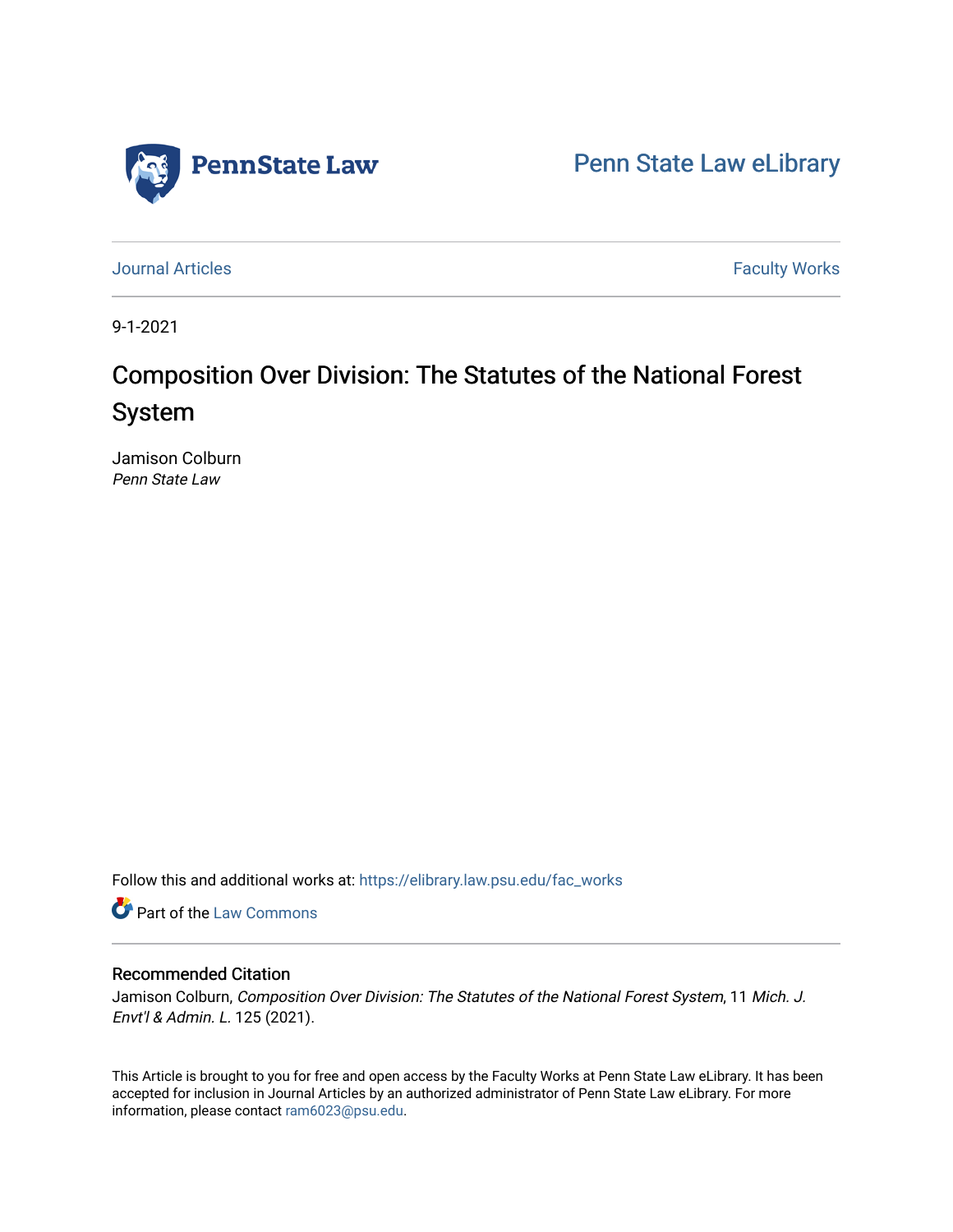## **COMPOSITION OVER DIVISION: THE STATUTES OF THE NATIONAL FOREST SYSTEM**

*Jamison E. Colburn†* 

<sup>†</sup> Joseph H. Goldstein Faculty Scholar & Professor of Law, Penn State University.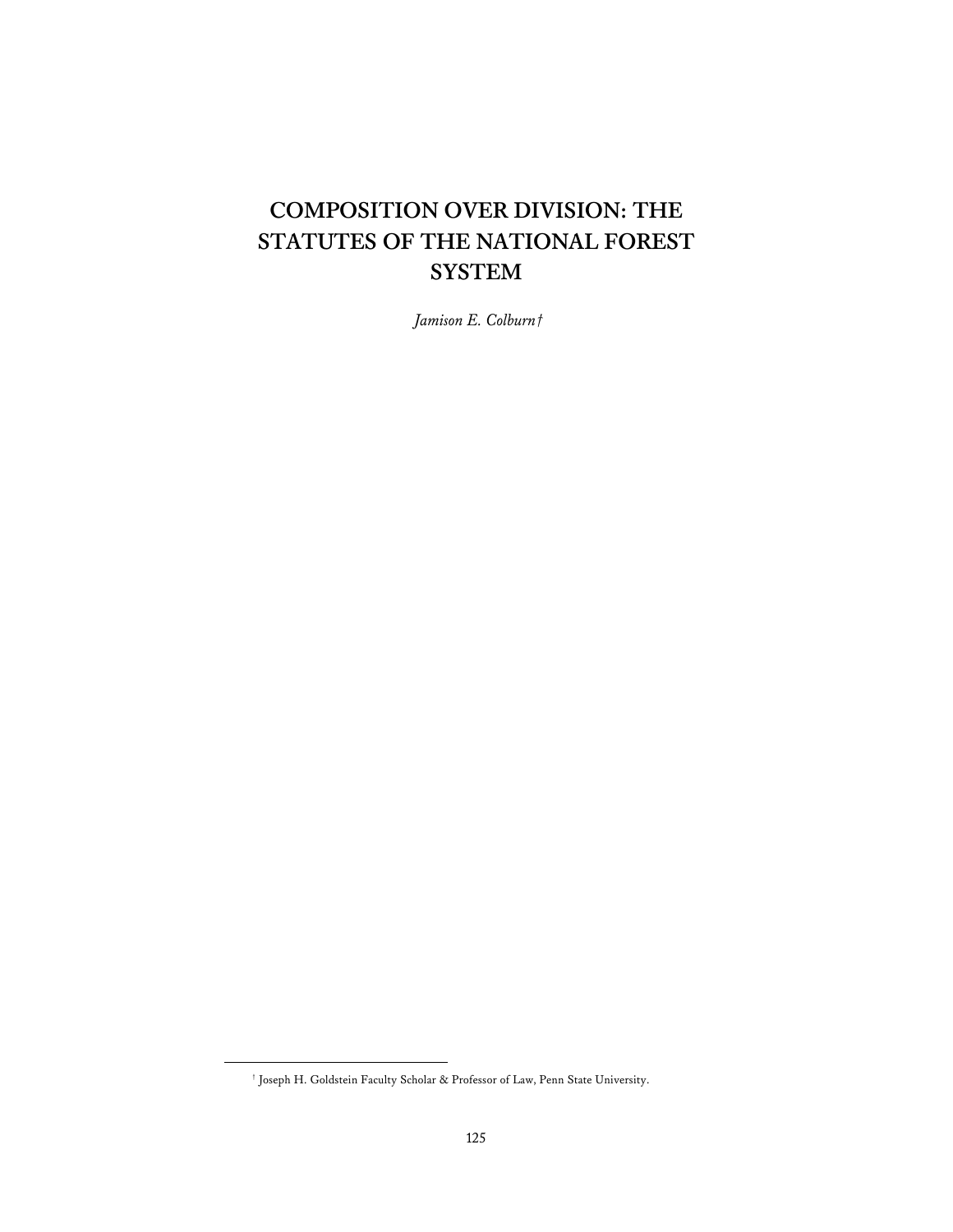## TABLE OF CONTENTS

| II. THE MODAL ARCHITECTURE OF THE NFS STATUTES:                        |
|------------------------------------------------------------------------|
|                                                                        |
| A. Paper Restraints? Choices of Modality in the NFS Statutes 142       |
| B. Maximizing "Productivity": Audited Self-Regulation  146             |
| III. THE NFS STATUTES IN COURT: DECADES OF LITIGATION IN               |
|                                                                        |
| A. Of Article III and Equitable Discretion: The Entitlement to a Forum |
|                                                                        |
| B. Applying the Constraints: Precedent, Deference, and Data on the     |
|                                                                        |
| IV. THE NFS STATUTES AS PUBLIC LAW: FOR INTERPRETIVE FIDELITY  166     |
| A. From 'Text v. Intent' to Original Public Meaning 167                |
| B. A Compositional Turn: Making Sense of Parts and Wholes 172          |
|                                                                        |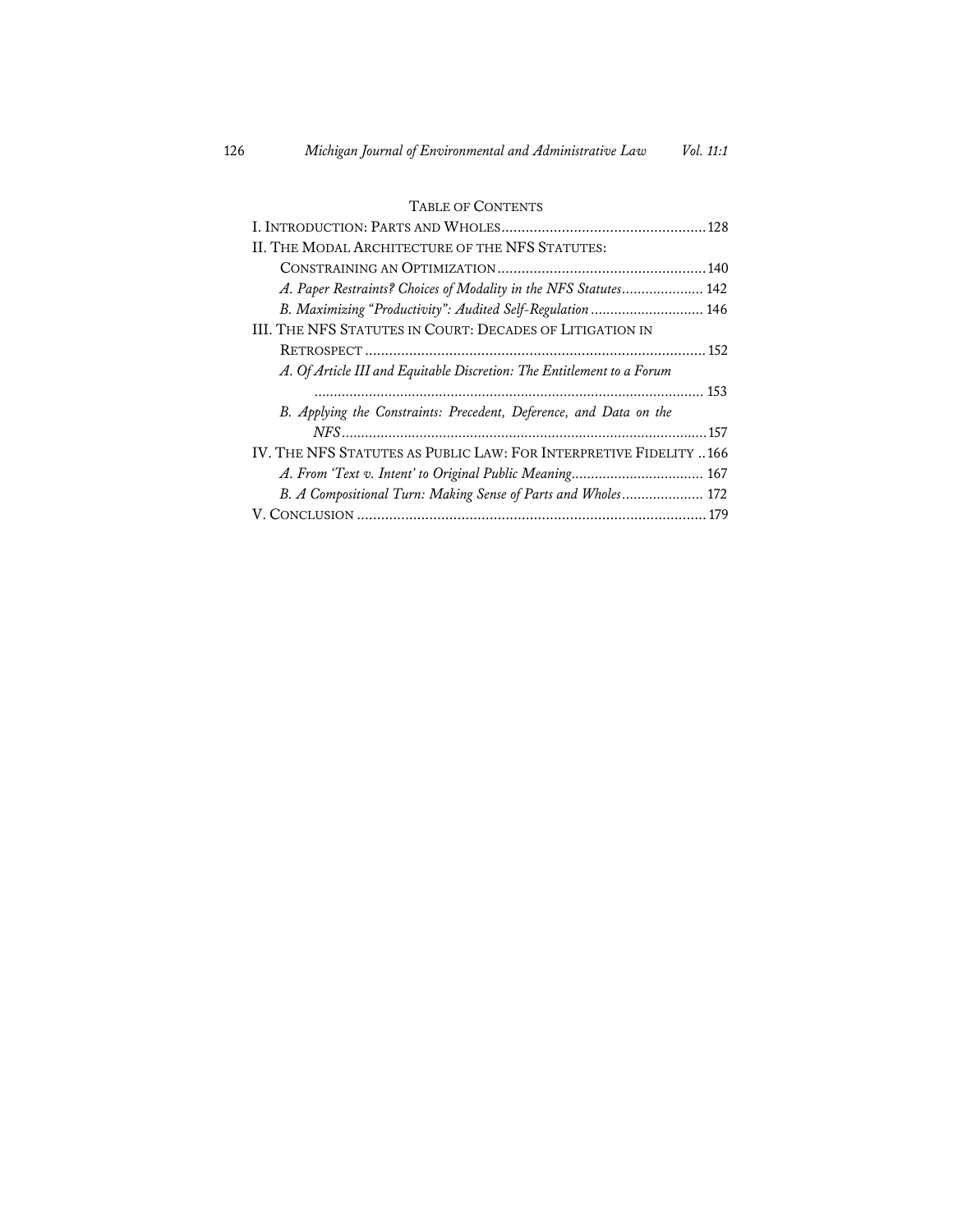In September 2020, the U.S. Forest Service took the extraordinary step of closing all 18 national forests in California. The risk of catastrophic fire had become so acute that tolerating *any* human visitors—who could ignite more—was no longer tenable.<sup>1</sup> Damages from the fires of 2020 are still being tallied, but the catastrophe is hard to deny. Five of the state's six largest fires on record occurred in 2020.<sup>2</sup> Migrating birds dropped from the sky by the thousands from some combination of asphyxiation, exhaustion, and starvation.3 An estimated 80% of California's watersheds had recently burned by 2019, leaving them immediately vulnerable to mudslides.<sup>4</sup> The smoke has become the West's worst air pollution source by far.<sup>5</sup> Proximity to national forests, long what homebuyers craved, is now a grave threat across the West.<sup>6</sup>

The outlines of the problem are apparent in the Forest Service's budget. In fiscal year (FY) 2020, Congress spent \$8.2 billion on the agency, 36% more than in FY 2011 in constant dollars.<sup>7</sup> Almost \$5 billion of that was on fire.<sup>8</sup> As more people build in fire-prone areas, more has been and will be spent suppressing fires.<sup>9</sup> A 2011 statute creating a revolving fund has consistently failed to cover those costs—leaving

<sup>1.</sup> One estimate put ignitions in California at 97% anthropogenic. *See* J.K. Balch et al., *Human-Started Wildfires Expand the Fire Niche Across the United States*, 114(11) PROC. NAT'L ACAD. SCI. 2946, 2947 (2017).

<sup>2.</sup> *See* Andrew Freedman & Diana Leonard, *California Wildfires Erupt Amid Strong Santa Ana Winds, Threat Could Last Into Next Week*, WASH. POST, Dec. 3, 2020, https://www.washingtonpost.com/weather/2020/12/03/california-wildfires-santa-ana-winds/ ("The state [just had] its worst wildfire season on record, with about 4.2 million acres burned, more than double the acreage in the previous record-breaking year. At least 10,488 structures have been destroyed and 31 people killed. Five of the top six largest fires on record in the state have occurred this season.").

<sup>3.</sup> *See* Kari Paul, *Dying Birds and the Fires: Scientists Work to Unravel a Great Mystery*, THE GUARDIAN, Oct. 18, 2020, *available at* https://www.theguardian.com/environment/2020/oct/18/dyingbirds-and-the-fires-scientists-work-to-unravel-a-great-mystery.

<sup>4.</sup> *See* CAL. COUNCIL ON SCI. & TECH., THE COSTS OF WILDFIRE IN CALIFORNIA: AN INDEPENDENT REVIEW OF SCIENTIFIC AND TECHNICAL INFORMATION 130-35 (2020) [hereinafter "WILDFIRE IN CALIFORNIA"].

<sup>5.</sup> *See* Marshall Burke et al., *The Changing Risk and Burden of Wildfire in the United States*, 118(2) PROC. NAT'L ACAD. SCI. (2021), https://www.pnas.org/content/pnas/118/2/e2011048118.full.pdf.

<sup>6.</sup> *See* David E. Calkin et al., *How Risk Management Can Prevent Future Wildfire Disasters in the Wildland-Urban Interface*, 111(2) PROC. NAT'L ACAD. SCI. 746 (2014), https://www.fs.fed.us/rm/pubs\_other/rmrs\_2014\_calkin\_d002.pdf.

<sup>7.</sup> *See* KATIE HOOVER, CONG. RSCH. SERV., R46557, FOREST SERVICE APPROPRIATIONS: TEN-YEAR DATA AND TRENDS (2020).

<sup>8.</sup> *See* KATIE HOOVER, CONG. RSCH. SERV., R46583, FEDERAL WILDFIRE MANAGEMENT: TEN-YEAR FUNDING TRENDS AND ISSUES (2020). Counting the Department of Interior wildfire spending, the total was over \$6.1 billion. *Id.* at 3.

<sup>9.</sup> *See* Burke et al., *supra* note 5, at 2-6; Volcker C. Radeloff et al., *Rapid Growth of the US Wildland-Urban Interface Raises Wildfire Risk*, 115 PROC. NAT'L. ACAD. SCI. 3314 (2018), https://www.pnas.org/content/115/13/3314.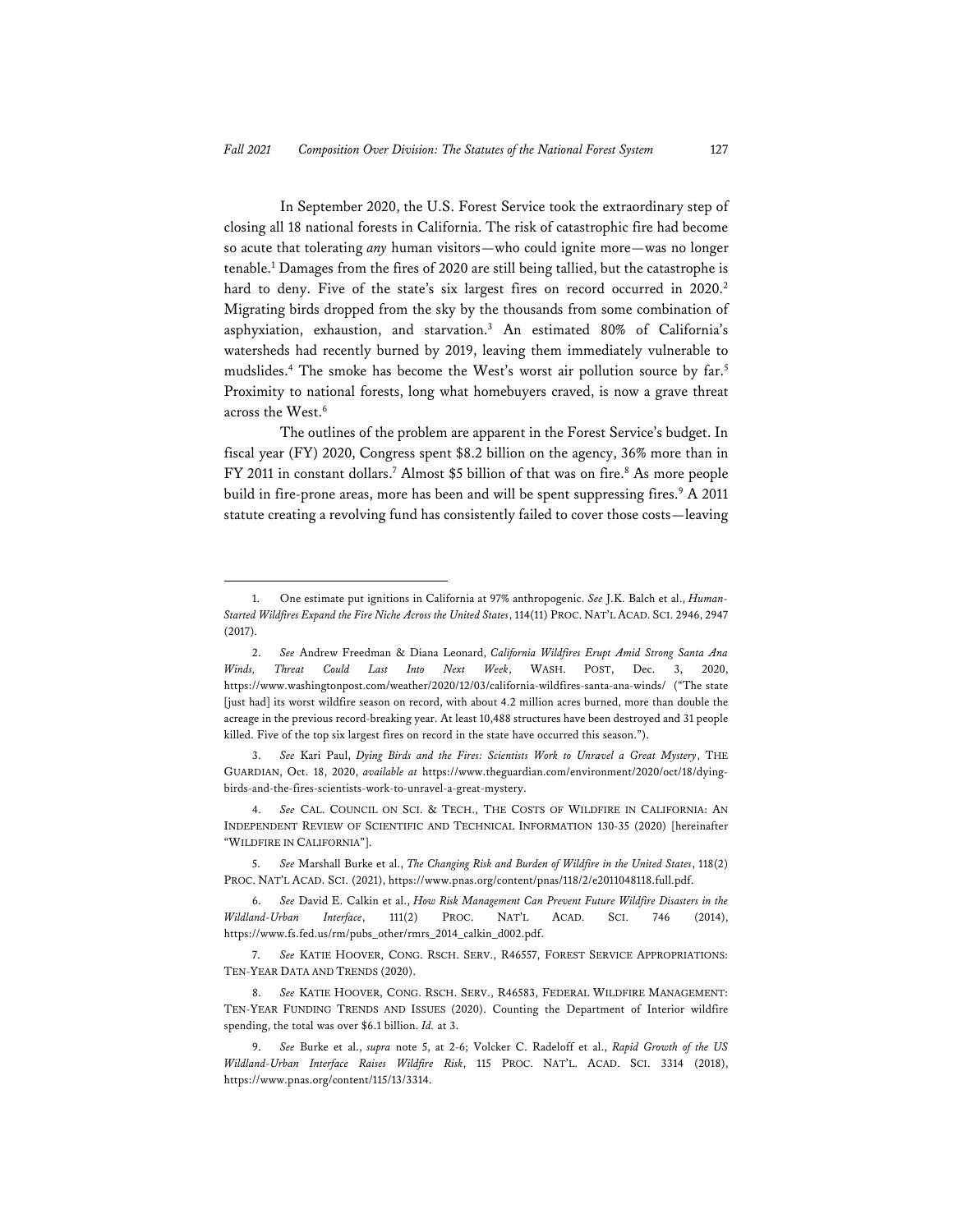the agency to more borrowing from its regular accounts.<sup>10</sup> The more research that has been done on treating fuels, the more unlikely it appears that we will treat our way out.<sup>11</sup> Congress, it is fair to say, is hemorrhaging money on fire in the national forests with little prospect of improving.12

### I. INTRODUCTION: PARTS AND WHOLES

By 1970 a collection of statutes governing the national forests had amassed.13 It was then, though, that Congress aimed for more—for a *whole* of integral parts.14 That whole began from a plurality of land uses persisting over time, later becoming an idealization of that pluralism.15 Like the Clean Air and Clean Water Acts, the Forest and Rangeland Renewable Resources Planning Act of 1974 (FRRRPA)16 embodied hopes for an integral legislative scheme.17 Later Congresses

<sup>10.</sup> In the 2011 FLAME Act, Pub. L. No. 111-88 (codified at 43 U.S.C. §§ 1748(a)-(b)), Congress created a "no-year" account for wildfire suppression spending where funds unused in the year of appropriation could accumulate until being spent. This reserve fund has frequently failed to cover fire suppression expenses, leaving the Service to a variety of other emergency gap-filling mechanisms, including borrowing from other discretionary spending accounts within the agency. *See* CONG. RSCH. SERV. R46583, *supra* note 8, at 3-6.

<sup>11.</sup> *See* Jason Kreitler et al., *Cost-Effective Fuel Treatment Planning: A Theoretical Justification and Case Study*, 29 INT'L J. WILDLAND FIRE 42, 42 (2020) (noting a Forest Service estimate that 42% of system needed treatment while about \$300 million annually spent on treatment amounted to less than 5% of need); James K. Agee and Carl N. Skinner, *Basic Principles of Forest Fuel Reduction Treatments*, 211 FOREST ECOLOGY & MGMT. 83 (2005) (noting major uncertainties in the efficacy of most treatments).

<sup>12.</sup> *Cf.* FRANCIS FUKUYAMA, POLITICAL ORDER AND POLITICAL DECAY 456-65 (2014) (calling the U.S. Forest Service the epitome of a decaying system for its handling of fire amid multiple, often conflicting legal mandates).

<sup>13.</sup> This included the Organic Administration Act of 1897, ch. 2, 30 Stat. 11 (1897), the Weeks Act, ch. 186, 36 Stat. 962 (1911), the Clark-McNary Act, Pub. L. No. 68-270, 43 Stat. 653 (1924), the McSweeney-McNary Act, ch. 678, 45 Stat. 699 (1928), the Knutson-Vandenberg Act, 46 Stat. 527 (1930), the Sustained Yield Forestry Act, ch. 146, 58 Stat. 132 (1944), the Multiple Use Sustained Yield Act, Pub. L. No. 86-517, 74 Stat. 215 (1960) (MUSYA), the Wilderness Act, Pub. L. No. 88-577, 78 Stat. 890 (1964), and Pub. L. No. 88-657, 78 Stat. 1089 (1964).

<sup>14.</sup> *See* PAUL W. GATES, HISTORY OF PUBLIC LAND LAW DEVELOPMENT 563-606 (1968); James L. Huffman, *A History of Forest Policy in the United States*, 8 ENV'T L. 239, 275-78 (1978); SAMUEL T. DANA & SALLY K. FAIRFAX, FOREST AND RANGE POLICY 315-20 (2d ed. 1980).

<sup>15.</sup> FRRRPA joined Congress's first references to a "National Forest System" (NFS) to a mandate that the Secretary of Agriculture "take such action as will assure that the development and administration of the renewable resources of the National Forest System are in full accord with the concepts for multiple use and sustained yield of products and services as set forth in the Multiple Use Sustained-Yield Act of 1960." Pub. L. No. 93-378, § 8, 88 Stat. 476, 479 (1974) (codified at 16 U.S.C. § 1607).

<sup>16.</sup> Pub. L. No. 93-378, 88 Stat. 476 (1974) (codified as amended at 16 U.S.C. §§ 1601-1610). The Forest Service refers to this statute as the "RPA."

<sup>17.</sup> *See* DENNIS C. LE MASTER, DECADE OF CHANGE: THE REMAKING OF FOREST SERVICE AUTHORITY DURING THE 1970S 33-53 (1984).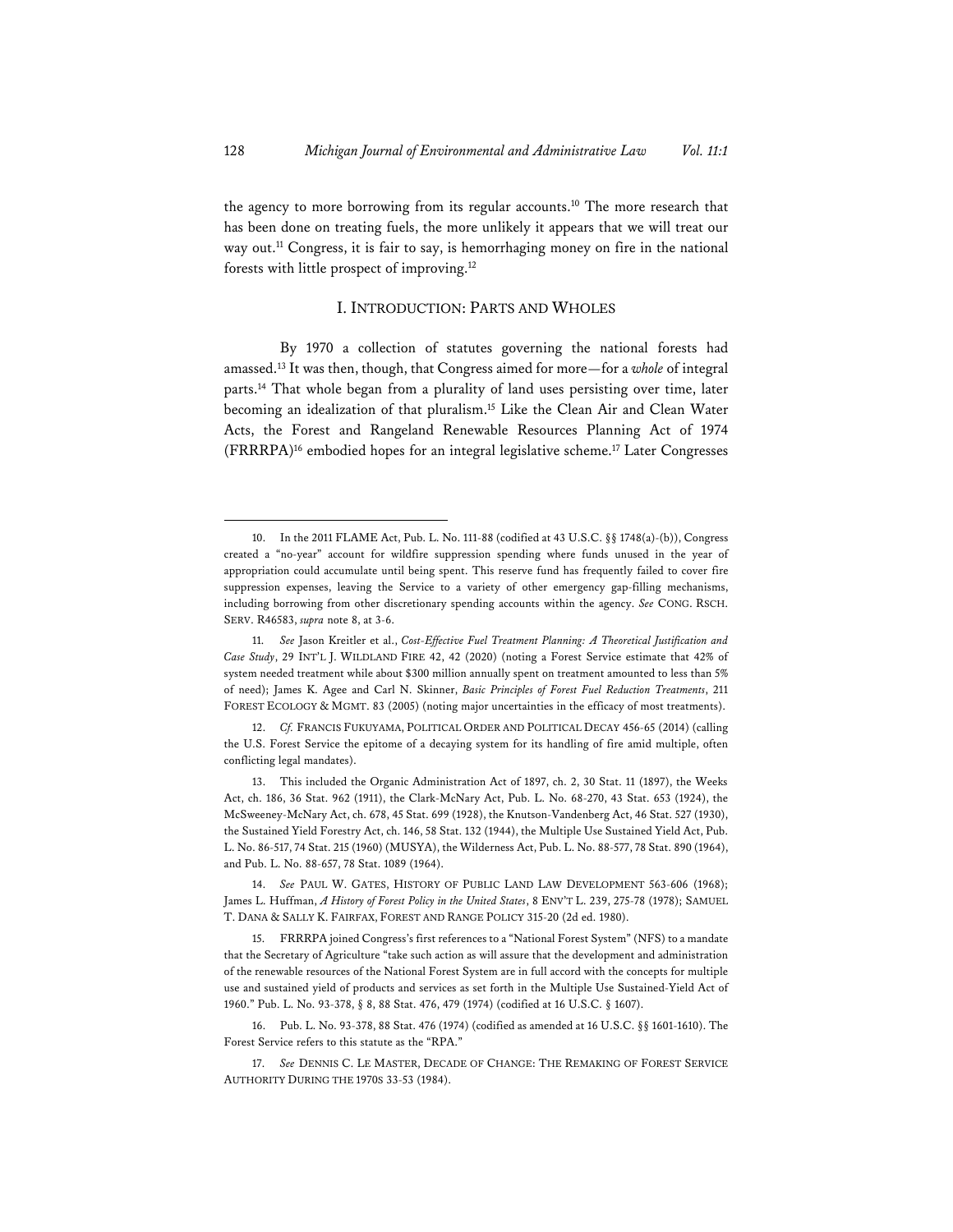followed that lead, at least in part.18 Inter-statutory composites of their kind, whether from some "one-Congress fiction"<sup>19</sup> or notions of legislative supremacy,<sup>20</sup> bring special interpretive troubles, though. Congress's membership, leadership, organization, and interests are always evolving.<sup>21</sup> For our national forests, though, past statutes have characteristically served to focus present deliberations, new legislation, and institutional evolution. This critical fact is too often overlooked.

FRRRPA's biggest amendment package arrived only two years later as a "National Forest Management Act" (NFMA).<sup>22</sup> NFMA coincided with the Federal Land Policy and Management Act (FLPMA),<sup>23</sup> a statute of similar proportion and ambition aimed principally at the Interior Department lands.<sup>24</sup> NFMA was in many respects a culmination of negotiations begun in  $1974$ ,<sup>25</sup> if not before.<sup>26</sup> High-yield timber and other commodity production transitioned through it from a pitched value conflict to so many entries in a balance sheet to be refined into a grand unified

21. *See* WALTER J. OLESZEK ET AL., CONGRESSIONAL PROCEDURES AND THE POLICY PROCESS 1-37 (11th ed. 2020).

- 22. Pub. L. No. 94-588, 90 Stat. 2949 (1976) (codified as amended at 16 U.S.C. §§ 1600-1614).
- 23. Pub. L. No. 94-579, 90 Stat. 2743 (1976) (codified as amended at 43 U.S.C. §§ 1701-1785).

<sup>18.</sup> The Service's implementation of RPA and its amendments have long fed a critique of the NFS as a money-losing, mismanaged environmental disaster. *See, e.g.*, FUKUYAMA, *supra* note 12; Robert H. Nelson, *Our Languishing Public Lands*, 161 POL'Y REV. 45, 46 (2012); RANDAL O'TOOLE, REFORMING THE FOREST SERVICE (1988).

<sup>19.</sup> The "one Congress" legal fiction holds that all statutes should be regarded as the product of a singular authority. Professor Buzbee's account of this fiction in the Supreme Court grounded it in aspirations to inter-statutory consistency, presumptions that Congress knows the state of the law when it legislates, textualism, and precedent. William W. Buzbee, *The One-Congress Fiction in Statutory Interpretation*, 149 U. PA. L. REV. 171 (2000).

<sup>20.</sup> *See, e.g.*, JOSEPH RAZ, BETWEEN AUTHORITY AND INTERPRETATION 276-88 (2009) (arguing that identifying a singular legislative intent reflects the primacy of legislation). The struggle for power between the Congress and President was at a fever pitch during and following 1974. *See* ERIC SCHICKLER, DISJOINTED PLURALISM: INSTITUTIONAL INNOVATION AND THE DEVELOPMENT OF THE U.S. CONGRESS 194-204 (2001).

<sup>24.</sup> Interpreters have been nearly unanimous in the belief that FLPMA and NFMA bore no legislative history in common. *See, e.g.*, George Cameron Coggins, *The Law of Public Rangeland Management IV: FLPMA, PRIA, and the Multiple Use Mandate*, 14 ENV'T L. 1, 5-9 (1983). FLPMA, however, does share important historical and structural similarities with the NFS statutes. *See infra* note 161 and accompanying text.

<sup>25.</sup> *See* LE MASTER, *supra* note 17, at 55-83.

<sup>26.</sup> As often noted, some of NFMA's signals on timber production originated in the so-called "Church Guidelines," a 1972 report—unpublished—from the Forests Subcommittee of the Senate Committee on Interior and Insular Affairs which set forth specific "guidelines" on "clearcutting" NFS lands. *See* Edward P. Cliff, *Timber Resources*, 54 U. DEN. L.J. 507, 509 (1977). But it was then-Forest Service Chief Cliff who decided after Church's subcommittee proffered the guidelines that the Service would follow them. *See* Stephen H. Spurr, *Clearcutting on National Forests*, 21 NAT. RES. J. 223, 231 (1981).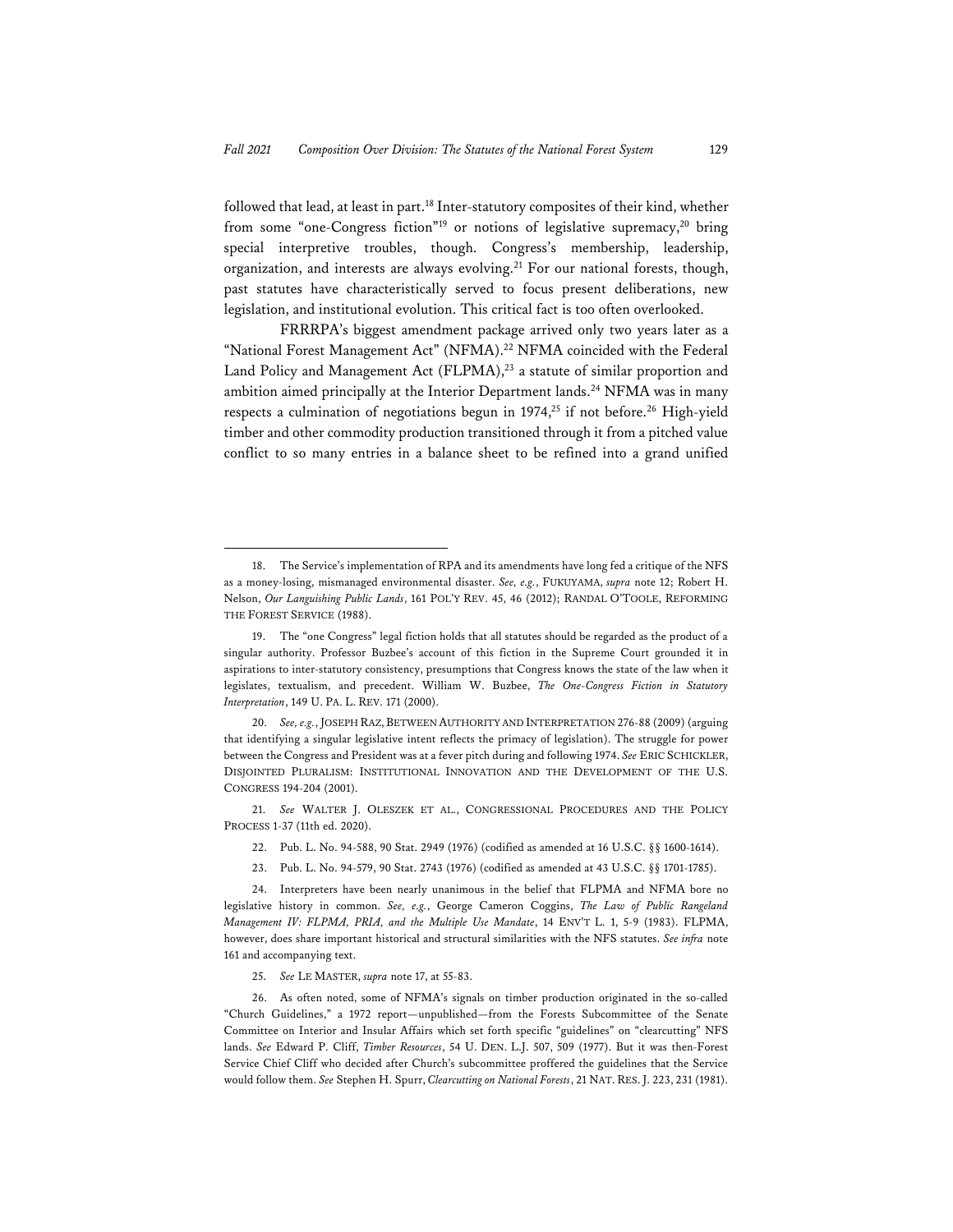calculus.<sup>27</sup> Congress incorporated the National Environmental Policy Act (NEPA)<sup>28</sup> directly into the statutes, $29$  no less for its "action forcing" impact statement tool $30$ than for its declaration of a national "environmental policy."31

Compositing these different statutes into some coherent whole presents difficult questions about their interpretation. FRRRPA, NFMA, and the others, for example, unequivocally took up an ideal first legislated in the monumentally vague Multiple-Use Sustained-Yield Act (MUSYA) of 1960.32 MUSYA commanded the use of "the renewable surface resources of the national forests for multiple use and sustained yield of the several products and services obtained therefrom."33 MUSYA

30. NEPA's "detailed statements," to be circulated among other federal agencies with knowledge and/or jurisdictional authority, were Congress's original uses of peer assessment and self-correction in the face of uncertainty about environmental consequences. *See* SERGE TAYLOR, MAKING BUREAUCRACIES THINK: THE ENVIRONMENTAL IMPACT STATEMENT STRATEGY OF ADMINISTRATIVE REFORM (1984). NFMA §  $6(g)(1)$  directed the Service to "specify[] procedures" assuring the adoption of its land and resource management plans (LRMPs) "in accordance" with NEPA  $\S$  102(2)(C)'s impact statement procedures. *See* 16 U.S.C. § 1604(g)(1).

31. NEPA's declaration of a national "policy" was an innovation emulated in NFMA §  $4(d)(1)$  where Congress declared it the "policy of the Congress that all forested lands in the [NFS] shall be maintained in *appropriate* forest cover." 16 U.S.C. § 1601(d)(1) (emphasis added). NEPA's declaration was also incorporated in FRRRPA § 3's mandate that "the Program" be developed "in accordance with principles set forth" in NEPA and MUSYA. *See* 16 U.S.C. § 1602. Finally, NEPA's mandate that all federal agencies "utilize a systematic, interdisciplinary approach" for the "integrated use of the natural and social sciences," 42 U.S.C. § 4332(2)(A), was echoed in NFMA's requirement that its LRMPs "be prepared by an interdisciplinary team . . . based on inventories of the applicable resources of the forest," 16 U.S.C. § 1604(f)(3).

32. *See* Pub. L. No. 86-517, 74 Stat. 215 (1960). NFMA § 19 added a new section to MUSYA, retroactively renaming it "the 'Multiple-Use Sustained-Yield Act of 1960.'" Pub. L. No. 94-588, § 19, 90 Stat. 2962 (1976) (codified as amended at 16 U.S.C. § 528 note (2012)). MUSYA itself famously—and retroactively—declared it the "policy of the Congress" that "the national forests *are established* and shall be administered for outdoor recreation, range, timber, watershed, and wildlife and fish purposes." 16 U.S.C. § 528 (2012) (emphasis added). The establishment purposes of each of the national forests were, if not unique to each, varied historically and geographically. *See* GATES, *supra* note 14, at 531-606.

33. Pub. L. No. 86-517, § 2, 74 Stat. 215, 215 (1960) (codified as amended at 16 U.S.C. § 529 (2012)). The Act, in turn, defined multiple use and sustained yield separately. *See* 16 U.S.C. § 531(a) (defining "multiple use" as "management of all the various renewable surface resources of the national forests so that they are utilized in the combination that will best meet the needs of the American people; making the most judicious use of the land for some or all of these resources or related services over areas large enough to provide sufficient latitude for periodic adjustments in use to conform to changing needs and conditions; that some land will be used for less than all of the resources; and harmonious and coordinated management of the various resources, each with the other, without impairment of the productivity of the land, with consideration being given to the relative values of the various resources, and not necessarily the combination of uses that will give the greatest dollar return or the greatest unit output"); *id.* at § 531(b) (defining "sustained yield of the several products and services" as "the

<sup>27.</sup> *Cf.* Huffman, *supra* note 14, at 275-79 (observing that such a transition had beginnings as early as 1960).

<sup>28.</sup> Pub. L. No. 91-190, 83 Stat. 852 (1970) (codified as amended at 42 U.S.C. §§ 4321-4347 (2012)).

<sup>29.</sup> NEPA, like MUSYA, was cross-referenced repeatedly in FRRRPA and NFMA. *See infra* note 34 and accompanying text.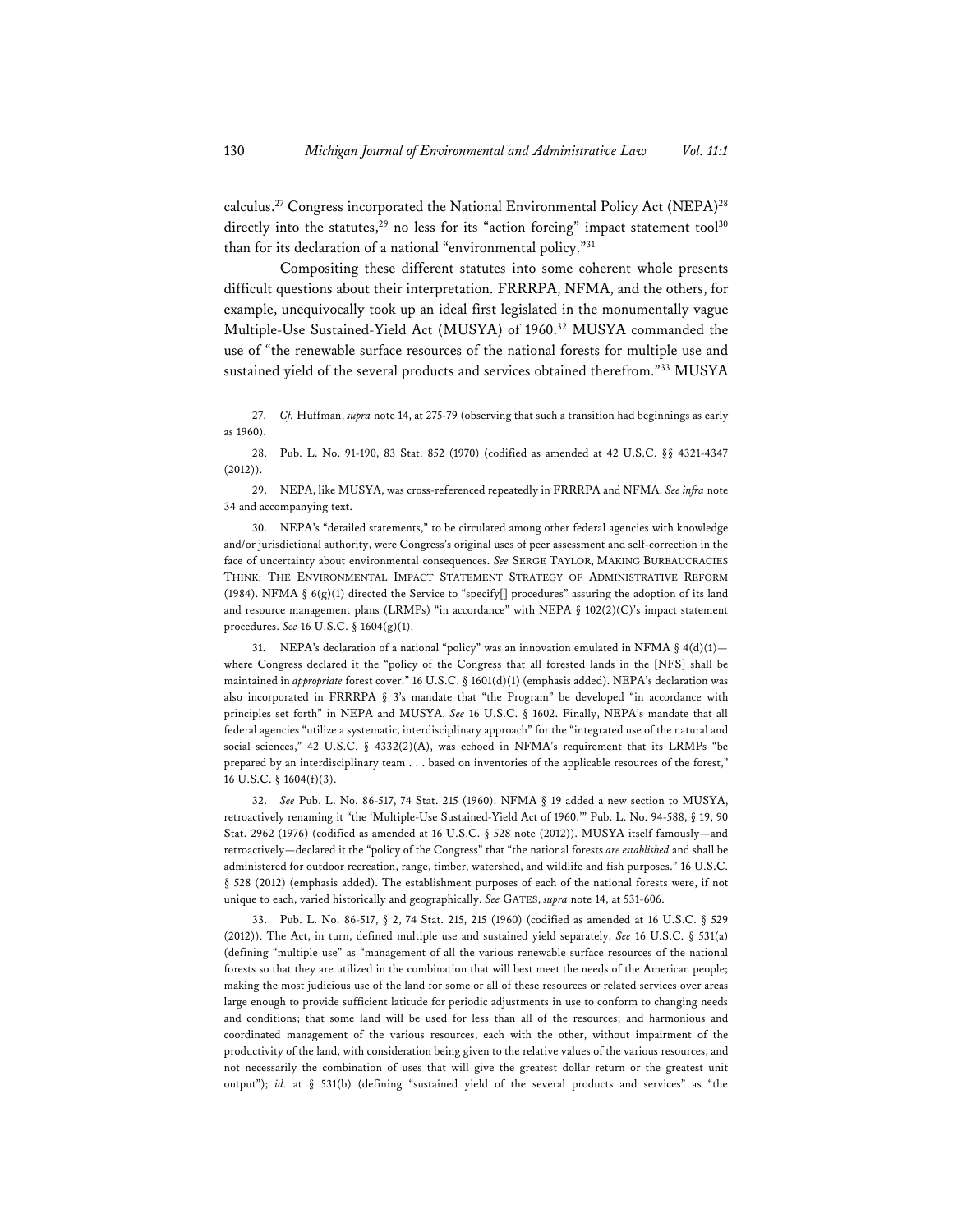is cross-referenced nine times between FRRRPA and NFMA.<sup>34</sup> But MUSYA only directed the Service to maximize its named uses—"outdoor recreation, range, timber, watershed, and wildlife and fish purposes"<sup>35</sup>-while hedging that these were "supplemental to, but not in derogation of, the purposes for which the national forests were established."36 Even if that meant simply perpetual non-declining yields, it ignored the likelihood of changed future *valuations* of such yields.<sup>37</sup> Furthermore, it was silent as to the spatial or temporal scales at which the maximizing was to be done. Atop all that, the 1978 Forest and Rangeland Renewable Resources Research Act (FRRRRA)38 took over prescribing what Congress's Public Land Law Review Commission had first recommended<sup>39</sup> on the urgent needs for more basic research prescriptions paralleling those in FRRRPA and NFMA.

Consider the contrast with the 1964 Wilderness Act, a law aimed directly at the national forests that prompted *scores* of follow-on wilderness-designating statutes, which went unmentioned in the NFS statutes.<sup>40</sup> Wilderness designations

achievement and maintenance in perpetuity of a high-level annual or regular periodic output of the various renewable resources of the national forests without impairment of the productivity of the land").

<sup>34.</sup> MUSYA had already been construed as less constraint than Congressional guidance before FRRRPA was even being debated. *See* Sierra Club v. Hardin, 325 F. Supp. 99, 123 (D. Alaska 1971) (rejecting challenge to timber sale under MUSYA because "Congress ha[d] given no indication as to the weight to be assigned each value and it must be assumed that the decision as to the proper mix of uses within any particular area is left to the sound discretion and expertise of the Forest Service.").

<sup>35. 16</sup> U.S.C. § 528. While this list may have seemed exhaustive in 1960, it omits mention of uses such as artisanal foraging, biomedical prospecting, carbon sequestration, energy development, tourism – and wilderness preservation.

<sup>36.</sup> *Id.*

<sup>37.</sup> *See* R.W. Behan, *Political Popularity and Conceptual Nonsense: The Strange Case of Sustained Yield Forestry*, 8 ENV'T L. 309, 315 (1978).

<sup>38.</sup> *See* Pub. L. No. 95-307, 92 Stat. 352 (1978). FRRRRA was joined by the Cooperative Forestry Assistance Act, Pub. L. No. 95-313, 92 Stat. 365 (1978), and the Renewable Resources Extension Act, Pub. L. No. 95-306, 92 Stat. 349 (1978), each of which amended the funding and coordination of different research and extension works.

<sup>39.</sup> The Public Land Law Review Commission (PLLRC) was chartered in 1964 by legislation originating in the House and Senate Committees on Interior and Insular Affairs. *See* Hon. Wayne N. Aspinall, *The Public Land Law Review Commission: Origins and Goals*, 7 NAT. RES. J. 149, 152 (1967) (discussing origins of Pub. L. No. 88-606). That comprehensive review of all public land laws culminated in a massive report to the President. *See* PUB. LAND L. REV. COMM'N, ONE THIRD OF THE NATION'S LAND (1970) (explaining PLLRC's 137 numbered recommendations). FRRRRA began from those recommendations and has since become the hub of Congressional prioritizations on research. *See id.* at 63- 64, 80-81.

<sup>40.</sup> Despite fourteen other statutes NFMA and FRRRPA referenced, not one mention is made of the Wilderness Act. By contrast, FLPMA explicitly incorporated the Wilderness Act and wilderness reviews within its architecture. *See* Pub. L. No. 94-579, § 603, 90 Stat. 2785 (1976) (codified as amended at 16 U.S.C. § 1782). This silence may stem from the tangled history of "roadless areas" and the reviews thereof within the national forests. *See* CRAIG W. ALLIN, THE POLITICS OF WILDERNESS PRESERVATION 160-67 (1982). But the omission is still curious given NFMA's inclusion of "wilderness" among the "products and services" to be "obtained" from the NFS supposedly "in accordance with"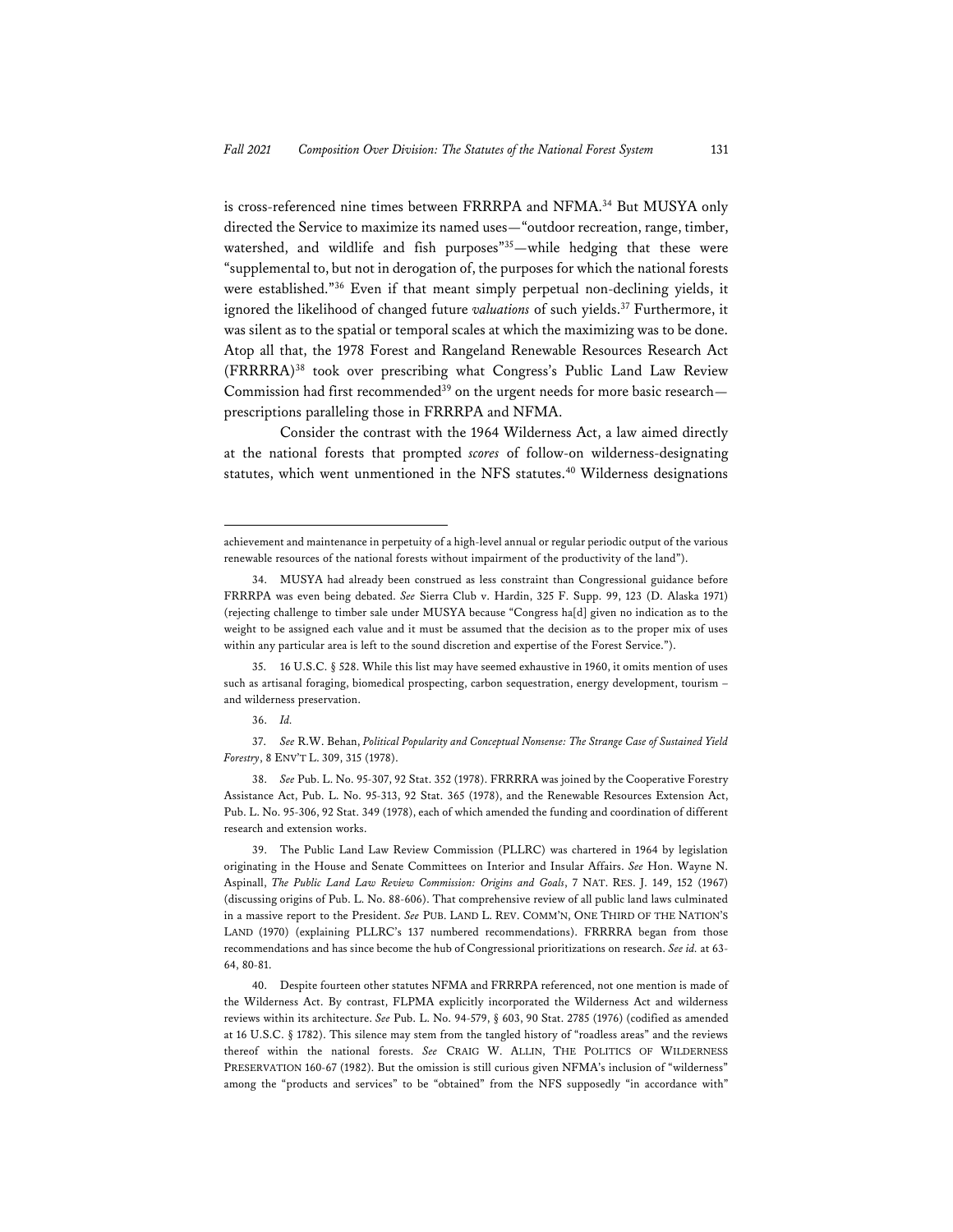have been Congress's chief legal constraint on multiple use and, derivatively, the Service.<sup>41</sup> In 118 statutes since 1964, wilderness designations have been concentrated overwhelmingly on the NFS.<sup>42</sup> The original forest reserves may have been the origin of agency rules with the force of law,<sup>43</sup> but every such rule is modally subordinate to statutory constraints like the Wilderness Act's.<sup>44</sup> Designated wilderness is, thus, a form of legal exclusion from the NFS statutes. For wilderness areas are normative regimes unto themselves<sup>45</sup> even as they remain integrated into their wider landscapes.<sup>46</sup>

A similar challenge is recognizable in ecosystem science, such as it is. Biologists and ecologists have struggled mightily to find an optimal scale at which to study cells, organisms, populations, meta-populations, communities, etc.<sup>47</sup> Distinguishing parts from wholes and wholes apart from one another has defined a

42. No fewer than ninety of the 118 total statutes designating wilderness since 1964 have created or rearranged wilderness areas in the NFS. *See* CONG. RSCH. SERV. R41649, *supra* note 41, at App. B. This close involvement has not been lost on reviewing courts. *See infra* notes 230-35 and accompanying text.

43. *See, e.g.*, United States v. Grimaud, 220 U.S. 506 (1911); Light v. United States, 220 U.S. 523 (1911); Utah Power & Light Co. v. United States, 243 U.S. 389 (1917). Rules of this rank are said to bind the agency until changed. *See* United States *ex rel.* Accardi v. Shaughnessy, 347 U.S. 260, 265-67 (1954); United States v. Caceres, 440 U.S. 741, 753-54 (1979).

- 44. *See* KATZMANN, *infra* note 252 and accompanying text.
- 45. *See infra* notes 232-35 and accompanying text.

46. This is a becoming an important wedge in wildfire science and management. *See* Carol Miller & Gregory H. Aplet, *Progress in Wilderness Fire Science: Embracing Complexity*, 114(3) J. FORESTRY 373 (2016); James K. Agee, *Wilderness Fire Science: A State-of-Knowledge Review*, USDA Forest Serv. Proc. RMRS-P-15-VOL-5 (2000); *see infra* notes 236-43 and accompanying text.

47. *See* JAMES MACLAURIN & KIM STERELNY, WHAT IS BIODIVERSITY? 21-26 (2008); Kurt Jax, *Ecological Units: Definitions and Applications*, 81 Q. REV. BIOLOGY 237, 241 (2006) ("The problem of determining boundaries of ecological units has always plagued ecologists."). The lack of consensus surrounding fundamental units prevents ecology from settling many law-like generalities. *See* John H. Lawton, *Are There General Laws in Ecology?* 84 OIKOS 177 (1999). Indeed, "the uniqueness of biological entities and phenomena" is first among the "major differences between biology and physical sciences." ERNEST MAYR, TOWARD A NEW PHILOSOPHY OF BIOLOGY: OBSERVATIONS OF AN EVOLUTIONIST 34 (1988). This is both the *emergence* and *indeterminacy* of biological relationships: "[w]hen two entities are combined at a high level of integration, not all the properties of the new entity are necessarily a logical or predictable consequence of the properties of the components." *Id.*

MUSYA—which, of course, made no mention of "wilderness" services in 1960. *See* NFMA § 6(e)(1) (codified at 16 U.S.C. § 1604(e)(1)).

<sup>41.</sup> The silence is more curious given the Act's origins—through Congressman Aspinall's supposed bargain allowing the Wilderness Act to pass in return for the PLLRC—in the House Interior and Insular Affairs Committee. *See* DANA & FAIRFAX, *supra* note 14, at 231-32. By 2009 and the mammoth Omnibus Public Land Management Act, Pub. L. No. 111-11, the National Wilderness Preservation System had swelled from approximately nine million to more than 109.7 million acres across more than 750 designated areas. *See* ROSS W. GORTE, CONG. RSCH. SERV., R41649, WILDERNESS LAWS: STATUTORY PROVISIONS AND PROHIBITED AND PERMITTED USES 1-2 (2011). As John Leshy observed, wilderness statutes controlling NFS governance have been Congress's favorite tool for constraining Forest Service discretion. *See* John D. Leshy, *Public Land Policy After the Trump Administration: Is This a Turning Point?*, 31 COLO. NAT. RES., ENERGY, & ENV'T L. REV. 471, 472-86 (2020).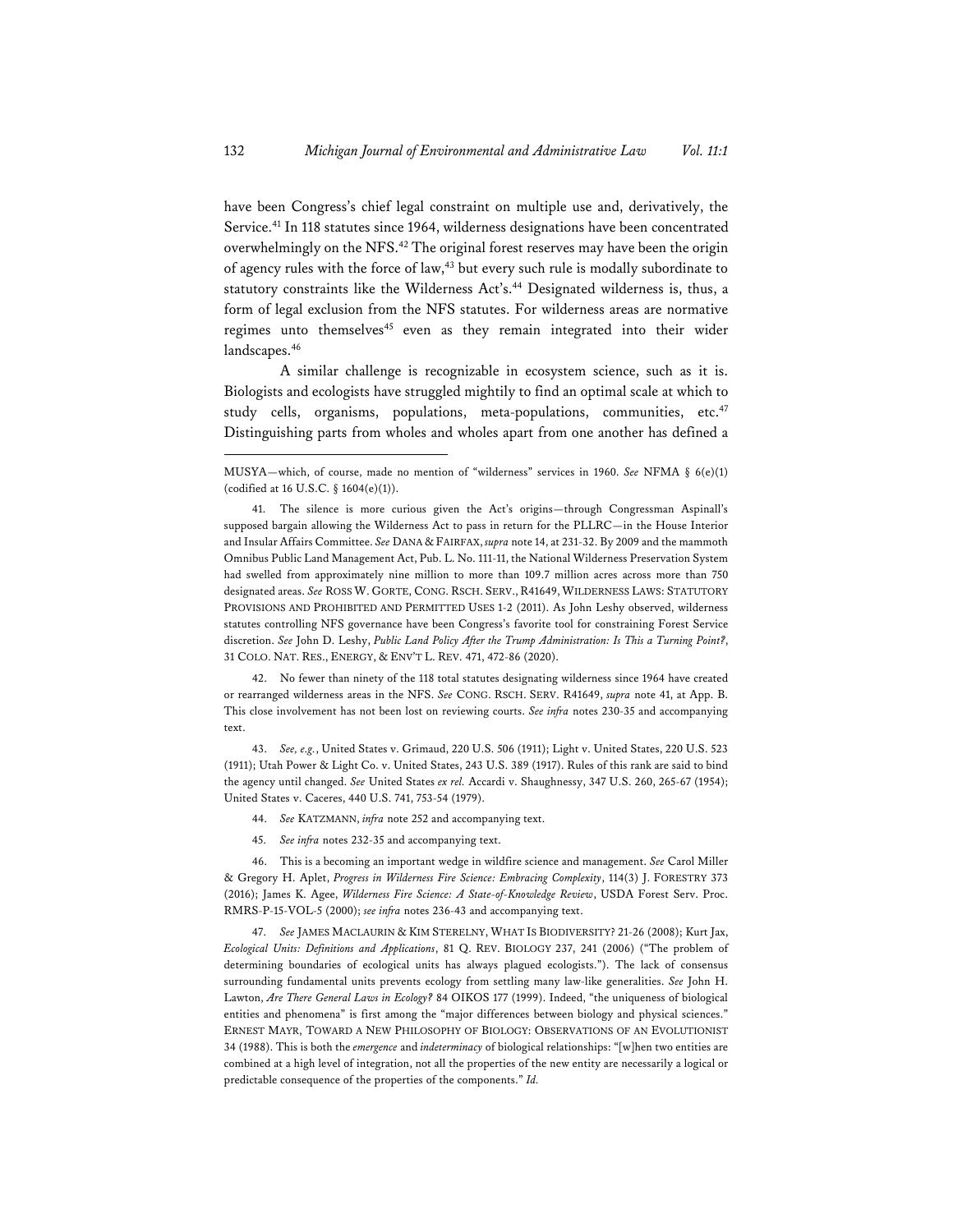century of biological thought.48 Nowhere has this been more evident than in forest ecology.49 What community dynamics exist, what population dynamics exist, and what is the natural integrity of forested areas—such questions remain unanswered after decades of scientific work.<sup>50</sup> They are part of a broader, urgent race to resolve the defining entities of ecological science.<sup>51</sup>

The 1970s Congresses still believed that major breakthroughs in biology and ecology were *possible* and could potentially transform multiple-use management.<sup>52</sup> Yet the NFS statutes, like the many wilderness designations since, reflect public political choices.<sup>53</sup> Then, as now, the search for environmental quality

<sup>48.</sup> *See* MAYR, *supra* note 47, at 100 (calling the "rather unfortunate" focus on units of natural selection the cause of "protracted controversy . . . as to whether the gene, the individual (genotype), the group, or the species is the 'unit of selection,' or all of them"); Robert H. Whittaker, *Classification of Natural Communities*, 28(1) BOTANICAL REV. 1, 158 (1962) (noting simultaneous attacks on the unit assumptions of community ecology in Russia, France, and the United States). For many ecologists, scale is the basic property defining all others. *See, e.g.*, Simon A. Levin, *The Problem of Pattern and Scale in Ecology*, 73 ECOLOGY 1943, 1959 (1992) ("[N]o description of the variability and predictability of the environment makes sense without reference to the particular range of scales that are relevant to the organisms or processes being examined."). Interpreting habitat selection is no exception. *See* Gordon H. Orians & James F. Wittenberger, *Spatial and Temporal Scales in Habitat Selection*, 137 AM. NATURALIST S29 (1991).

<sup>49.</sup> *See* Robert B. Keiter, *The Greater Yellowstone Ecosystem Revisited: Law, Science, and the Pursuit of Ecosystem Management in an Iconic Landscape*, 91 U. COLO. L. REV. 1 (2020) [hereinafter Keiter, "*GYE Revisited*"]; Robert B. Keiter, *Toward a National Conservation Network Act: Transforming Landscape Conservation on the Public Lands into Law*, 42 HARV. ENV'T L. REV. 61 (2018) [hereinafter Keiter, "*National Network*"]; Robert B. Keiter, *Ecological Concepts, Legal Standards, and Public Land Law: An Analysis and Assessment*, 44 NAT. RES. J. 943 (2004); Robert B. Keiter, *Beyond the Boundary Line: Constructing a Law of Ecosystem Management*, 65 U. COLO. L. REV. 293 (1994); Robert B. Keiter, *Conservation Biology and the Law: Assessing the Challenges Ahead*, 69 CHI.-KENT L. REV. 911 (1994).

<sup>50.</sup> *See, e.g.*, LARRY D. HARRIS,THE FRAGMENTED FOREST:ISLAND BIOGEOGRAPHY AND THE PRESERVATION OF BIOTIC DIVERSITY 71-92 (1984) (reviewing efforts to derive "species-area relationships" from forested areas with their metaphoric treatment as islands consistent with insular biogeography); OSWALD J. SCHMITZ, THE NEW ECOLOGY: RETHINKING A SCIENCE FOR THE ANTHROPOCENE 69-105 (2017) (observing that humans' "domesticated nature" has shown a surprising tendency to evolve rapidly as habitat fragments, resources change, and phenotypic plasticities yield diverse adaptive capacities).

<sup>51.</sup> Accessible introductions and explanations of the endeavor include SCHMITZ, NEW ECOLOGY, *supra* note 50, and OSWALD J. SCHMITZ, RESOLVING ECOSYSTEM COMPLEXITY (2010).

<sup>52.</sup> *See* TAYLOR, *supra* note 30, at 17-37, 45-58. The NFMA's Congressional finding that "new knowledge" derived from "coordinated public and private research programs" would "promote a sound technical and ecological base for effective management, use, and protection" of NFS resources was key. *See* 16 U.S.C. § 1600(4). Behind these formalized findings lay a great deal of Congressional committee work and "regular order" legislative business wherein the possibilities that science and scientific expertise could resolve multiple-use conflicts had been the center of attention. *See* LE MASTER, *supra* note 17, at 3- 83; PAUL W. HIRT, A CONSPIRACY OF OPTIMISM: MANAGEMENT OF THE NATIONAL FORESTS SINCE WORLD WAR TWO 254-65 (1994).

<sup>53.</sup> *See* JAMES G. LEWIS, THE FOREST SERVICE AND THE GREATEST GOOD: A CENTENNIAL HISTORY 187-202 (2005); ALLIN, *supra* note 40; *cf.* Peter L. Strauss, *The Courts and Congress: Should Judges Disdain Political History?*, 98 COLUM. L. REV. 242 (1998) (distinguishing a "political history" of a statute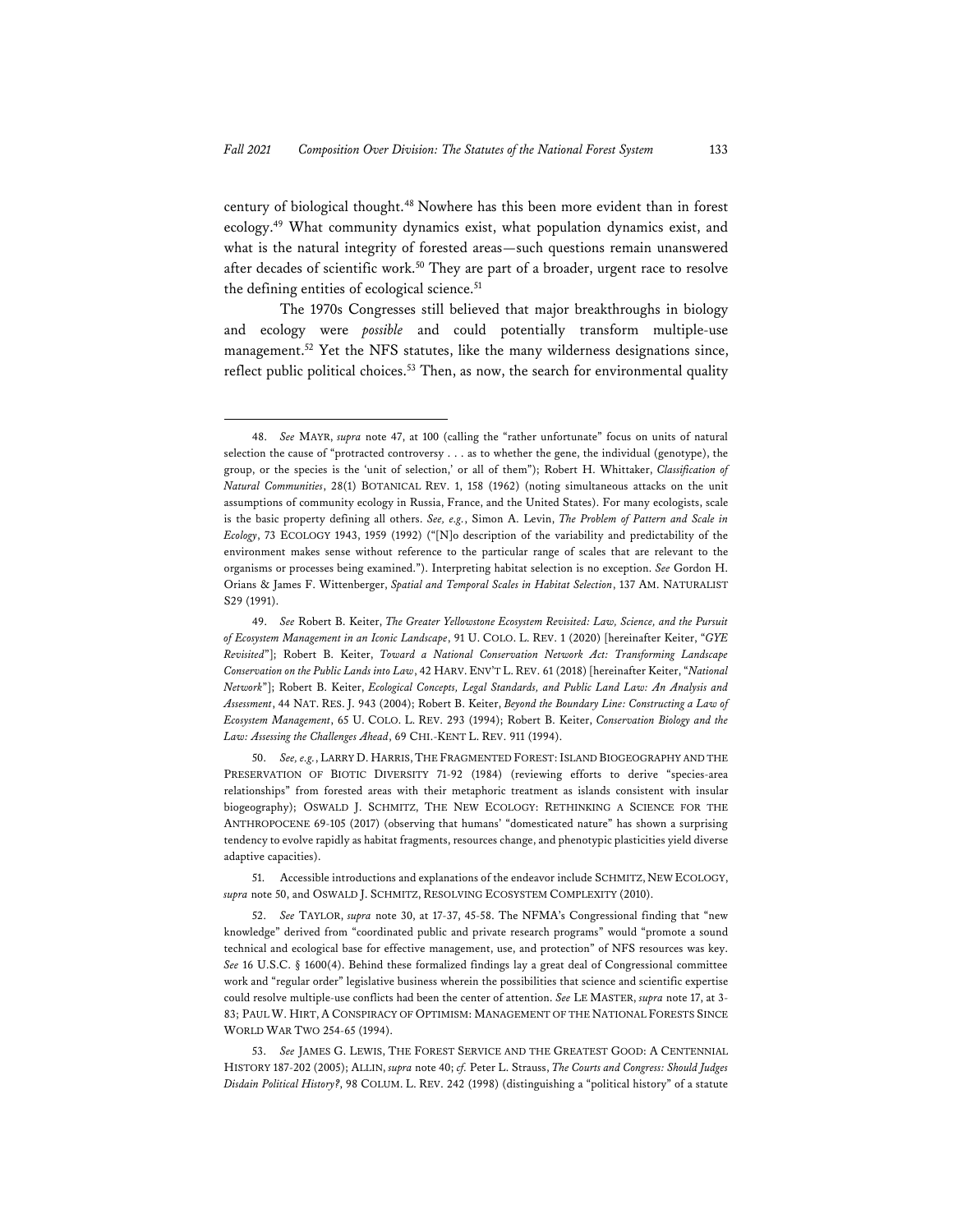was conceived chiefly as the pursuit of diffuse public interests in the face of narrower, more fixed private stakes.<sup>54</sup> The national forests were, thus, both an American heritage and a wealth of private stakes protected by law.<sup>55</sup> Not surprisingly, then, in more than 40 years with these statutes, the legal constraints on Service discretion that they have entrenched have been less intentional than circumstantial, even accidental. Though environmental quality disputes remain abundant in the NFS, timber production has yielded to managing for wildfire, drought, watershed protection, atmospheric cycling of  $CO<sub>2</sub>$  and water vapor, carbon storage, and the demand for fuel as touchstones.<sup>56</sup>

The ecological sciences' high profile within contemporary forestry arguably has made the NFS statutes into a cautionary tale in legislative problem-solving. As ever, the Service is awash in "data, views, [and] arguments"<sup>57</sup> sufficient to justify to reviewing courts a vast range of discretionary actions. Yet, it faces too many crises to count. Wildfire is emblematic. Atop mountains of research, guidance, plans, memoranda-of-understanding, and federal appropriations laws, there sit the receipts of billions of dollars spent *fighting* something we barely understand while lives continue to be lost or ruined, communities burned, and the predictive knowledge needed to overcome these tragedies remains out of reach.<sup>58</sup>

We can do better. What I will call *divisionary* interpretations of the NFS statutes took root from the clearcutting controversies that dominated many national forests in the 1970s.<sup>59</sup> This framing focused on the statutes' discrete provisions, first

55. Then, as now, the NFS consisted of more than 150 units administered both separately and collectively as more than 175 million acres of United States' property. A tangled history of judicial review of the governance of that property predated the statutes here at issue. *See* Antonin Scalia, *Sovereign Immunity and Nonstatutory Review of Federal Administrative Action: Some Conclusions from the Public-Lands Cases*, 68 MICH. L. REV. 867 (1970).

56. *See, e.g.*, Virginia H. Dale et al., *How is Wood-Based Pellet Production Affecting Forest Conditions in the Southeastern United States?*, 396 FOREST ECOLOGY & MGMT. 143, 143 (2017) (noting increasing interactivity of European demand for bioenergy, U.S. pellet production, and carbon sequestration in U.S. forests); Richard Birdsey et al., *Climate, Economic, and Environmental Impacts of Producing Wood for Bioenergy*, 13 ENV'T RSCH. LETTERS 05201 (2018).

57. As Michael Hertz once observed, this phrase—from the first sentence of 5 U.S.C. § 553(c), the APA's provision on notice and comment rulemaking—assumes that those contributing "data, views, or arguments" have something *valuable* to contribute. *See* Michael Herz, *"Data, Views, or Arguments": A Rumination*, 22 WM. & MARY BILL OF RTS. J. 351, 357 (2013).

58. Part IV suggests comparisons to programs where the law has effectively co-evolved with and spurred the development of usable scientific knowledge. *See infra* note 325 and accompanying text.

59. Wilkinson and Anderson's meticulous study of the FRRRPA and NFMA is the *locus classicus* of this narrative. *See* CHARLES F. WILKINSON & H. MICHAEL ANDERSON, LAND AND RESOURCE

from its "legislative history" and arguing that a purposive approach to interpretation paying respectful attention to the former avoids aggrandizing the judicial role).

<sup>54.</sup> *See* PAUL J. CULHANE, PUBLIC LAND POLITICS: INTEREST GROUP INFLUENCE ON THE FOREST SERVICE AND THE BUREAU OF LAND MANAGEMENT (1981); Richard B. Stewart, *The Reformation of American Administrative Law*, 88 HARV. L. REV. 1667, 1676-88 (1975) (tracing the "problem of discretion" from New Deal era to present as one of checking administrative power both for its failure to identify public interests and because it too often unduly favors highly organized private interests).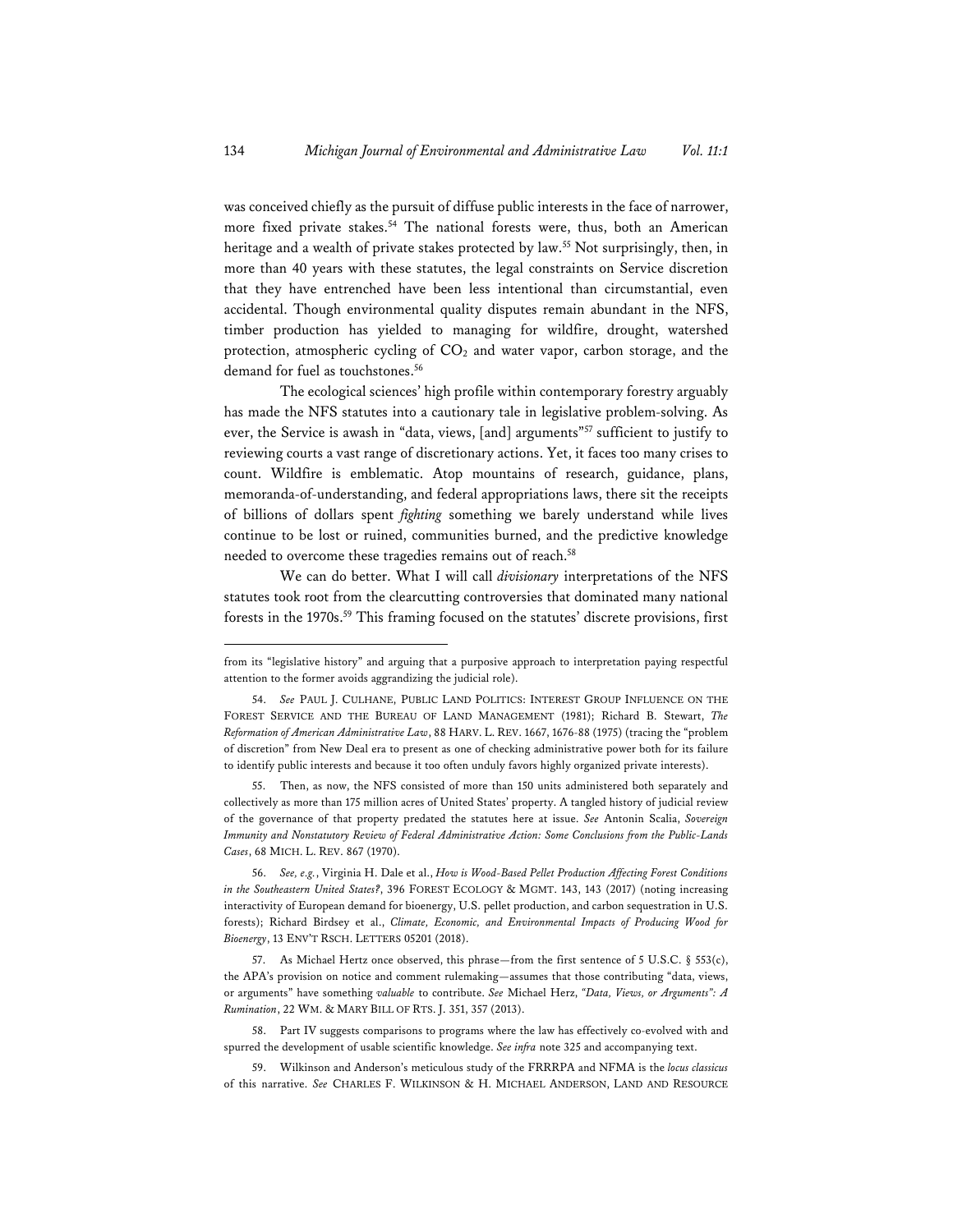on timber production, $60$  later on others. They stressed the political struggle over Forest Service *discretion*—which the Service was said to have won—surrounding the individual provisions.<sup>61</sup> Each of the provisions legislated pertaining to the Service's management choices, these interpreters argued, eventually boiled down to little or no *judicially enforceable* constraint on the Service.62 Most judicial opinions construing the statutes largely (if not uniformly) confirm that assessment.<sup>63</sup> Indeed, such

PLANNING IN THE NATIONAL FORESTS (1986). The accounts following them in whole or in part are many. *See* ALYSON FLOURNOY ET AL., REGULATIONS IN NAME ONLY: HOW THE BUSH ADMINISTRATION'S NATIONAL FOREST PLANNING RULE FREES THE FOREST SERVICE FROM MANDATORY STANDARDS AND PUBLIC ACCOUNTABILITY (2005); Federico Cheever, *Four Failed Forest Standards: What We Can Learn from the History of the National Forest Management Act's Substantive Timber Management Provisions*, 77 OR. L. REV. 601 (1998); Julie A. Weiss, *Eliminating the National Forest Management Act's Diversity Requirement as a Substantive Standard*, 27 ENV'T L. 641 (1997); Charles Wilkinson, *The National Forest Management Act: the Twenty Years Behind, the Twenty Years Ahead*, 68 U. COLO. L. REV. 659 (1997); Jack Tuholske & Beth Brennan, *The National Forest Management Act: Judicial Interpretation of a Substantive Environmental Statute*, 15 PUB. LAND L. REV. 53 (1994); Michael C. Blumm, *Public Choice Theory and the Public Lands: Why "Multiple Use" Failed*, 18 HARV. ENV'T L. REV. 405, 419-22 (1994); Stephanie M. Parent, *The National Forest Management Act: Out of the Woods and Back to the Courts?*, 22 ENV'T L. 699 (1992); George C. Coggins, *The Developing Law of Land Use Planning on Federal Lands*, 61 U. COLO. L. REV. 307, 336-44 (1990). Wilkinson and Anderson's study even appeared in several important judicial opinions as well. *See, e.g.*, Sierra Club v. Glickman, 974 F. Supp. 905, 917 (E.D. Tex. 1997); Sierra Club v. Marita, 46 F.3d 606, 611 (7th Cir. 1995).

<sup>60.</sup> The Forest Service itself seeded this narrative in a publication it styled *Current Information Report No. 16* in December 1976. *See* USDA FOREST SERV., CI-16, THE NATIONAL FOREST MANAGEMENT ACT OF 1976 2 (Dec. 1976) ("It should be emphasized that the Congressional action was one of additional policy direction and endorsement, rather than rebuke. . . . In many areas, Congress indicated it rather liked what the Forest Service was doing . . . ."). Wilkinson and Anderson framed their opus into range, timber, water, minerals, wildlife, recreation, and wilderness, and drew out histories thereof, culminating in the 1970s statutes. *See* WILKINSON & ANDERSON, *supra* note 59, at v. Their framing of discrete resources, the Service's "timber bias," and its discretionary balancing of all the uses and values may not have been original with them. *See, e.g.*, Cliff, *supra* note 26; Spur, *supra* note 26. But their exhaustive documentation and limning of various legislators' roles, the Service's involvement and regulatory history, and provision-by-provision analyses set the standard for scholarship on the statutes.

<sup>61.</sup> *See* WILKINSON & ANDERSON, *supra* note 59, at 69-90; Cheever, *supra* note 59, at 635-56; Blumm, *supra* note 59, at 422-28; Parent, *supra* note 59, at 708-28. Agencies are thought to be among the most effective political actors. *See, e.g.*, J.R. DeShazo & Jody Freeman, *Public Agencies as Lobbyists*, 105 COLUM. L. REV. 2217 (2005) (describing Congressional use of agencies to check other agencies). And several accounts maintain that the Service "won" the struggle over its discretion in Congress as the bills were being formulated. *See, e.g.*, Cheever, *supra* note 59, at 643; O'TOOLE, *supra* note 18, at 98-110; HIRT, *supra* note 52, at 260-65. Others locate that victory in the courts and the cases later brought challenging the Service's practices under the statutes. *See, e.g.*, Weiss, *supra* note 59, at 650-55; Cheever, *supra* note 59, at 656-91.

<sup>62.</sup> *See* Wilkinson, *supra* note 59, at 677-80 (concluding that the statutes require extensive planning and coordination by the Forest Service without requiring demonstrable results); Cheever, *supra* note 59, at 705 (concluding the statutes' standards are "inadequate" and "fail to communicate an intelligible message"); Weiss, *supra* note 59, at 642 (finding that the statutes' "seemingly clear and decisive language" proved difficult to translate from their "congressional intent").

<sup>63.</sup> *See infra* Part III(B).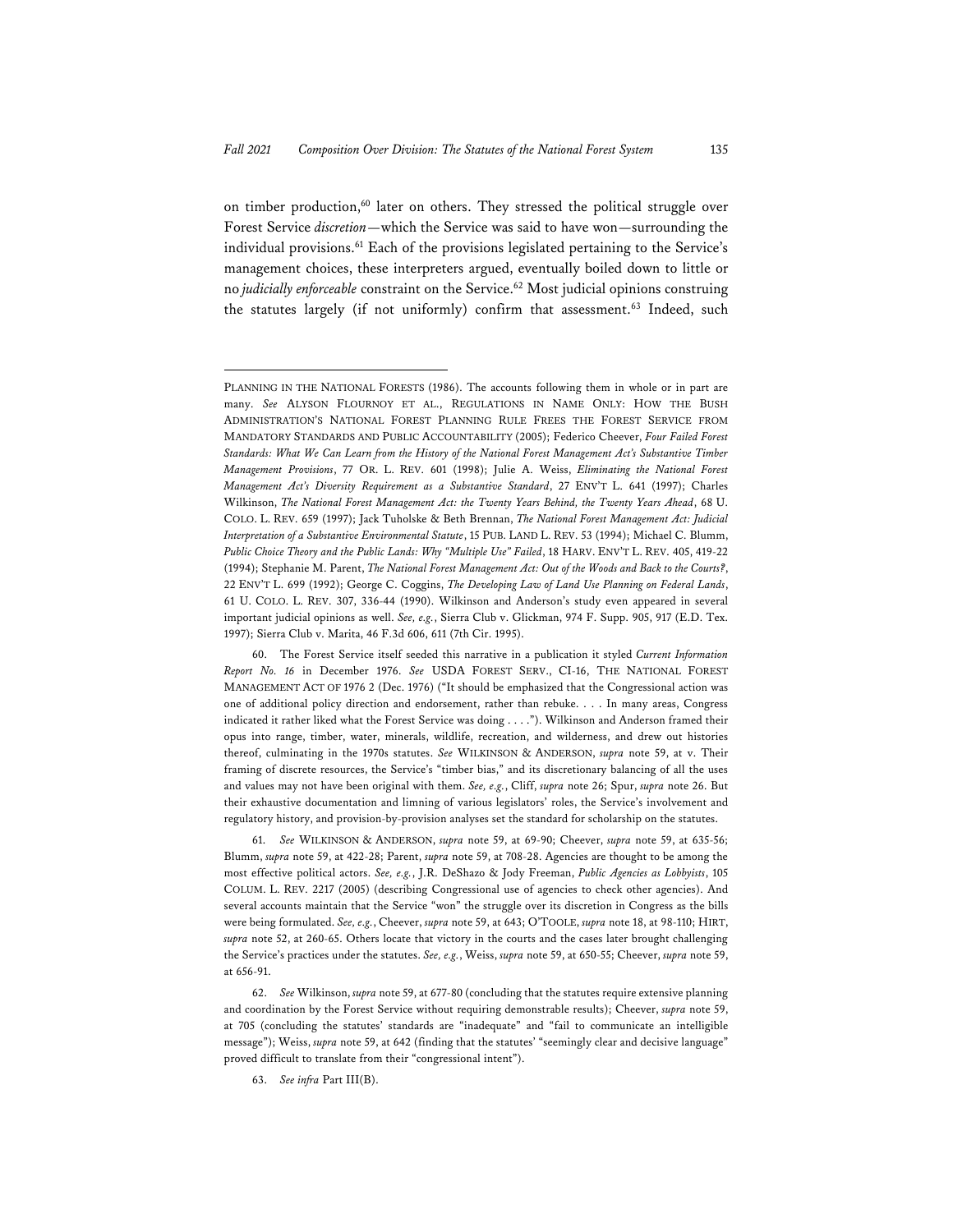framing has become so familiar it begs the question: why an effort to challenge it now?64

Wilkinson and Anderson's 1985 study, which was the deepest plumbing of the timber conflicts roiling the 93rd and 94th Congresses, lacked the hindsight of 35 years with the laws' interlocking pieces. Decades of experience with these laws, in tandem with late developments in the special biological sciences, have revealed what Wilkinson and others could not have known. Second, and just as important, the norms of statutory interpretation in our courts have shifted considerably toward textualism since the 1970s and even since the 1980s and '90s, when the divisionary framing had taken root.<sup>65</sup> It is hard to overstate the importance of these changes to the law's practical effect in the forest. Combined, they have put the statutes in a different light,<sup>66</sup> one that reveals more *compositional* intentions.

The compositional intentions emerge when we appreciate the epistemic and coordination problems Congress was aiming to resolve. First, Congress faced serious principal/agent issues<sup>67</sup> on NFS lands. Its expert agency, the Forest Service, had long been pursuing a *constrained optimization* of daunting scale and scope.68 It was a history that set the Service apart from the typical agency Congress stands up.<sup>69</sup> The Service was the prototypical "expert system" social scientists had promised could solve complex, emergent public problems.70 Second, by the 1970s the Service had accrued

<sup>64.</sup> Several histories of the Forest Service and NFS mirror Wilkinson and Anderson's divisionary framing. *See, e.g.*, LEWIS, *supra* note 53, at 158-61; JOHN FEDKIW, MANAGING MULTIPLE USES ON NATIONAL FORESTS,1905-1995 99-112 (1996); HIRT, *supra* note 52, at 254-65; DAVID A.CLARY,TIMBER AND THE FOREST SERVICE 190-94 (1986).

<sup>65.</sup> In essence, "legislative history" employing "bits and pieces of legislative reports or debates to resolve particular issues of meaning" has lost most of its significance in our statutory interpretation practices. Strauss, *supra* note 53, at 243 n.3. By contrast, fitting the several statutes enacted in the 93d, 94th, 95th Congresses together to cohere is more the kind of legislative history that matters.

<sup>66.</sup> *Cf.* Ganesh Sitamaran, *The Origins of Legislation*, 91 NOTRE DAME L. REV. 79, 82-83 (2015) (arguing that academics have recently dug deeper into legislative practices and procedures and that, "in path-breaking articles, Professors Nourse, Bressman, and Gluck have conducted empirical research on legislative drafting" that has refuted long-held beliefs in the legal academy and profession).

<sup>67.</sup> *See* Kathleen M. Eisenhardt, *Agency Theory: An Assessment Review*, 14 ACAD. MGMT. REV. 57, 61 (1989) ("The agency problem arises because (a) the principal and the agent have different goals and (b) the principal cannot determine if the agent has behaved appropriately.").

<sup>68.</sup> A constrained optimization is any effort to optimize an *objective function* as to some number (*n*) of variables given certain constraints thereon. The objective function may be a cost/energy function (to be *minimized*) or a benefit/utility function (to be *maximized*), while constraints may be *hard* (setting conditions for the *n* variables that must be met) or *soft* (with varying penalties if and to the extent goals are not met).

<sup>69.</sup> We might say the Service presented Congress with a novice/expert problem. *See* Alvin I. Goldman, *Experts: Which Ones Should You Trust?*, 63 PHIL. & PHENOMOLOGICAL RSCH. 85, 89-90 (2001) (describing a novice/expert problem as one in which a party who lacks the basis necessary to evaluate another's claims to knowledge must do so and contrasting it with expert/expert problems in which two parties with the same expertise must evaluate each other's claims).

<sup>70.</sup> *See* HERBERT KAUFMAN, THE FOREST RANGER: A STUDY IN ADMINISTRATIVE BEHAVIOR (RFF Press 1960). Kaufman's classic examined the Service from the ranger and ranger district to its top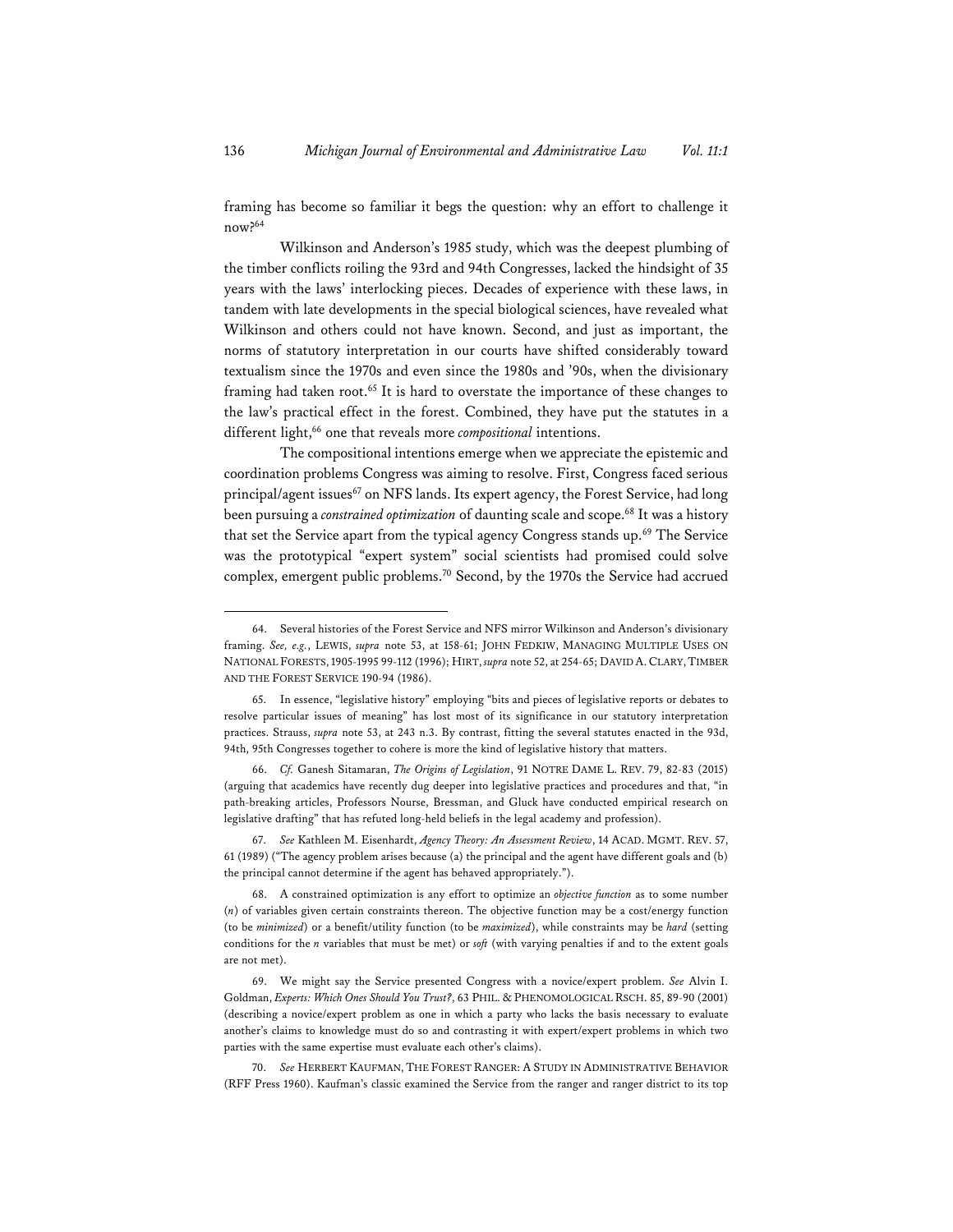prominent critics.71 Yet its unique role of either conducting or funding the bulk of the original research into its own central questions dated at least to the  $1920s$ ,<sup>72</sup> if not earlier.73 In the so-called McSweeney-McNary Act, Congress directed the service to

> conduct such investigations, experiments and tests [as needed to] . . . determine, demonstrate, and promulgate the best methods of reforestation and of growing, managing, and utilizing timber, forage, and other forest products, of maintaining favorable conditions of water flow and the prevention of erosion, of protecting timber and other forest growth from fire, insects, disease, or other harmful agents, of obtaining the fullest and most effective use of forest lands, and to determine and promulgate the economic considerations which should underlie the establishment of sound policies for the management of forest land and the utilization of forest products.74

The vast network of research stations, experimental forests, cooperative reforestation programs, and state administrative counterparts this fostered not only formed the modern practice of professional forestry in the U.S.,75 it yielded the institutional, cultural, and knowledge backdrop of the 1970s legislation. Or at least it seemed like knowledge. Professional forestry's heyday stemmed in large part from

74. Pub. L. No. 70-466, 45 Stat. 699, 699-700 (1928), *repealed by* Pub. L. No. 95-307, 92 Stat. 353 (1978) (FRRRRA). This Act coincided with—and may have been precipitated by—a "substantial overproduction" of timber and the resultant "downward spiral" in prices that year, a "timber bust" that did not end until World War II. *See* CLARY, *supra* note 64, at 83.

75. *See* LINCOLN BRAMWELL, FOREST MANAGEMENT FOR ALL: STATE AND PRIVATE FORESTRY IN THE U.S. FOREST SERVICE (2013); LEWIS, *supra* note 53, at 72-73, 80-81; DANA & FAIRFAX, *supra* note 14, at 114-15, 121-31; STEEN, *supra* note 73, at 140-44, 187-95. An early retrospective was to similar effect. *See* Earle H. Clapp, *The Decennial of the McSweeney-McNary Act*, 36(9) J. FORESTRY 832 (1938). Congress currently funds seven research stations, eighty-one experimental forests and ranges, a Joint Fire Science Program, the Forest Inventory and Analysis (FIA) program, and State and Private Forestry (SPF) grants. *See* CONG. RSCH. SERV. R46557, *supra* note 7, at 9-10.

echelons through its manuals, chains of command, personnel, norms, budget, and characteristic modes of decision-making. His conclusion was that the Service had managed to sustain a high degree of *unity* while avoiding the perils of uniformity or hierarchical rigidity. *See id.* at 203-31.

<sup>71.</sup> *See* MICHAEL FROME, THE FOREST SERVICE (1971); *see also A University View of the Forest Service*, S. Doc. 91-115, 91st Cong., 2d Sess. (1970).

<sup>72.</sup> *See* LEWIS, *supra* note 53, at 68-73; Clary, *supra* note 64, at 34-66.

<sup>73.</sup> The first known Forest Service report on the nation's timber production, named for Arthur Capper, the Kansas senator who sponsored the resolution requesting it, was delivered to the Senate in late 1920. HAROLD K. STEEN, THE U.S. FOREST SERVICE: A HISTORY 181-83 (1976) (Forest Hist. Soc'y 2004) (describing the Capper Report's conclusion that serious timber depletion had led to record high timber prices); *but see* FROME, *supra* note 71, at 131 (describing an 1876 payment to a Dr. Franklin Hough for a report to Congress on the best means to renew forests). By the time "multiple use" first appeared in agency lingo in the 1930s it was typically meant to contrast with "single use" lands that had been placed in watershed and "primitive area" protective designations. *See* HIRT, *supra* note 52, at 36.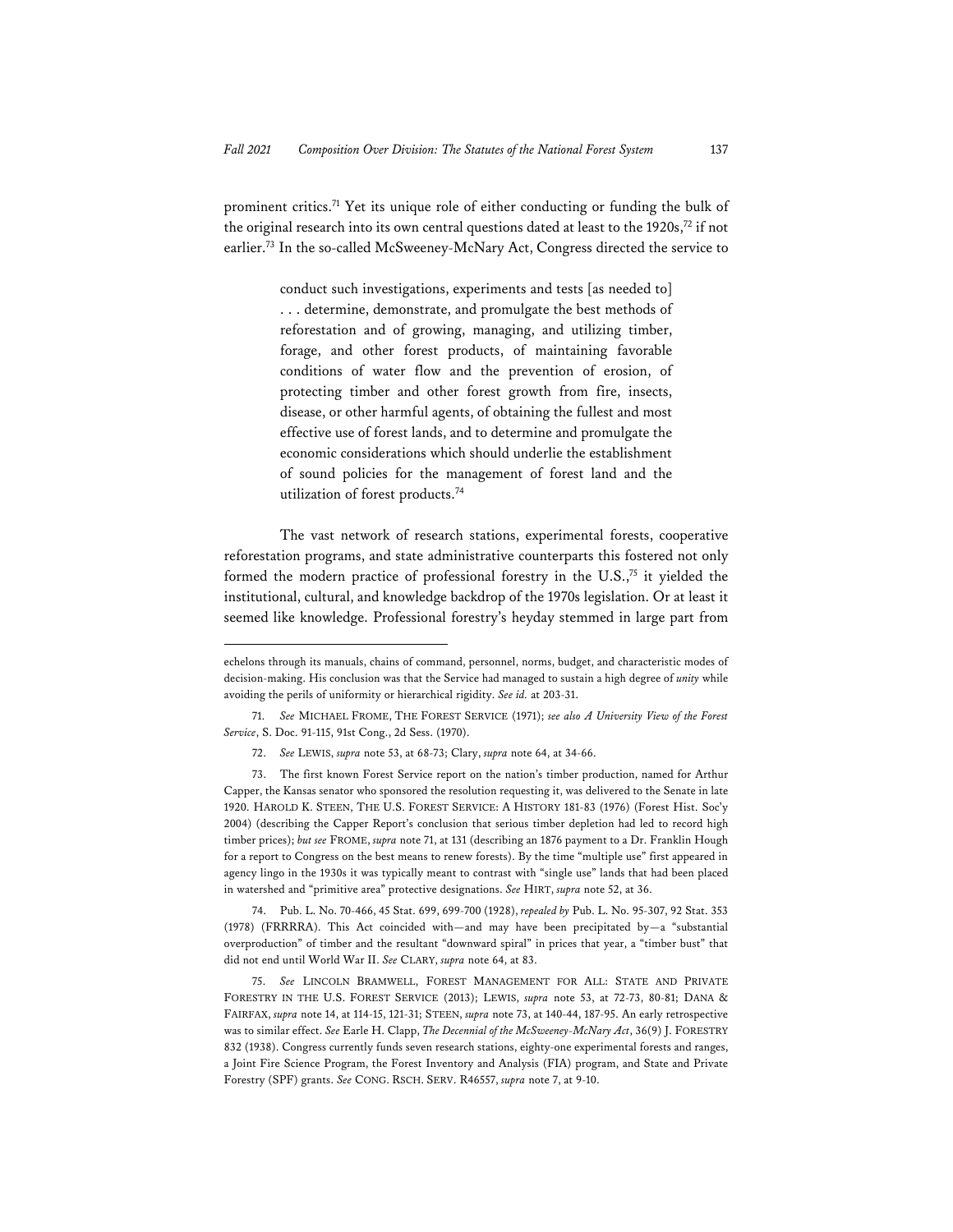overestimations of what ecology and economics could reveal.76 And although both have since foundered in methodological disputes, forestry research funded in whole or in part by the American taxpayer continues unabated.<sup>77</sup> On timber, wood products, and wildfire, the Service has remained the dominant source of research and research funding for over a century.<sup>78</sup> Yet, by contrast, its contributions to the long-term study of ecosystem integrity have been minor.

The statutes also reveal a struggle to establish coordination norms in Congress.79 Coordination problems involve those with shared but not fully coincident interests.80 The NFS is special in that it most immediately concerns only a cross-section of the country.81 Commodities and other goods *derived from* NFS lands do concern the American public at large.<sup>82</sup> Whether for timber, water,

79. Such institutional development in Congress, while surely "path dependent" and influenced by history, can be catalyzed by disparate forces. *See* PAUL PIERSON, POLITICS IN TIME: HISTORY, INSTITUTIONS, AND SOCIAL ANALYSIS 134-39 (2004). But once an institutional equilibrium arises among those who still may disagree over a "better" outcome, each member can have strong incentives to maintain an equilibrium. *See id.* at 143-66.

80. *See* DAVID LEWIS, CONVENTION 5-8 (Blackwell Publishers 2002) (1969). Legislators with a common interest in reducing their own uncertainty need not share any other interests. If we further assume that knowledge and/or policy expertise is costly to acquire but potentially useful to all members once acquired, one coordination problem Congress may face is in being *informationally efficient*. *See* Thomas W. Gilligan & Keith Krehbiel, *Organization of Informative Committees by a Rational Legislature*, 34 AM. J. POL. SCI. 531, 536-38 (1990); KEITH KREHBIEL, INFORMATION AND LEGISLATIVE ORGANIZATION 73- 76 (1991).

81. The NFS statutes all originated from three House and Senate committees: the House and Senate committees on Interior and Insular Affairs and the Senate Agriculture and Forestry Committee. NFS issues of national concern—budget consequences, commodity production, long-term productivity played varying roles in those committees. But by 1970, they had long been home to several senior Western members. *See* Hirt, *supra* note 52, at 193-215.

82. Timber and timber receipts, though no longer as big a driver of local, regional, or national markets as when the statutes were enacted, remain the paradigmatic example. The economy was and is vitally affected by lumber, pulp, and fiber prices. *Cf.* JAMES L. HOWARD & KWAMEKA C. JONES, FPL-RP-679, U.S. TIMBER PRODUCTION, TRADE, CONSUMPTION AND PRICE STATISTICS, 1965-2013 at 13 (Feb. 2016) (calculating that total volume of wood products produced in the U.S. had fallen from a high of 18 billion cubic feet in the 1980s to 13.6 billion cubic feet in 2013 while total primary wood paper

<sup>76.</sup> *See* WILLIAM G. ROBBINS, AMERICAN FORESTRY: A HISTORY OF NATIONAL, STATE, AND PRIVATE COOPERATION (1985). It is no exaggeration to say that the discovery that wood fiber grows faster in younger than in older trees by itself sparked the applied science of silviculture. Refinements thereof have continued for centuries. *See* MICHAEL WILLIAMS, DEFORESTING THE EARTH: FROM PREHISTORY TO GLOBAL CRISIS 260-62 (2006). But ecologists today fit such facts into the study of intraand inter-specific competition/coexistence. *See* Ray Dybzinski & David Tilman, *Competition and Coexistence in Plant Communities*, in THE PRINCETON GUIDE TO ECOLOGY 186 (Simon A. Levin ed., 2009).

<sup>77.</sup> For FY 2011-20, Congress appropriated an average of \$295.6 million (constant dollars) to the Service for "forest and rangeland research" and another \$271.8 million on average for state and private forestry grants. *See* R46557, *supra* note 7, at Table 3.

<sup>78.</sup> *See* CARLOS RODRIGUEZ-FRANCO, A CENTURY OF WILDLAND FIRE RESEARCH: CONTRIBUTIONS TO LONG-TERM APPROACHES FOR WILDLAND FIRE MANAGEMENT 5-11 (2017) (hereafter "Fire Research"); FROME, *supra* note 71, at 131-40.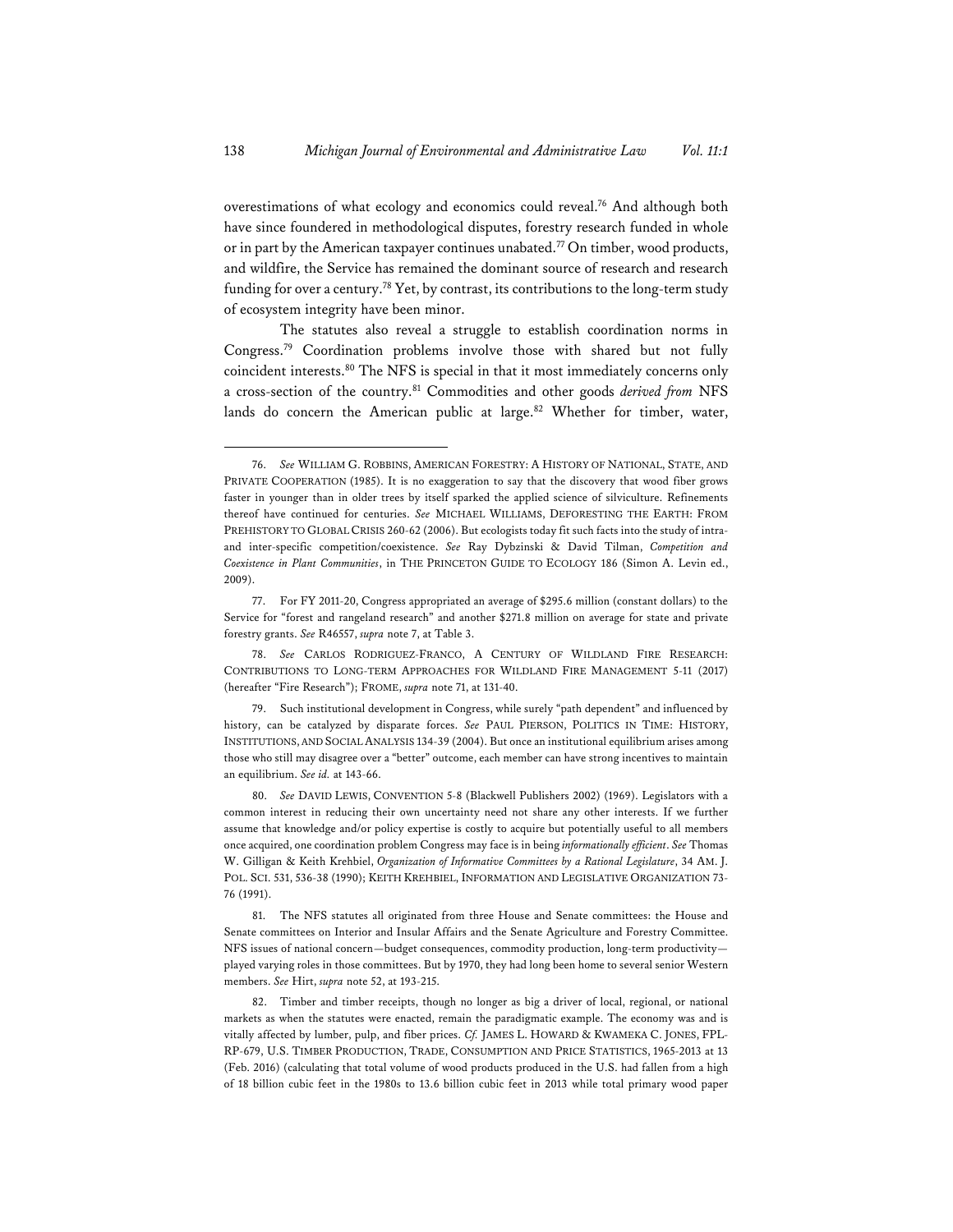biodiversity, carbon storage, or any other emergent good, the NFS has been and will be valued and evaluated as a *whole*. 83 Yet then, as now, more than four-fifths of NFS lands were found in only fifteen states,  $84$  concentrating the interests in NFS land use spatially and politically.<sup>85</sup> This divides those interests that rightly factor into local optimizing from other interests in more "global" optima across the NFS as a whole system. The NFS states are a discrete group in Congress. While its senate delegations have comprised less than a third of their chamber since Alaska's statehood in 1959, the House delegations have expanded slightly from about a fifth in 1976 to about a quarter of that chamber after the most recent reapportionment in 2013.<sup>86</sup> This imbalance of interests in NFS land use is important to keep in mind.<sup>87</sup>

The spread and concentration of costs and benefits over space and time surely must inform any claim to some unitary Congressional intent within the statutes.<sup>88</sup> But so does the difference between abundant information and scarce

84. They are Alaska, Arizona, California, Colorado, Idaho, Kansas, Montana, Nevada, New Mexico, North Dakota, South Dakota, Oregon, Utah, Washington, and Wyoming. *See* U.S. DEP'T OF AGRIC., LAND AREAS OF THE NATIONAL FOREST SYSTEM 198 (2011).

85. The control of "land use" has been distinguished from environmental quality regulation repeatedly in the national forest context. *See, e.g.*, Cal. Coastal Comm'n v. Granite Rock Co., 480 U.S. 572, 584-89 (1987) (holding that NFMA did not preempt state statute in part because the former was a land use planning law and the latter was aimed at "environmental protection"); Bohmker v. Oregon, 903 F.3d 1029, 1038-52 (9th Cir. 2018).

86. The House delegations of those fifteen states stood at eighty-six as of 1973 and, after the Twenty-third Census reapportionment in 2013, at 108 (both out of 435). This was also a period of rapid metropolitan expansion throughout the West, bringing acute demands for water and energy. *See* RICHARD WHITE, "IT'S YOUR MISFORTUNE AND NONE OF MY OWN": A NEW HISTORY OF THE AMERICAN WEST 541-52, 553-58 (1991). Five of these states (Alaska, Wyoming, Montana, and the Dakotas) remain among the ten smallest by population and three of them (Wyoming, Alaska, and North Dakota) in the five smallest. All fifteen NFS states except California are overrepresented in the Senate and Electoral College. Including California, the thirty senators represent an average of 2.72 million people—well below the national average of 3.28 million. Excluding California, the twenty-eight senators represent less than half the national average at 1.5 million per senator.

87. I hasten to note that comparatively small NFS units dot landscapes in dozens of other states, including West Virginia where the notorious Monongahela dispute arose. *See* Spurr, *supra* note 26, at 237- 39. These forests are fundamentally different in scale and proportion from those of the fifteen NFS states, however. *See* CHRISTOPHER JOHNSON & DAVID GOVATSKI, FORESTS FOR THE PEOPLE: THE STORY OF AMERICA'S EASTERN NATIONAL FORESTS 316-19 (2013).

88. *See* William N. Eskridge, Jr., *Politics Without Romance: Implications of Public Choice Theory for Statutory Interpretation*, 74 VA. L. REV. 275, 283-95 (1988) (contrasting politically concentrated from politically diffuse interests and their relative influence in forming and maintaining legislating coalitions). Thus, although a "general interest" in the NFS lands outside our fifteen NFS states may well be more

products fell from a high of 220 million tons in 1991 to 140.2 million tons in 2013 with variable decreases in value); *see also* STEEN, *supra* note 73, at 246-323; CLARY, *supra* note 64, at 195-99.

<sup>83.</sup> *See* USDA FOREST SERV., GTR-WO-87, FUTURE OF AMERICA'S FORESTS AND RANGELANDS: FOREST SERVICE 2010 RESOURCES PLANNING ACT ASSESSMENT 3-9 (2012). Many of the supporting technical reports behind these synthesis reports are far more granular. For example, by 2011 the NFS supplied only 2% of U.S. wood and paper products. *See* Sonja Oswalt et al., GTR-WO-91, FOREST RESOURCES OF THE UNITED STATES, 2012: A TECHNICAL DOCUMENT SUPPORTING THE FOREST SERVICE UPDATE OF THE 2010 RPA ASSESSMENT 3 (2014).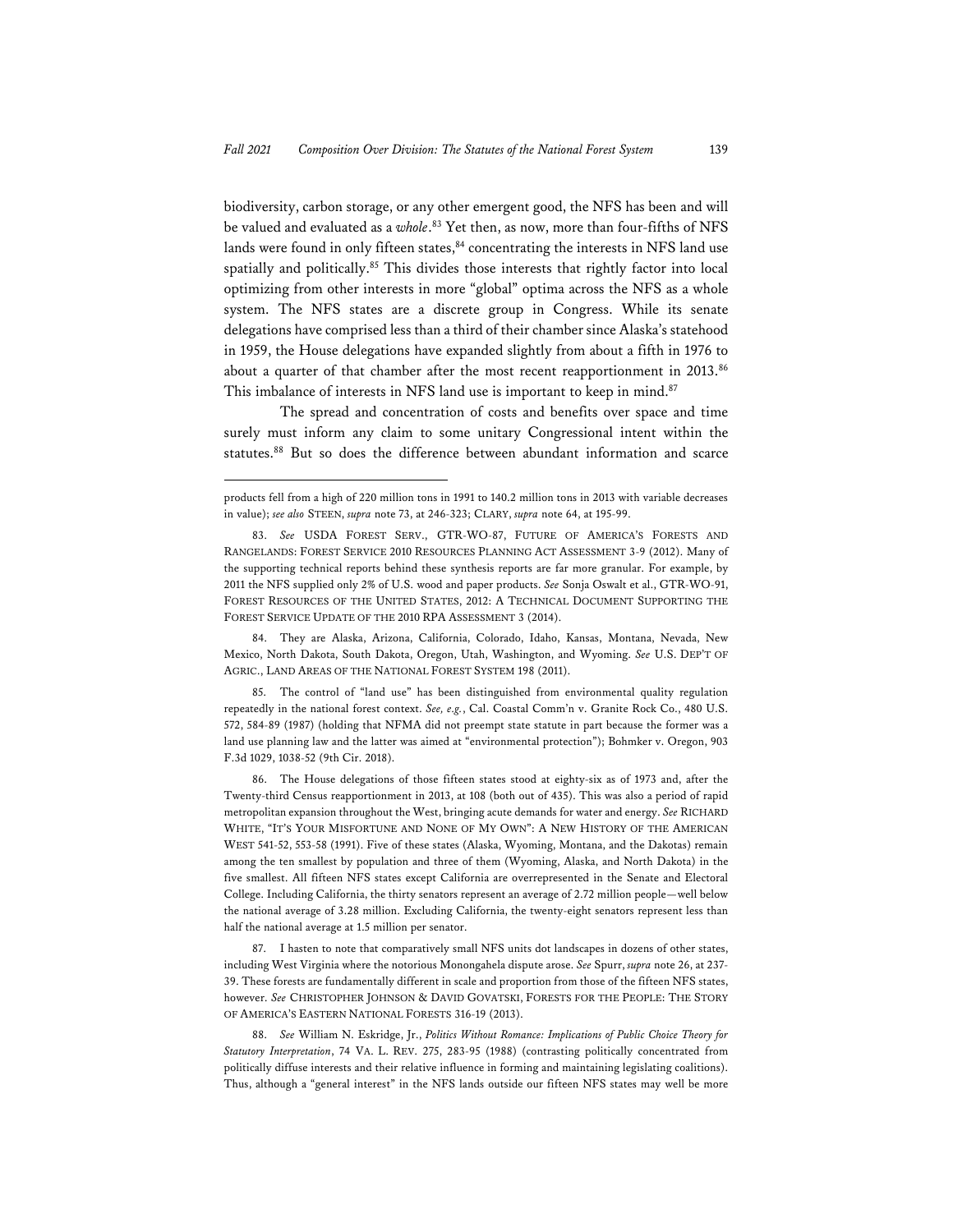knowledge. Three Congressional committees—subsets and delegates of their chambers $89$ —were central in the framing and enactment of the statutes. $90$  These committees collected testimony, data, and supposedly *expertise*. 91 But with major legislative reorganizations in 1971 and 1974,<sup>92</sup> committee dynamics evolved quickly over the formative period, as did the Congress's interests in budgeting and deficits.<sup>93</sup> That divergence—or at least differentiation—of interests in NFS optimization can also shed light on the twin dilemmas and on Congress's response. Part II describes the architecture that resulted with an emphasis on how today's Congress is positioned as a result.

## II. THE MODAL ARCHITECTURE OF THE NFS STATUTES: CONSTRAINING AN OPTIMIZATION

The 1970s congresses were preoccupied with budget deficits, unaccountable spending, and White House responsibility for both.<sup>94</sup> Budgeting based on economic forecasting and not *ad hoc* conflict resolution became, for a critical period in the 1970s,

attenuated or more diffuse than those interests prevalent nearby them, it is quite incorrect to say that *no general interests* exist or existed in the 1970s. *But see* DANA & FAIRFAX, *supra* note 14, at 232.

<sup>89.</sup> Congressional committees are among the most well-studied phenomena in politics. *See* KENNETH A. SHEPSLE, THE GIANT JIGSAW PUZZLE: DEMOCRATIC COMMITTEE ASSIGNMENTS IN THE MODERN HOUSE 3-7 (1978). Committee assignments have long been a key form of internal organization. And the most prevalent theory of Congress—that members serve their own interests and deal transactionally with each other—gives little quarter to Congress acting on its *institutional* interests. In this familiar light, committees reflect members' relative bargaining power. *See, e.g.*, Kenneth A. Shepsle & Barry R. Weingast, *The Institutional Foundations of Committee Power*, 81 AM. POL. SCI. REV., 90 (1987). Yet gains from any *trade* can be difficult to capture amid uncertainty, leading some to argue that such "distributive" theories take insufficient account of members' strategic responses to their own ignorance and the fact that policy expertise can be useful to all in the legislative process. *See, e.g.*, Gilligan & Krehbiel, *supra* note 80; DAVID EPSTEIN & SHARYN O'HALLORAN, DELEGATING POWERS: A TRANSACTION COST POLITICS APPROACH TO POLICY MAKING UNDER SEPARATE POWERS 10-11 (1999).

<sup>90.</sup> In the Senate, the Agriculture and Forestry and the Interior and Insular Affairs committees both played active roles in gathering evidence and framing the principal bills as did the Committee on Agriculture and Forestry in the House. *See* BUSINESS MEETINGS ON NATIONAL FOREST MANAGEMENT ACT OF 1976, COMM. ON AGRICULTURE (94th Cong., 2d Sess.) (Dec. 1976); REPORT OF THE COMM. ON AGRIC. AND FORESTRY TO ACCOMPANY S. 3091 (94th Cong., 2d Sess.) (May 1976); AN ANALYSIS OF FORESTRY ISSUES IN THE FIRST SESSION OF THE 92D CONGRESS, COMM. ON INTERIOR AND INSULAR AFFS. (92d Cong., 2d Sess.) (1972).

<sup>91.</sup> Members' investments in their own committee duties will trade off of their efforts to other ends. This may mean a divergence of committees' and their parent chambers' distributive goals. *See* Gilligan & Krehbiel, *supra* note 80, at 532.

<sup>92.</sup> *See* SHEPSLE, *supra* note 89, at 262-81. Anecdotal evidence suggests that institutional changes in Congress almost always reflect multiple overlapping interests supporting them. *See* SCHICKLER, *supra* note 20, at 249-69.

<sup>93.</sup> *See* SHEPSLE, *supra* note 89, at 242; SHICKLER, *supra* note 20, at 195.

<sup>94.</sup> *See* Lance T. LeLoup, *Process Versus Policy: the U.S. House Budget Committee*, 4(2) LEGIS. STUD. Q. 227, 247-49 (1979); SCHICKLER, *supra* note 20, at 190-93.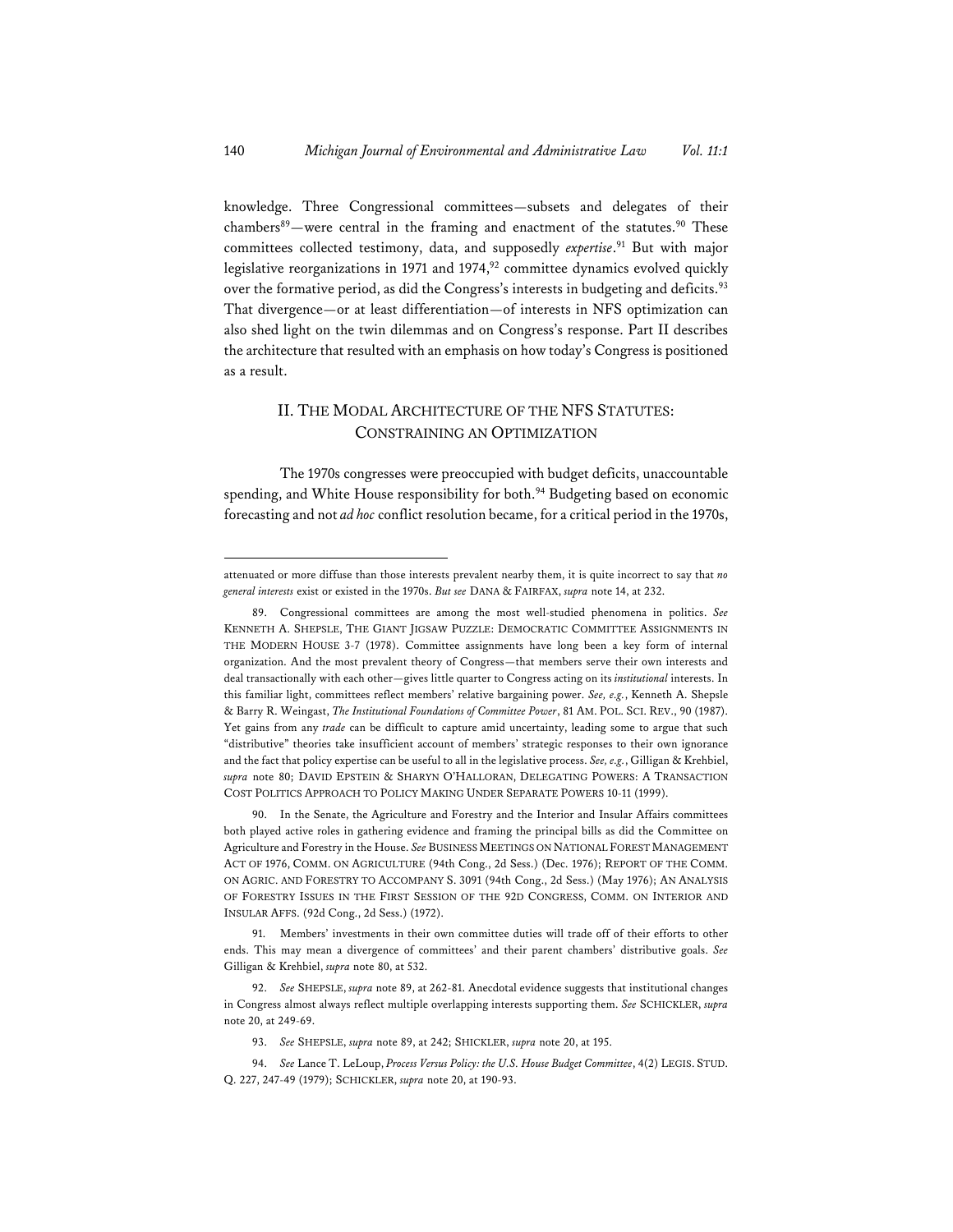a bipartisan agenda.<sup>95</sup> The NFS statutes were an outgrowth of that and, as a whole, prescribe a structured "Program" deliberately uniting all aspects of the NFS appropriations, management, protection, study—to maximize its net value over the long term.96 The forests' commodities and familiar reforestation techniques invited such optimizing.<sup>97</sup> Congress clearly signaled that it (not the President) was to be the principal.<sup>98</sup> The Program was to be built from inventory assessment,<sup>99</sup> enhanced

<sup>95.</sup> The Congressional Budget and Impoundment Control Act of 1974, Pub. L. No. 93-344, 88 Stat. 297 (1974), entrenched a fixed and coordinated budget process and a Congressional Budget Office (CBO) to pair revenue with spending decisions. *See* SCHICKLER, *supra* note 20, at 195-200. Designed to "strengthen congressional control over the size and shape of the federal budget," Louis Fisher, *Congressional Budget Reform: The First Two Years*, 14 HARV. J. LEGIS. 413, 413 (1977), this Congressional Budget Act restructured an ad hoc process authorizing federal spending, *id.* at 416-18, principally as a means of limiting deficit spending and increasing Congress's control over all spending, *id.* at 418-21.

<sup>96.</sup> *See* FRRRPA § 3 (codified as amended at 16 U.S.C. § 1602) (setting out itemized elements of the "Renewable Resource Program" including an analysis of present and anticipated uses, demand for, and supply of the renewable resources of the NFS, an inventory of present and potential renewable resources, a description of Forest Service research and cooperative programming on the NFS, and a "discussion of important policy considerations" expected to influence use and management of NFS lands, and declaring that the Program was to "cover each of the four fiscal decades next following"); *see also* NFMA § 6(e) (codified as amended at 16 U.S.C. § 1604(e)) (requiring Secretary to "assure" that land and resource management plans "provide for multiple use and sustained yield" "in accordance" with MUSYA which, in turn, requires "achievement and maintenance in perpetuity of a high-level annual or regular periodic output of the various renewable resources" "without impairment of the productivity of the land").

<sup>97.</sup> *Compare* NFMA § 2(7) (codified as amended at 16 U.S.C. § 1600(7)) ("[T]he Forest Service should expand its research in the use of recycled and waste timber product materials, develop techniques for the substitution of these secondary materials for primary materials, and promote and encourage the use of recycled timber product materials") *with* FRRRRA § 2(a)(7) (codified as amended at 16 U.S.C. § 1641(a)(7)) ("Better and more frequent forest inventorying and analysis is necessary to identify productivity-related forestry research needs and to provide forest managers with the current data necessary to make timely and effective management decisions.").

<sup>98.</sup> FRRRPA § 7(a) prescribed in detail presidential actions subject to one-house legislative vetoes which became unenforceable in the wake of INS v. Chadha, 462 U.S. 919 (1983). Much more lasting were FRRRPA and NFMA's prescriptions for NFS budgeting and the process by which appropriations would be made. *See* Fisher, *supra* note 95, at 414-18; *cf.* LE MASTER, *supra* note 17, at 48-49 (noting FRRRPA's close affiliation with the Budget Impoundment and Control Act and concluding that FRRRPA was "conceived in Congress" and was not an "administration bill" like MUSYA); HIRT, *supra* note 52, at 259- 60 (arguing that FRRRPA reflected Congress's need "to find a course of action that would minimize dissatisfaction," that "provided interest groups more access to Forest Service decision making," and that it reflected the "political feasibility" at the time). The required annual reports on each of the "component elements of the Program" to be submitted in tandem with the Administration's annual budget proposal were the levers of fiscal control. FRRRPA § 7(c) (codified as amended at 16 U.S.C. § 1605(c)). This had the practical effect of shifting power to the then-new Congressional Budget Office (CBO) and, thus, Congress's oversight of the Program. *See* Lance T. LeLoup, *Discretion in National Budgeting: Controlling the Controllables*, 4(4) POL'Y ANALYSIS 455, 474 (1978). Finally, the CBO's alignment of NFS spending with budget committees in both chambers, *see* Fisher, *supra* note 95, at 430-31, 435-40, further polarized an already contentious process while reducing the subject matter committees' power, *see id.* at 435-40; LE MASTER, *supra* note 17, at 144-56.

<sup>99.</sup> *See* FRRRPA § 4 (codified as amended at 16 U.S.C. § 1603) (requiring a "comprehensive and appropriately detailed inventory of all [NFS] lands and renewable resources").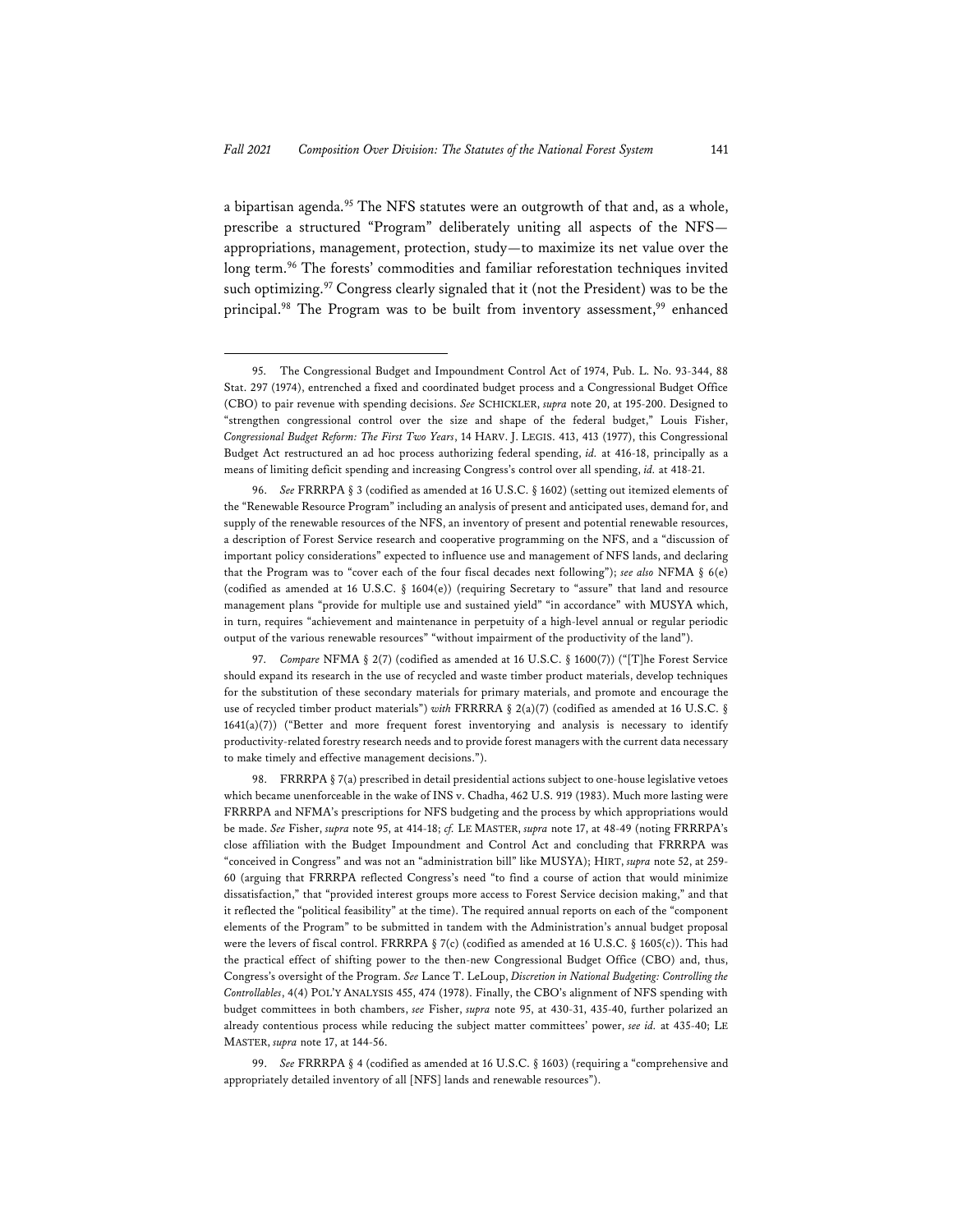research,<sup>100</sup> national planning,<sup>101</sup> and unit-level planning with local stakeholders,<sup>102</sup> and was to employ a "systematic, interdisciplinary approach" to the foregoing intended to "achieve integrated consideration of physical, biological, economics, and other sciences."103 This echoed a then-new "policy statement" in the National Environmental Policy Act (NEPA).104 As Part II explains, Congress's constraints on this Program were ordered quite subtly and not as the divisionary interpreters have had it.

## *A. Paper Restraints? Choices of Modality in the NFS Statutes*

The NFS Program was to "be developed in accordance with principles set forth" in NEPA and MUSYA,<sup>105</sup> "principles" that, then as now, were uncertain at best.106 *Optimization*, however, was self-evidently the goal.107 Even the Service's field

104. NEPA declared a "national policy" of using "all practicable means and measures . . . in a manner calculated to foster and promote the general welfare, to create and maintain conditions under which man and nature can exist in productive harmony, and fulfill the social, economic, and other requirements of present and future generations of Americans." Pub. L. No. 91-190, § 101(a), 83 Stat. 852, 852 (1970) (codified as amended at 42 U.S.C. § 4331(a)). It also directed that all federal agencies "shall utilize a systematic, interdisciplinary approach which will insure the integrated use of the natural and social sciences and the environmental design arts in planning and in decisionmaking which may have an impact on man's environment." *Id.* at § 102(2)(A) (codified at 42 U.S.C. § 4332(2)(A)).

105. *See* FRRRPA § 3 (codified as amended at 16 U.S.C. § 1602).

106. MUSYA applied only to the national forests yet was regarded as vague and standardless virtually from its inception. *See, e.g.*, J. Michael McCloskey, Note and Comment, *The Multiple Use-Sustained Yield Act of 1960*, 41 OR. L. REV. 49, 73-77 (1961). NEPA's declaration of national policy, by contrast, was much broader yet was left to a succession of presidential administrations that relegated it to subordinate status. *See* Jamison E. Colburn, *Administering the National Environmental Policy Act*, 45 ENV'T L. REP. 10287 (2015).

107. To *optimize* for multiple goals is to choose only those alternatives that are at least as maximizing of each as any other available alternative. *See* AMARTYA SEN, COLLECTIVE CHOICE AND SOCIAL WELFARE xxix (2d ed. 2017). The pursuit of multiple goals, though, can entail trade-offs unless every goal is perfectly complementary with the other(s). *Cf. id.* at 454-566 ("We can diagnose a failure of reasoned decision-making if we choose to reject an identifiably better alternatives, but that problem does not arise if there is no such option . . . ."). For all that Congress has legislated, the NFS is to be put to multiple, non-complementary uses maximally. *See supra* notes 14-46 and accompanying text. For example, of the two "[r]equired assurances" Congress ordered from the Secretary, one is that s/he "shall assure" that unitlevel plans "provide for multiple use and sustained yield of the products and services" obtained from the NFS "in accordance with [MUSYA]." NFMA § 6 (codified as amended at 16 U.S.C. § 1604(e)(1) (2012)).

<sup>100.</sup> *See* FRRRPA § 2(3) (codified as amended at 16 U.S.C. § 1601(3)) (requiring a decadal assessment that "shall include but not be limited to . . . a description of Forest Service programs and responsibilities in research, cooperative programs and management of the [NFS]").

<sup>101.</sup> *See* FRRRPA § 3 (codified as amended at 16 U.S.C. § 1602) (requiring "Program" to be delivered to the President to "cover" "at least each of the four fiscal decades next following" the first "period" of October 1976 to October 1980).

<sup>102.</sup> *See* FRRRPA § 5(a) (codified as amended at 16 U.S.C. § 1604(a)). FRRRPA included the first statutory requirement that the Service create unit-level "land and resource management plans" (LRMPs), a requirement that has become central to its legacy.

<sup>103.</sup> *See* FRRRPA § 5(b) (codified as amended at 16 U.S.C. § 1604(b)).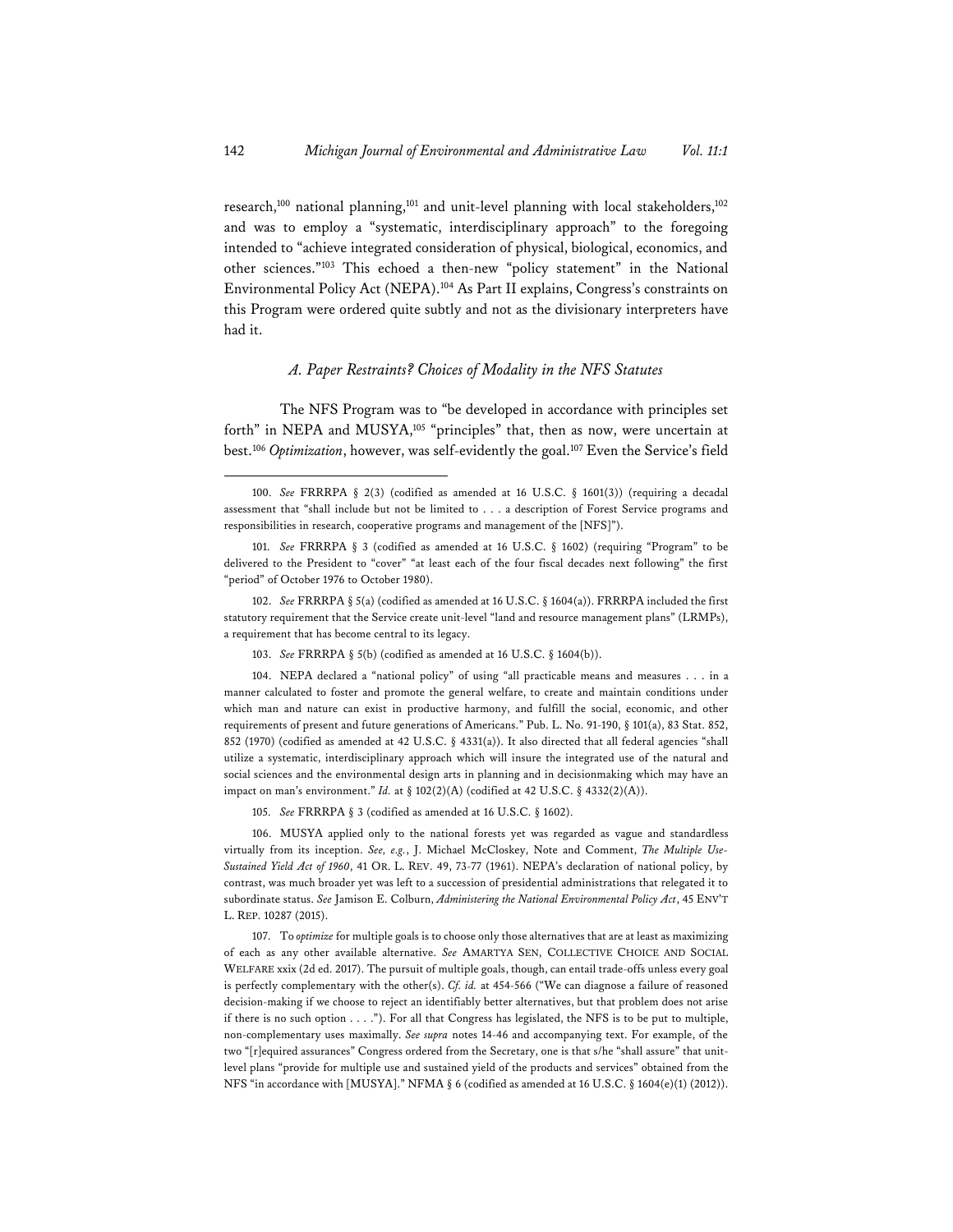offices were to be "so situated as to provide the optimum level of convenient, useful services to the public."108 The active questions all went to the degree to which the optimizing would be *constrained*. 109 It was common knowledge that the knowledge needed to do such optimizing with any confidence was lacking.110 In 1970, the PLLRC had put research among the keys to more optimal use of the public lands.<sup>111</sup> The 1978 FRRRRA further underscored the role Forest Service research was to play.112 The Service's leadership maintained that all the statutes' restraints were administrative, flexible, and consonant with existing practice.<sup>113</sup> And, indeed, the NFS statutes enlisted the Service to create its own constraints without specifying any decision procedure more specific than plan-act-adapt.<sup>114</sup>

It is unsound, however, to ignore the statutes' specific terminology and structure. Congress required the Service to promulgate "regulations" setting forth

And for its part, ever since what has been called forestry's "golden era" of 1898-1910, the Service has espoused an essentially utilitarian ordering of priorities. *See* DANA & FAIRFAX, *supra* note 14, at 72.

<sup>108.</sup> *See* FRRRPA § 10(b) (codified as amended at 16 U.S.C. § 1609(b)).

<sup>109.</sup> Statutory "constraints" here can take several forms. The modality by which delegative statutes operate—permitting, prohibiting, or requiring—affect *horizontal* relations among Congress, President, and judiciary, as well as *vertical* relations within our federalism. Modal variations can be subtle, though. For example, Congress's declared "policy" that "appropriate forest cover" mark the NFS's "forested lands," begs the question of a "policy" establishment of this kind and its practical difference. Experience with NEPA's declaration of national policy before the bulk of the NFS statutes were enacted had not yet relegated NEPA to 'mere' procedure. *See* Sam Kalen, *The Devolution of NEPA: How the APA Transformed the Nation's Environmental Policy*, 33 WM. & MARY ENV'T L. & POL'Y REV. 483 (2009).

<sup>110.</sup> *See, e.g.*, MARION CLAWSON, THE ECONOMICS OF NATIONAL FOREST MANAGEMENT 34- 37 (1976) (calling essential but missing knowledge of input-to-output ratios for different uses, the degree to which uses trade off one another, shadow prices for goods and service not traded in markets and standing timber's capitalization value(s)); FROME, *supra* note 71, at 138-40 (noting how little the Service's "basic research" into timber and timber production had resolved in decades of work).

<sup>111.</sup> *See* ONE THIRD OF THE NATION'S LAND, *supra* note 39, at 80-81; *cf.* Behan, *supra* note 37, at 310-21, 336-41 (arguing that the Service's "sustained yield" policies of the 1970s were incoherent because repeating maximum annual tree growth indefinitely had not yet been achieved in practice).

<sup>112.</sup> FRRRRA § 2 originally declared both that it "shall be deemed to complement the policies and direction set forth in" FRRRPA and that Congress had found "that scientific discoveries and technological advances must be made and applied to support the protection, management, and utilization of the Nation's renewable resources." FRRRRA § 2(a)-(b) (codified as amended at 16 U.S.C. § 1641(a)-(b)).

<sup>113.</sup> *See* CI-16, *supra* note 60; *cf.* Cliff, *supra* note 26, at 514-19 (comparing the Service's standard operating procedures to what would following under the NFS statutes).

<sup>114.</sup> *See, e.g.*, NFMA § 6(g)(1) (codified at 16 U.S.C. § 1604(g)(1)) (requiring Service to "specify[] procedures"); *id.* at § 6(k) (requiring Secretary to "review" any decision to identify lands as "not suited for timber production" "at least every 10 years"). The NFS statutes put long- and short-term reporting duties on the Service independent of its resource planning. But resource planning was to progress in sequence from inventorying to optimizing through actions like "permits, contracts, and other instruments for the use and occupancy" of NFS lands. NFMA § 6(i) (codified at 16 U.S.C. § 1604(i)) (requiring resource plans, permits, contracts and other instruments to be "consistent" with LRMPs); *see also id.* at § 1604(f)(3) (requiring an "interdisciplinary team" to prepare unit-level plans "based on inventories of the applicable resources of the forest"); Robert Brazeale, *Is Something Wrong with the National Forest Management Act?*, 21 J. LAND, RES., & ENV'T L. 329 (2001).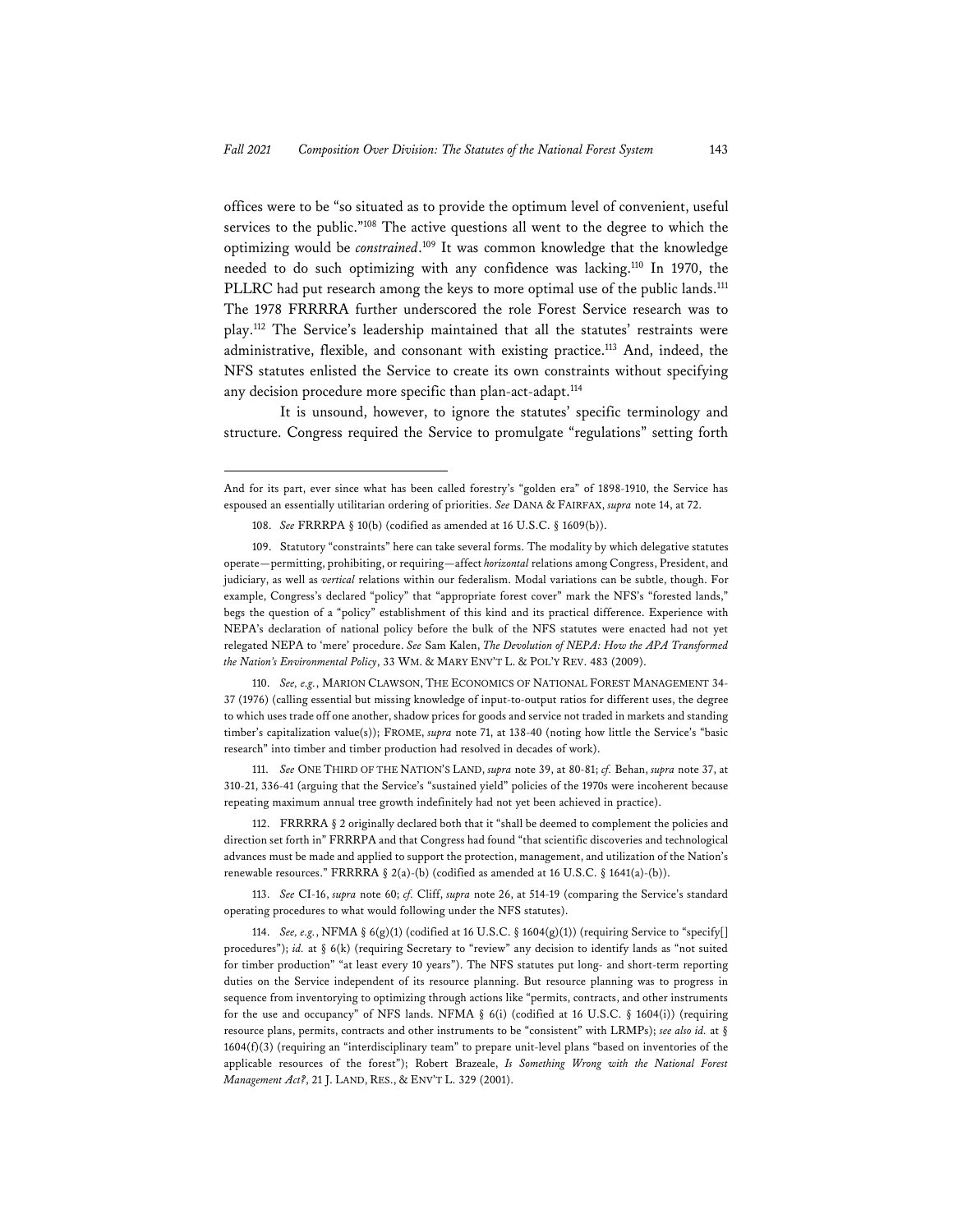"standards" and "guidelines" for "plans" for land uses and actions pursuing the plans, while addressing the different information demands of the foregoing.<sup>115</sup> It required that these "guidelines" either "provide for" or "insure" the achievement of its listed objectives.116 And while the process for creating land use plans was carefully ordered by Congress,117 the references to timber and timber production were couched in the Service's professional jargon—hardly a way to bind it to paths unknown.118 Congress' modal differentiations could not have been accidental.<sup>119</sup> The actual structure-"regulations" with "guidelines" for the creation of "plans" ordering specific actions has often been oversimplified.<sup>120</sup> In at least one case, it has been ignored.<sup>121</sup> But the

118. *See* Cheever, *supra* note 59, at 644-56 (describing the origin of "culmination of mean annual increment (CMAI)," rotation restocking standards, even-aged management, etc.).

119. NFMA § 11, adding a section 15 to FRRRPA, directed that the Secretary "shall prescribe such regulations as he determines necessary and desirable to carry out the provisions of this subchapter." 16 U.S.C. § 1613. Supreme Court precedent at the time distinguished quite noticeably between "regulations" populating the Code of Federal Regulations and the vast range of agency guidance, guidelines, interpretive rules, etc., that did not rise to that level of force or permanence. *See, e.g.*, Griggs v. Duke Power Co., 401 U.S. 424, 433-34 (1971); Morton v. Ruiz, 415 U.S. 199, 236 (1974); Gen. Elec. Co. v. Gilbert, 429 U.S. 125, 141 (1976); Chrysler Corp. v. Brown, 441 U.S. 281, 306 (1979).

120*. See, e.g.*, Lamb v. Thompson, 265 F.3d 1038, 1042 (10th Cir. 2001) (describing NFS statutes as establishing a "two-step process for forest planning"); Neighbors of Cuddy Mountain v. U.S. Forest Serv., 137 F.3d 1372, 1376 (9th Cir. 1998) (same); Inland Empire Pub. Lands Co. v. U.S. Forest Serv., 88 F.3d 754, 757 (9th Cir. 1996) (same); *but cf.* Citizens for Better Forestry v. U.S. Dep't of Agric., 341 F.3d 961, 965 (9th Cir. 2003) (observing that the Forest Service "utilizes a three-tiered approach to forest management" as prescribed by the NFS statutes).

121. In Nat'l Wildlife Fed'n v. U.S. Forest Serv., the court held that the 1971 Church Guidelines somehow bound the Service through NFMA, erroneously citing one case, California v. Block, 690 F.2d 753 (9th Cir. 1982), claiming it had "recognize[d] the binding authority of the Church guidelines," Nat'l Wildlife Fed'n v. U.S. Forest Serv., 592 F. Supp. 931, 937 (D. Or. 1984) (it did not), and another claiming that it had held "that Congress had explicitly intended to permit clearcutting on federal land as long as the [Service] complied with the Church Guidelines." *Id.* (citing Tex. Comm. on Nat. Res. v. Bergland, 573 F.2d 201 (5th Cir. 1978)). *Bergland* predated the Service's original regulations and held that whatever force the Church Guidelines might have was not for judicial resolution without Service regulations and plans to construe. *See* 573 F.2d at 210-12. *National Wildlife Federation* has never been followed by any court.

<sup>115.</sup> *See* NFMA § 6(f)-(j) (codified as amended at 16 U.S.C. § 1604(f)-(j)).

<sup>116.</sup> NFMA subsections 6(g)(1)-(3) fill out what the "guidelines" shall include and in only one instance do they "*require* the identification of the suitability of lands for resource management." *Id.* at § 6(g)(2)(A) (emphasis added). Because this is all that Congress *required* be a *requirement*, it stands apart from the other sixteen. Nonetheless, the significance of the imperative operator for this one purpose may be diminished by its substance: the Service need only *require* that land's suitability for resource management be identified *ex ante*.

<sup>117.</sup> NFMA § 6(d) (codified at 16 U.S.C. § 1604); *cf.* Mark D. Squillace, *Rethinking Public Land Use Planning*, 43 HARV. ENV'T L. REV. 415, 426 (2019) (noting that the statutes detail a "robust public participation process"). Because the APA's rulemaking provision has always exempted matters "relating to . . . public property," *see* 5 U.S.C. § 553(a)(2), Congress explicitly required that these regulations be adopted "in accordance with the procedures set forth in" 5 U.S.C. § 553, *see* 16 U.S.C. § 1604(g). This is the only mandate of its kind in the NFS statutes.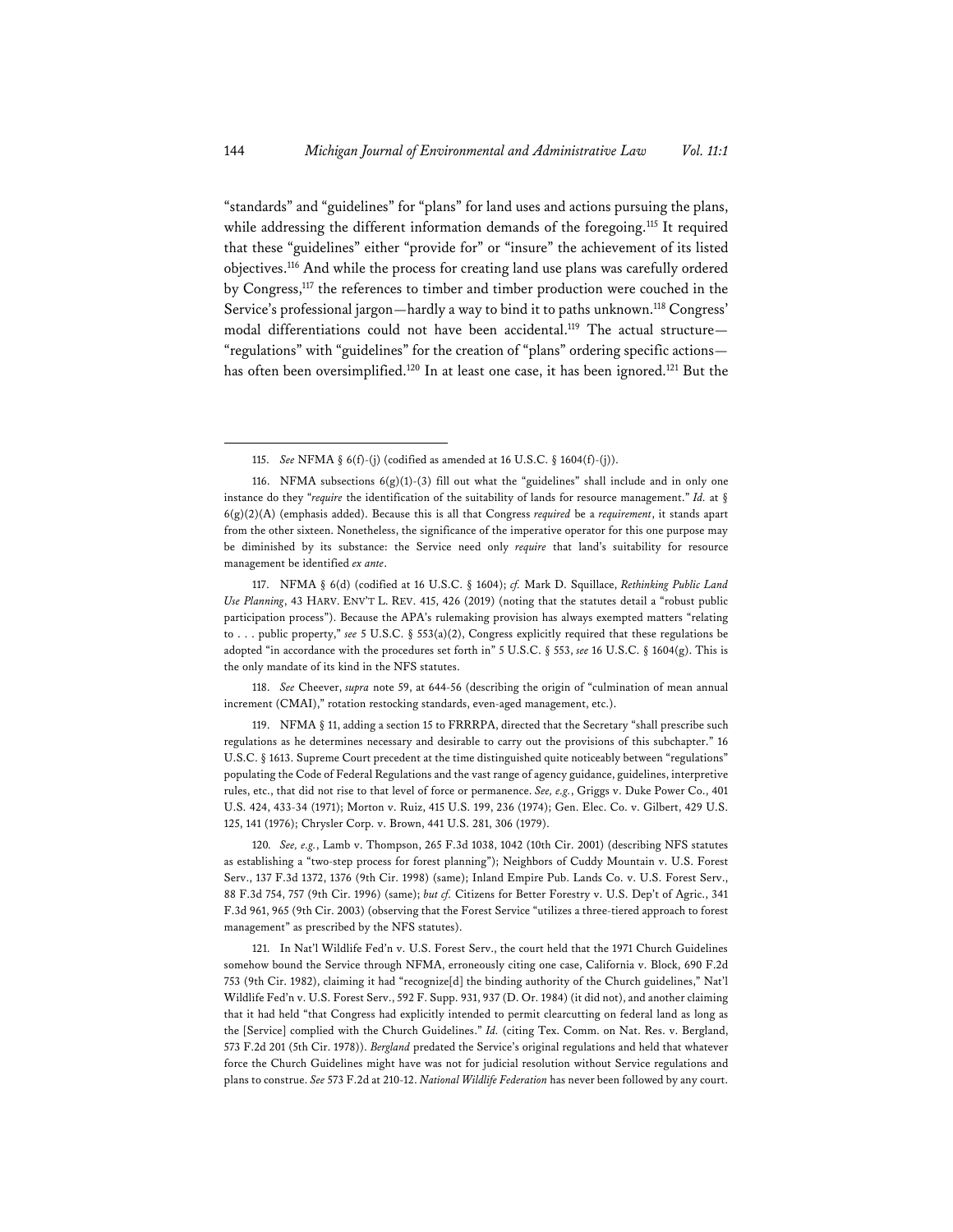different facets are meaningfully distinguishable as a matter of law and readily recognized in the modal force our courts have ascribed to various agency outputs.122

The "regulations" were to be reviewed by "a committee of scientists who are not officers or employees of the Forest Service" and who were to "provide scientific and technical advice and counsel . . . [and] assure that an effective interdisciplinary approach is proposed and adopted."123 No fewer than *seventeen* objectives were to be pursued through those regulations, though.124 There were no scientists then, nor are there many today, who specialized in reducing biological (or ecological) uncertainties in the present so as to protect a mix of benefits to be had from the environment of the future.125 Any such "program" will therefore struggle to settle its prescribed land uses. From this Program's outset, that has been the core dilemma.126 And Congress put it to the Service in unmistakably mandatory terms:

<sup>122.</sup> This was as true then as it is today. *See, e.g.*, Fed. Trade Comm'n v. Standard Oil Co. of Cal., 449 U.S. 232, 236 (1980); Chrysler Corp. v. Brown, 441 U.S. 281, 301-04 (1979); Batterton v. Francis, 432 U.S. 416, 425-26 (1977); 2 KENNETH C. DAVIS, ADMINISTRATIVE LAW TREATISE 54-60 (2d ed. 1979). This is not to say that courts have always appreciated this architecture. For example, a court that maintains that "NFMA requires that forest plans 'provide for diversity of plant and animal communities based on the suitability and capability of the specific land area,'" Ecology Ctr. v. Castaneda, 574 F.3d 652, 656 (9th Cir. 2009) (quoting 16 U.S.C. § 1604(g)(3)(B)), mistakes the statute's requirement that the *guidelines* within the § 6(g) "regulations" should do so. Though perhaps subtle, the mistake should be obvious when, *in the very same opinion*, that court rejects a claim that the Service had failed to follow its own plan by holding that the part of the plan in question, embodied in "merely advisory or aspirational" guidelines, could not be violated per se. *See id.* at 660-61.

<sup>123.</sup> NFMA § 6(h)(1) (codified as amended at 16 U.S.C. § 1604(h)(1)). This "committee of scientists" (COS) has been convened twice, once for the original 1979 regulations—reconvening briefly for the 1982 amendments—and once for the ill-fated 2000 revisions. *See* Charles F. Wilkinson, *A Case Study in the Intersection of Law and Science: The 1999 Report of the Committee of Scientists*, 42 ARIZ. L. REV. 307, 307-09 (2000). In the 2012 rulemaking, the Obama Administration appointed a broader committee of stakeholders pursuant to the Federal Advisory Committee Act, ignoring § 6(h)(1). *See* Susan Jane M. Brown & Martin Nie, *Making Forest Planning Great Again? Early Implementation of the Forest Service's 2012 National Forest Planning Rule*, 33(3) NAT. RES. & ENV'T 1, 1 (Winter 2019).

<sup>124.</sup> NFMA §  $6(g)(1)-(3)$  as amended includes seventeen itemized elements in the "regulations" that the Service "shall include, but not be limited to." 16 U.S.C. § 1604(g)(3)(B). An A.L.R. annotation inventoried almost three dozen published opinions from courts of appeal construing Section 6(g) as of 2020. *See* Deborah F. Buckman, Annotation, *Construction and Application of 16 U.S.C.A. 1604(g) and Implementing Regulations Calling for Environmental Consideration, Resource, and Land Management Guidelines for Forest System Land and Resource Management Plans for Units of the National Forest System*, 5 A.L.R. Fed. 3d Art. 7 (2015) (current as of November 2020).

<sup>125.</sup> For example, from among twenty-five "tasks" the Service found within NFMA, itemized and paired to specified "actions," *see* CI-16, *supra* note 60, at 6-16, the Service summarized the statute as having equipped the agency "with the tools needed to practice scientific forest management," *id.* at 20. Yet not one of its tasks or actions pertained to new scientific expertise to be developed or acquired.

<sup>126.</sup> President Ford's "Statement of Policy" for the Program, delivered to Congress as required by FRRRPA § 7(a) in March 1976, stated that its preparation was "an extremely difficult task," complicated by "a lack of adequate and accurate data on program input/output relationships," troubles "determining the relative priority of competing uses," and uncertainty over both rates of future growth and "demand and supply relationships for each competing use." *Statement of Policy under the Forest and Rangeland Renewable Resources Planning Act of 1974*, 1 PUB. PAPERS 503, 504 (Mar. 2, 1976).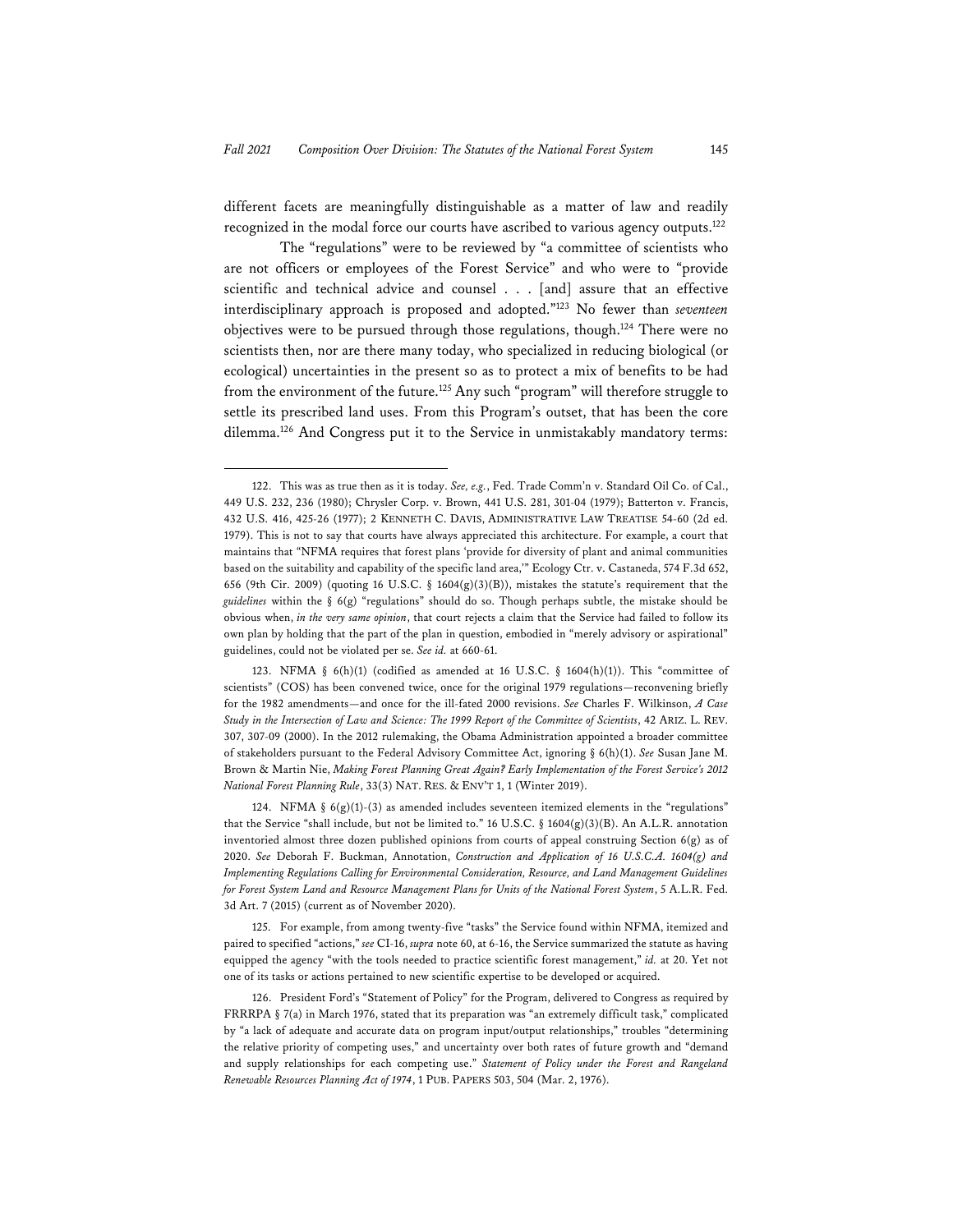the regulations "shall" "insure research on and (based on continuous monitoring and assessment in the field) evaluation of the effects of each management system to the end that it will not produce substantial and permanent impairment of the productivity of the land."127

## *B. Maximizing "Productivity": Audited Self-Regulation*

Timber production had, until recently, receded from national attention. Except for Alaska's Tongass, timber production is rarely the biggest issue in a national forest.128 All timber production from federal lands sank to historic lows in the 1990s and has remained there for decades.<sup>129</sup> Nontimber forest products (NTFPs) are the NFS's emergent commodities of today,130 along with woody biomass for energy recovery.<sup>131</sup> Augmented timber production is only a matter of time, though.<sup>132</sup> The budget consequences have been and could again be dramatic.<sup>133</sup> States' shares in federal timber receipts, though long significant,<sup>134</sup> have dwindled.<sup>135</sup> Reforestation, long thought to be the key to sustaining timber production, has since come under searching scrutiny for its cost and its role in wildfire management.136 Thus, although the system seems poised for an upturn in timber output, it will confront considerable frictions if it does.

<sup>127.</sup> NFMA § 6(g)(3)(C) (codified at 16 U.S.C. § 1604(g)(3)(C)).

<sup>128.</sup> *See* Coral Davenport, *Trump Administration Releases Plan to Open Tongass Forest to Logging*, N.Y. TIMES (Sept. 24, 2020), https://www.nytimes.com/2020/09/24/climate/tongass-logging.html.

<sup>129</sup>*. See* ANNE A. RIDDLE, CONG. RSCH. SERV., R45688, TIMBER HARVESTING ON FEDERAL LANDS 8 (2021).

<sup>130.</sup> *See* USDA FOREST SERV., GTR-SRS-232, ASSESSMENT OF NONTIMBER FOREST PRODUCTS IN THE UNITED STATES UNDER CHANGING CONDITIONS 121-46 (2018) (finding that several NTFPs have annual sales figures in the hundreds of millions of dollars but that no reliable data exist for the vast majority of NTFPs).

<sup>131.</sup> *See* Dale et al., *supra* note 56, at 144-46; Birdsey et al., *supra* note 56, at 1-2.

<sup>132.</sup> New technologies may spur new and different demands in the coming decade. *See infra* note 311 and accompanying text.

<sup>133.</sup> The Service estimates that urban areas increased by 45% between 1990 and 2010. *See* USDA FOREST SERV., GTR-WO-94, FUTURE OF AMERICA'S FORESTS AND RANGELANDS: UPDATE TO THE FOREST SERVICE 2010 RESOURCES PLANNING ACT ASSESSMENT 2-1 (2016). But the RPA reports since 2010 have noted higher-than-average increases in areas adjacent to national parks, national forests, and wilderness areas. *Id.* at 2-2. State and local revenue sources, thus, shift significantly from such land use changes.

<sup>134.</sup> *See* Organized Vill. of Kake v. U.S. Dep't. of Agric., 795 F.3d 956, 963 (9th Cir. 2015) (citing 16 U.S.C. § 500) (observing that "[f]rom 1970 through 2001, Alaska received more than \$93 million in Tongass receipts," making Alaska "directly affected" by Tongass timber production).

<sup>135.</sup> *See* CONG. RSCH. SERV. R45688, *supra* note 129, at 8, 13-14. As timber sales have waned, states have opted for alternative payments from the federal government. *Id.*

<sup>136.</sup> *See* Malcolm P. North et al., *Tamm Review: Reforestation for Resilience in Dry Western U.S. Forests*, 432 FOREST ECOLOGY & MGMT. 209 (2019).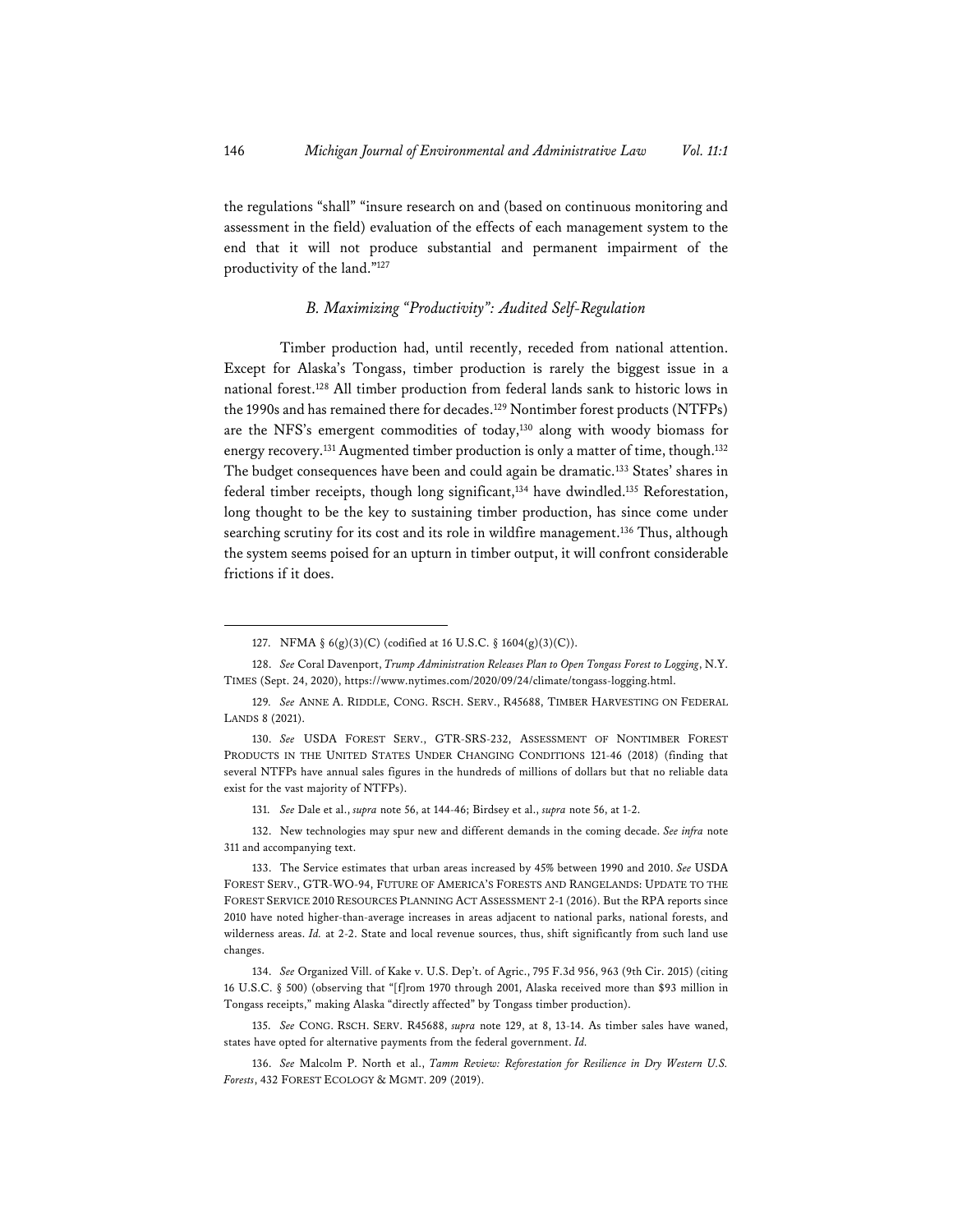By far, the most noted (and contested) Congressional objective besides timber was that the guidelines for plan development "provide for diversity of plant and animal communities based on the suitability and capability of the specific land area in order to meet overall multiple-use objectives."137 This language does anything *but* prioritize plant and animal communities above the timber objective.<sup>138</sup> It requires that the guidelines within the regulations *provide for* (i.e., foster, enable, support) diverse plant and animal "communities."139 To be sure, practical necessities might demand subordinating timber (or other objectives) if community diversity is to be protected.140 But the bare text does not. On its face, the text qualifies the objective ("diversity" of "communities") with a spatially drawn proviso: local land "capability."141 We might even think of this as a constrained constraint in the constrained optimization!142

<sup>137.</sup> Tuholske and Brennan dubbed this the "diversity requirement," *see* Tuholske & Brennan, *supra* note 59, at 77, arguing that it provided courts the legal basis necessary to review and set aside Forest Service actions alleged to be insufficiently protective of wildlife, *see id.* at 73 (discussing Seattle Audubon Soc'y v. Moseley, 798 F. Supp. 1473 (W.D. Wash. 1992)). Weiss likewise dubbed it the "diversity mandate" and emphasized it above all other "substantive" standards in the statutes. *See* Weiss, *supra* note 59, at 647-50. The first Committee of Scientists declared that this provision was the most perplexing of all. *See* National Forest System Land and Resource Management Planning, 44 Fed. Reg. 26,554, 26,698 (proposed May 4, 1979) (to be codified at 36 C.F.R. pt. 219).

<sup>138.</sup> The provision continues that the Secretary also "provide, where appropriate, and to the degree practicable, for steps to be taken to preserve the diversity of tree species similar to that existing in the region controlled" by an LRMP. NFMA, 16 U.S.C. § 1604(g)(3)(B). Contrast this duty, such as it is, to Leopold's land ethic: "A thing is right when it tends to preserve the integrity, stability, and beauty of the biotic community. It is wrong when it tends otherwise." ALDO LEOPOLD, A SAND COUNTY ALMANAC AND SKETCHES HERE AND THERE 224-25 (1949).

<sup>139.</sup> Congress could have simply required the Service to *achieve* or to *insure* diversity of plant and animal communities, for example. Likewise, Congress put a considerable burden of production on the Service in its use of even-aged timber harvests. *See* NFMA § 6(g)(3)(F) (directing Service to "specify[] guidelines which" "insure that clearcutting . . . and other cuts designed to regenerate an even-aged stand of timber will only be used as a cutting method" after a determination that it is the "optimum method," after an interdisciplinary review, and where three other provisos are met).

<sup>140.</sup> This is precisely the contention in most legal challenges to Forest Service actions grounded in § 6(g)(3)(B). *See infra* notes 212-14 and accompanying text. But, as the first Committee of Scientists acknowledged in studying the provision and its drafting history, its "[t]ranslation" into requirements for planners in the regulation was a "formidable task." *See* 88 Fed. Reg. at 26,609.

<sup>141.</sup> Wilkinson and Anderson noted that the provision had been "born out of a patchwork" of bills that the "drafters cut and spliced until they achieved a suitable compromise." WILKINSON & ANDERSON, *supra* note 60, at 291. The net result, they concluded, was of "broad significance" to the NFS, but that it was "difficult to discern any concrete legal standards" therefrom. *Id.* at 296.

<sup>142.</sup> As mentioned, constraints in any optimization can be both "hard," i.e., firm conditions, and "soft," i.e., penalties. NFMA §  $6(g)(3)(B)$  expressly conditions upon local circumstances its directive that the Service provide for community diversity, embedding the assumption that (I) some local conditions may be incompatible with the objective; (II) other obligations may be less than complementary to the objective; or (III) both (I) and (II) may be true. But it also arguably enables the "penalizing" of the Service through litigation challenging its actions for their fit with the provision. *See* William M. Landes & Richard A. Posner, *The Independent Judiciary in an Interest Group Perspective*, 18 J.L. & ECON. 875, 879 (1975).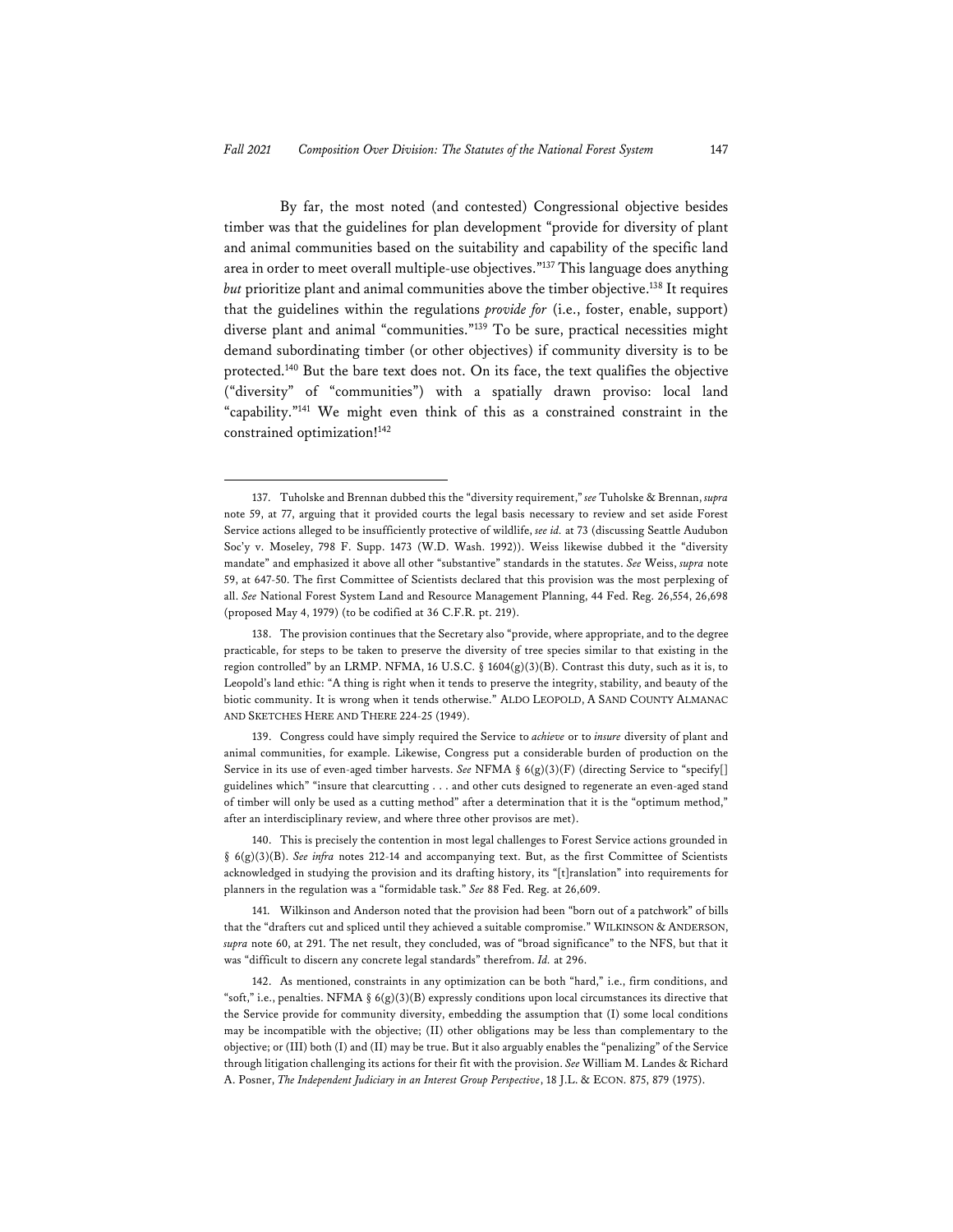Experience with this provision in context has revealed Congress's plan in its several dimensions.143 The science of how one might even *conceivably* provide for the "diversity" of biota and biotic communities amidst commodity extraction in perpetuity, to say nothing of their *optimization* in perpetuity, was unformed then and remains controversial today.144 Congress's legislated findings hint at the complexity of the mission being assigned. Knowledge in place of views or arguments was key<sup>145</sup> no doubt because, with multiple tasks come multiple paths by which an agent can fail—or be *perceived* to have failed.<sup>146</sup> Community ecology is and has long been an epistemic and methodological minefield.147 Professional ecologists still fight wars over their most basic axioms.148 Indeed, in hindsight, it seems that Congress's reluctance to demand community protection amidst commodity production may have had a deeper foundation than earlier interpreters allowed.<sup>149</sup>

145. In 1976, Congress found that to "serve the national interest" the renewable resource program must be "based on a comprehensive assessment" of present and future demands and the impacts thereof. *See* NFMA § 2(3). In 1978, after the first such assessment had been prepared and submitted to Congress, Congress found that "scientific discoveries and technological advances must be made and applied" if the Nation's renewable resources were to be optimally utilized, managed, and protected. FRRRRA  $\S$  2(a) (codified as amended at 16 U.S.C. § 1641(a)).

146. Agents tasked with more than one goal can present optimization problems to their principals. *See* Avinash Dixit, *Incentives and Organizations in the Public Sector: An Interpretative Review*, 37(4) J. HUM. RES. 696, 704 (2002) ("The effects of interaction among multiple actions and outcomes on the power of incentives depends on whether the actions are substitutes or complements in the agent's cost function."). *Observability* is often a major factor in such relationships where the principal values the goals differently. *Id.* at 706-07.

147. Ecologists party to the great null hypothesis debate that attended the rise of island biogeography left a long record of these battles. *See* James F. Quinn & Arthur E. Dunham, *On Hypothesis Testing in Ecology and Evolution*, 122 AM. NATURALIST 602, 602 (1983) (noting that explicit hypothesis testing had become a major divide within the field and that the "intellectual basis for this discussion" traced to Bacon's *Novum Organum*); Lawton, *supra* note 47, at 188 (arguing that laws and rules of ecology are inherently contingent).

148. *Compare* Edward F. Connor et al., *The Checkered History of Checkerboard Distributions*, 94(11) ECOLOGY 2403, 2413 (2013) (describing their study as "the latest installment in a controversy [over interspecific competition as cause of biogeographic variation] that has lasted more than 30 years"), *with* Jared M. Diamond & Michael E. Gilpin, *Examination of the "Null" Model of Connor and Simberloff for Species Co-occurrences on Islands*, 52 OECOLOGIA 64, 73 (1982) (arguing that "a little reflection shows how unwarranted is the dogmatic assertion" by Connor, Simberloff, and others that all researchers of biogeographic variation on islands as some function of interspecific competition must employ strict hypothesis testing methods).

149. Introductory ecology texts today all acknowledge the *contingency* of scientific claims about community structure. *See* RICK RELYEA & ROBERT RICKLEFS, ECOLOGY: THE ECONOMY OF NATURE

<sup>143.</sup> *See infra* notes 138-68 and accompanying text.

<sup>144.</sup> Strikingly, the original Committee of Scientists settled on its viable populations approach reportedly from a dictionary definition of "diversity" ("variety") and without any attention to the provision's other term—*community*. *See* National Forest System Land and Resource Management Planning, 44 Fed. Reg. 26,609. Keiter, *National Network*, *supra* note 49, at 91-93 (observing that "ecologybased" land management would entail many more active protections for imperiled species than have been implemented, including "assisted translocation" and combining management areas into continentally scaled multi-unit networks to reflect what conservation biologists now prescribe).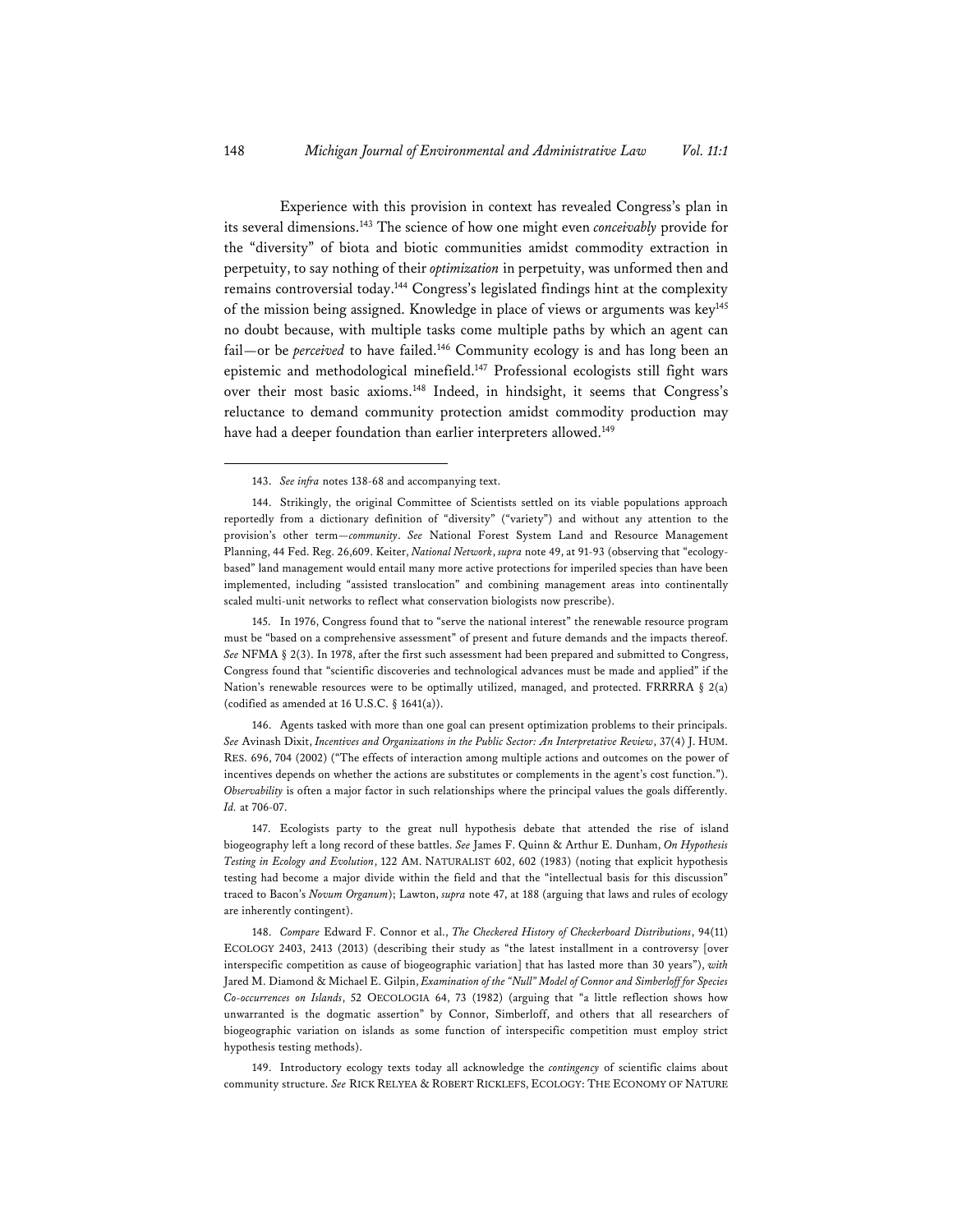Facing the dilemmas it was, Congress adopted a distinctive solution: *audited self-regulation*. 150 Because Congress itself could not specify the appropriate constraints—nor even conduct a good compliance audit—without acquiring and trusting in a considerable degree of expertise, and because those constraints would, in any event, have to be adapted if they were to keep pace with scientific advances, it called on its agent to do so subject to Congress's imperfect<sup>151</sup> but continuing oversight.152 This solution, though misunderstood in the years since, explains the statutes' compound structure and myriad deliverables.153 It is reinforced by the Congress's findings prefacing the statutes.154 In places, Wilkinson and others paid

<sup>413 (8</sup>th ed. 2018); CHARLES J. KREBS, ECOLOGY: THE EXPERIMENTAL ANALYSIS OF DISTRIBUTION AND ABUNDANCE 436 (6th Pearson New Int'l Ed. 2014); Michel Loreau, *Communities and Ecosystems*, in THE PRINCETON GUIDE TO ECOLOGY 253, 254 (Simon A. Levin ed., 2009). Still, Congress found that "to serve the national interest," the Forest Service had to assess and plan for "present *and anticipated* uses, demand for, and supply of renewable resources. . . ." NFMA § 2(3) (emphasis added). This finding, like the first declaring that "the uses, demand for, and supply of the various resources are subject to change over time," *id.* at § 1600(1), made unmistakable Congress's expectation of *changing* demand, supply, and inventories.

<sup>150.</sup> Audited self-regulation—putting the regulated party under a duty to create and adhere to its own conduct norms subject to *ex post* review—has shown that it may resolve a variety of challenges, including information asymmetries, administrative costs from inflexibility, fairness to the regulated, etc. *See* Kenneth A. Bamberger, *Regulation as Delegation: Private Firms, Decisionmaking, and Accountability in the Administrative State*, 56 DUKE L.J. 377 (2006); Douglas C. Michael, *Federal Agency Use of Audited Self-Regulation as a Regulatory Technique*, 47 ADMIN. L. REV. 171 (1995).

<sup>151.</sup> Congress's limited oversight capacities have long been thought to compromise its control over delegates. *See* Ethan Bueno de Mesquita & Matthew C. Stephenson, *Regulatory Quality Under Imperfect Oversight*, 101 AM. POL. SCI. REV. 605, 605 (2007) (describing challenges Congress faces in delegating authority). Of course, Congress may enlist the judiciary as overseer. *See* Mathew D. McCubbins et al., *Administrative Procedures as Instruments of Political Control*, 3 J.L. ECON. & ORG. 243 (1987); Mathew D. McCubbins et al., *Structure and Process, Politics and Policy: Administrative Arrangements and the Political Control of Agencies*, 75 VA. L. REV. 431 (1989).

<sup>152.</sup> The decadal RPA assessments were the long-term products Congress demanded. RPA reports at decadal intervals were almost immediately deemed insufficient, however, and supplemented on an interinterval basis. *See* ROBBINS, *supra* note 76, at 258. As of this writing, the 2020 assessment is not yet final but five past assessments (1975, 1979, 1989, 2000, 2010), four five-year updates (1984, 1993, 2007, 2017), and dozens of supporting documents for 2020 exist. *See* U.S. Forest Service, *Previous Assessments*, https://www.fs.fed.us/research/rpa/previous/.

<sup>153.</sup> Then, as now, the variety of agency outputs that prescribe or interpret law or policy leave "regulations" in their own category. *Compare* Kenneth Culp Davis, *Administrative Rules—Interpretative, Legislative, and Retroactive*, 57 YALE L.J. 919, 919 (1948) ("Administrative agencies make rules which if valid have the full force of law, they issue interpretative rules having varying degrees of authoritative weight, they publish many kinds of announcements and releases and opinions and rulings whose legal effect is frequently unclear; and they establish and follow practices and usages which in some practical respects are almost the equivalent of rules."), *with* Peter L. Strauss, *Publication Rules in the Rulemaking Spectrum: Assuring Proper Respect for an Essential Element*, 53 ADMIN. L. REV. 803, 828 (2001) ("Statutes, if valid, are indisputable . . . . Regulations adopted following statutorily commanded procedures are treated in just the same way.").

<sup>154.</sup> Seven declarations denominated as "findings" and codified with the statutes entrench the predicate facts against which the statutes should be understood. *See* NFMA § 2 (codified at 16 U.S.C. § 1600(1)-(7)). Each declaration—from the first asserting that "management of the Nation's renewable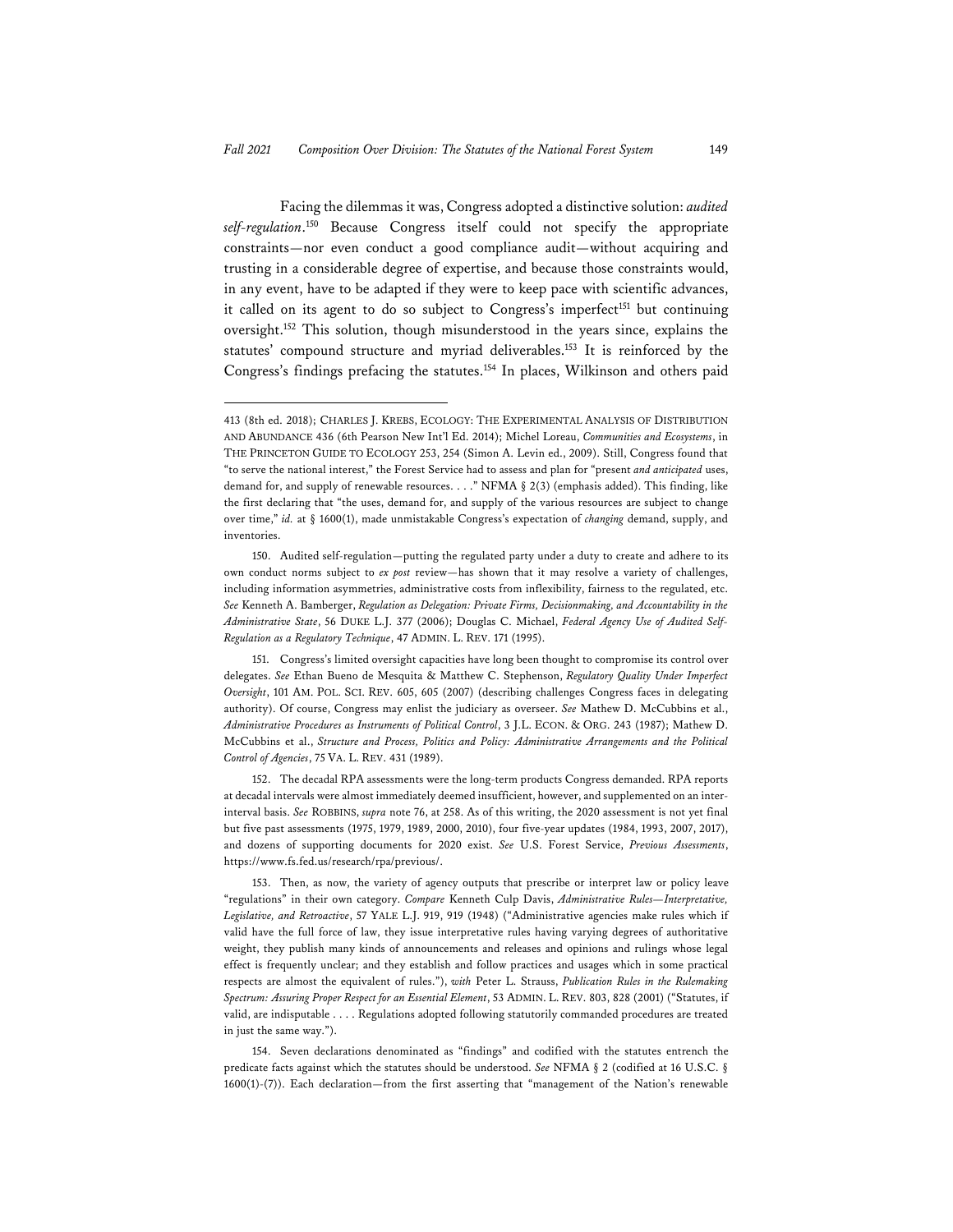too little heed to Congress's careful use throughout of terms like "standards," "guidelines," "policy," and "plans" that were to be incorporated or reflected in a regulation.155 Most importantly, they keyed on the Service's *discretion* to the exclusion of its *performance*. 156 They paid little attention to the congressional committees' quick follow-up with the Service's preparation and use of Program research,<sup>157</sup> to the collection of RPA data that resulted,<sup>158</sup> to the frequent wilderness and other placebased designations excluding multiple use,<sup>159</sup> and to important parallels with FLPMA.160 And, of course, they could scarcely have anticipated the emergence of wildfire as the NFS's principal timber-related challenge.

157. *But see* LE MASTER, *supra* note 17, at 138-41 (recounting the 94th Congress's hearings on the 1975 RRA and push to prepare the 1979 RRA).

160. FLPMA also pairs a national "policy" to several subtle modal variations while setting a flat prohibition on "permanent impairment" of the "productivity" of its lands; re-asserts a multiple use mandate first given in 1964 through Pub. L. No. 88-607; also levies a unit-level planning requirement for lands that were (and are) of overwhelming importance in only a small minority of states; and resulted

resources is highly complex," *id.* at  $\S$  1600(1), to the last stating that "recycled timber product materials are as much a part of our renewable forest resources as are the trees from which they originally came," *id.* at § 1600(7)—is as much a statement of *purpose* as of *fact*. Though not abnormal, this can shift the practical effect of such a declaration. *Cf.* Daniel A. Crane, *Enacted Legislative Findings and the Deference Problem*, 102 GEO. L.J. 637, 657-58 (2014) (arguing that merely because a Congressional finding "may not be scientifically falsifiable does not deprive it of an essentially factual character").

<sup>155.</sup> *Cf.* WILKINSON & ANDERSON, *supra* note 60, at 296 (arguing that "when the section is read in light of the historical context and overall purposes of the NFMA, as well as the legislative history of the section, it is evident that section  $6(g)(3)(B)$  requires Forest Service planners to treat the wildlife resource as a controlling, co-equal factor in forest management and, in particular, as a substantive limitation on timber production").

<sup>156.</sup> *See, e.g.*, LE MASTER, *supra* note 17, at 58-63; WILKINSON & ANDERSON, *supra* note 60, at 69-90. The elements of this consensus began from the "clear cutting controversies" of the mid-1970s but by no means ended there. As Federico Cheever argued, the Service's regulations implementing the timber production objectives generally kept substantial advantages in any challenges to the Service. *See* Cheever, *supra* note 59, at 644-91; *see also* FLOURNOY ET AL., *supra* note 60, at 3-15. Tuholske and Brennan, whose article advanced the broadest claims of mandatory contents in the statutes, argued that "[m]any participants in the legislative process believed that NFMA imposed unprecedented limitations on forestry practices." Tuholske & Brennan, *supra* note 59, at 67. Neither the truth nor the relevance of this claim is obvious, though. When they wrote in 1994, only one appellate court had treated the diversity provision to which so much of their work was aimed and that was only to hold that it "applied" regardless of endangered species involvement. *See id.* at 70 (discussing Seattle Audubon Soc'y v. Evans, 952 F.2d 297, 301-02 (9th Cir. 1991)). Scores of precedents have accumulated since. *See infra* notes 210-15 and accompanying text.

<sup>158.</sup> *See supra* note 152.

<sup>159.</sup> *See, e.g.*, CONG. RSCH. SERV. R41649, *supra* note 41. Congress also routinely enacts areaspecific provisions in omnibus legislative packages, once known as "Hatfield Riders," in response to localized conflicts and congressional delegations' preferences. *See* MARTIN NIE, THE GOVERNANCE OF WESTERN PUBLIC LANDS: MAPPING ITS PRESENT AND FUTURE 184-88, 184 n.95 (2008). "The use of riders to make policy decisions both facilitates and subverts the democratic process. . . . [T]he winning side refers to them as "amendments," and the losing side calls them "sneaky rider" provisions." *Id.* at 187. Such riders may exceed the bounds of legislative authority if they interfere with judicial (including consent) decrees. *See* Biodiversity Assocs. v. Cables, 357 F.3d 1152, 1165-66 (10th Cir. 2004).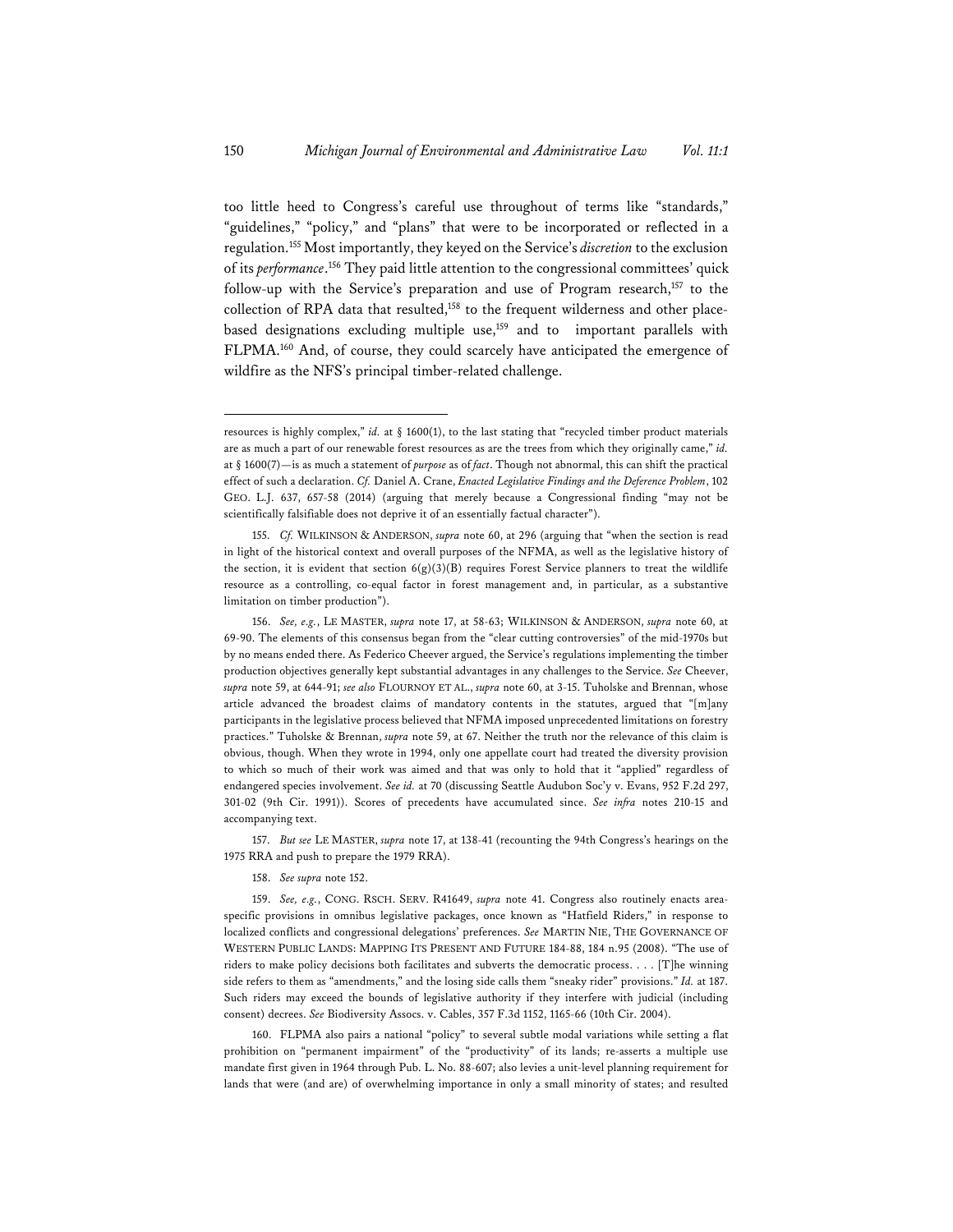Reviewing courts, in contrast, have been alert to the statutes' modal subtleties.161 Take, for example, the requirement that the Service's action-level choices "shall be consistent" with the applicable plan.<sup>162</sup> The statutes hedge even this requirement, allowing plans to be "amended in any manner whatsoever."163 Law that may be amended in any manner whatsoever is a curious type of law. That has left reviewing courts to weigh just how "binding" these plans really are or should be.164 Congress required that "significant" amendments be afforded the same process as full revisions,165 but this merely shifted the focus to the significance of any given amendment(s).166 Such as they are, the constraints on timber production, long the

162. *See* NFMA § 6(i) (codified at 16 U.S.C. § 1604(i)). An A.L.R. annotation records almost five dozen reported opinions in the courts of appeal construing this provision in resolving challenges to the Service. *See* Elizabeth Williams, Annotation, *Validity, Construction, and Application of 16 U.S.C. § 1604(i) and Implementing Regulations Requiring Consistency of Resource Plans, Contracts, and Other Instruments with Forest System Land and Resource Management Plans for Units of National Forest*, 8 A.L.R. Fed. 3d (2016) (current as of November 2021).

163. 16 U.S.C. § 1604(f)(4); *cf.* All. for the Wild Rockies v. Bradford, 720 F. Supp. 2d 1193, 1216- 18 (D. Mont. 2010) (holding that Service violated NFMA because proposed action's compliance with applicable plan could not be determined from the record); Citizens' Comm. to Save Our Canyons v. U.S. Forest Serv., 297 F.3d 1012, 1032-34 (10th Cir. 2002) (holding that how forest plan is to be amended falls to supervisor's judgment); Native Ecosystems Co. v. Dombeck, 304 F.3d 886, 900 (9th Cir. 2002) (holding that timber sales could amend plan consistent with NFMA § 6).

164. *See, e.g.*, Intermountain Forest Indus. Ass'n v. Lyng, 683 F. Supp. 1330, 1339-44 (D. Wyo. 1988); Forest Guardians v. Dombeck, 131 F.3d 1309, 1312-13 (9th Cir. 1997); Friends of the Se.'s Future v. Morrison, 153 F.3d 1059, 1070 (9th Cir. 1998); Navajo Nation v. U.S. Forest Serv., 408 F. Supp. 2d 866, 880-81 (D. Ariz. 2006); Silverton Snowmobile Club v. U.S. Forest Serv., 433 F.3d 772, 785-86 (10th Cir. 2006); Sierra Nevada Forest Protect. Campaign, 573 F. Supp. 2d 1316, 1333-37 (E.D. Cal. 2008); Sierra Forest Legacy v. Sherman, 646 F.3d 1161, 1187-92 (9th Cir. 2011); Friends of the Wild Swan v. Weber, 767 F.3d 936, 947-48 (9th Cir. 2014); Wild Wilderness v. Allen, 871 F.3d 719, 725-26 (9th Cir. 2017); Greenpeace, Inc. v. Cole, 50 F. Supp. 3d 1158, 1166-69 (D. Alaska 2014); *In re* Big Thorne Project, 857 F.3d 968, 973-76, 974 n.3 (9th Cir. 2017); Native Ecosystems Council v. Marten, 883 F.3d 783, 791- 94 (9th Cir. 2018); All. for the Wild Rockies v. U.S. Forest Serv., 907 F.3d 1105, 1112-14 (9th Cir. 2018).

165. *See* 16 U.S.C. § 1604(f)(4); *see also* 36 C.F.R. § 219.10(f) (1983); 36 C.F.R. §§ 219.13(a)-(c) (2020).

166. On the judicial construction of this "significance" test, see Native Ecosystems Council v. U.S. Forest Serv., 418 F.3d 953, 958 (9th Cir. 2005), Ariz. Cattle Growers' Ass'n v. Cartwright, 29 F. Supp. 2d 1100, 1115-16 (D. Ariz. 1998), *All. for Wild Rockies*, 907 F.3d at 1113-14. In holding that the plans were *not* binding and so not to be reviewed, the Court reasoned in Ohio Forestry Ass'n v. Sierra Club, 523 U.S. 726, 733 (1998), that the LRMP being challenged did not "command anyone to do anything or to refrain from doing anything," nor did it "grant, withhold, or modify any formal legal license, power, or authority,"

from a conference committee's extemporaneous assembly of different bills. *See* H.R. REP. NO. 94-1724 (1974) (Conf. Rep.).

<sup>161.</sup> Federico Cheever's patient study of the statutes' timber production provisions in court indirectly confirmed the point. Concerted efforts to challenge the Service's application of what he called "substantive timber management provisions" *mostly* ended in refusals of judicial relief. *See* Cheever, *supra* note 59, at 656-91. Even after sustained critique of the Service's timber sales for losses, *see* O'TOOLE, *supra* note 18, 299-301, the judicial response was minimal, *see, e.g.*, Rocky Mountain Wild. v. Vilsack, 843 F. Supp. 2d 1188, 1198-1200 (D. Colo. 2012); Curry v. U.S. Forest Serv., 988 F. Supp. 541, 554-56 (W.D. Pa. 1997); Ayers v. Espy, 873 F. Supp. 455, 463-71 (D. Colo. 1994); Sierra Club v. Cargill, 11 F.3d 1545, 1548-50 (10th Cir. 1993); Res. Ltd. v. Robertson, 789 F. Supp. 1529, 1536-37 (D. Mont. 1991).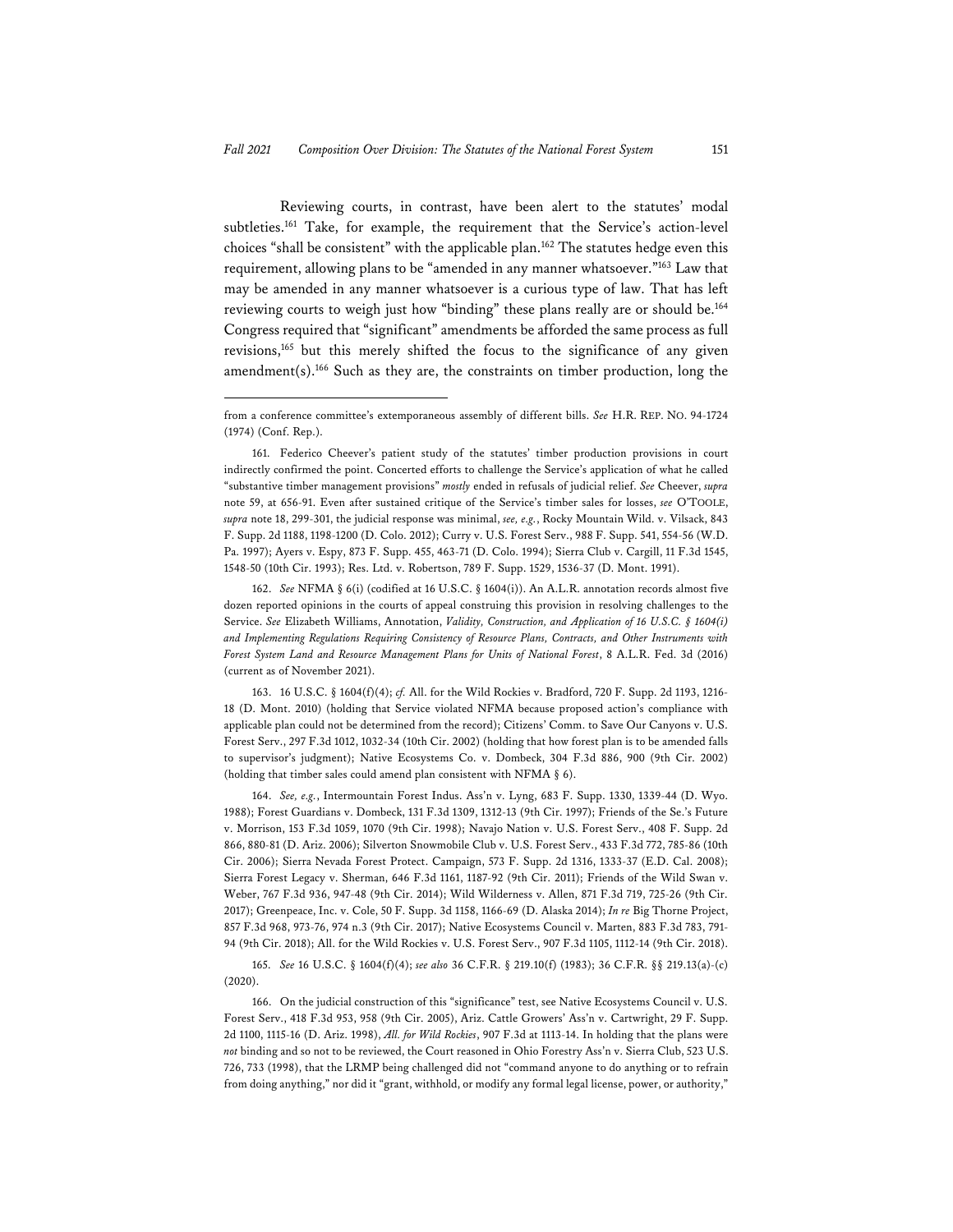sole focus of challengers,167 have interlocked with those on biodiversity and fire planning just when scientists active in these fields are themselves stressing how little we really know from their work. In short, the statutes are a composite of related pieces that have yet to be developed into a coherent whole. The judicial experience makes this unmistakable, as Part III explains.

## III. THE NFS STATUTES IN COURT: DECADES OF LITIGATION IN **RETROSPECT**

Though uncertain in the 1970s, the Supreme Court and the lower federal courts have since made it abundantly clear that statutory constraints on agency discretion face a range of curbs on their judicial enforcement.168 Article III standing doctrine, the prerequisites of reviewable agency action under our Administrative Procedure Act (APA), and "ripeness" notions have all grown considerably in the last three decades. The Supreme Court has stressed repeatedly that federal courts are illequipped to judge agencies' technical or scientific choices<sup>169</sup> and that agencies' interpretations of their own rules are ordinarily afforded deference.170 The lane in which Service optimizing judgments are reviewed for their fit with the statutes is narrow, increasingly crowded, and heavily strategized. It is one thing for personnel in Congress to expect the Service to perform for Congress.171 It is something else to distinguish the constraints reviewing courts ought to *enforce* from those they ought

nor "subject anyone to any civil or criminal liability," *id.* Nevertheless, several opinions in the lower federal courts since *Ohio Forestry* have faulted the Service for failing to follow its own plans and have remanded challenged actions on that basis alone. *See supra* note 164 and accompanying text.

<sup>167.</sup> *See* Weiss, *supra* note 59, at 646-50; Cheever, *supra* note 59, at 623-44; Parent, *supra* note 59, at 708-11; Tuholske & Brennan, *supra* note 59, at 63-95; WILKINSON & ANDERSON, *supra* note 59, at 117- 88.

<sup>168.</sup> Not until 1970 did the Court resolve that "standing" to file an APA petition had a constitutional dimension. *See* Ass'n of Data Processing Serv. Orgs. v. Camp, 397 U.S. 150, 153-56 (1970). And only in 1977 did the Court finally resolve that the APA's provisions on review supplied neither subject matter jurisdiction nor an independent cause of action for that review. *See* Califano v. Sanders, 430 U.S. 99, 104-07 (1977). In short, judge-made law has long comprised the forms and scope of actions for petitioning Article III courts to review Forest Service actions. *See* Scalia, *supra* note 55, at 884-909.

<sup>169.</sup> *See, e.g.*, Dep't of Com. v. New York, 139 S. Ct. 2551, 2569-72 (2019); EPA v. EME Homer City Generation, L.P., 572 U.S. 489, 514-24 (2014); Babbitt v. Sweet Home Chapter of Cmtys. for a Great Or., 515 U.S. 687, 700-04 (1995); Balt. Gas & Elec. Co. v. Nat. Res. Def. Council, 462 U.S. 87, 100-03 (1983).

<sup>170.</sup> *See, e.g.*, Long Island Care at Home, Ltd. v. Coke, 551 U.S. 158, 170-71 (2007); Auer v. Robbins, 519 U.S. 452, 462 (1997); Stinson v. United States, 508 U.S. 36, 44-45 (1997); Thomas Jefferson Univ. v. Shalala, 512 U.S. 504, 512 (1994); Pauley v. BethEnergy Mines, Inc., 501 U.S. 680, 699-706 (1991); Udall v. Tallman, 380 U.S. 1, 16-17 (1965); Bowles v. Seminole Rock & Sand Co., 325 U.S. 410 (1945).

<sup>171.</sup> *Cf.* Abbe R. Gluck & Lisa Schultz Bressman, *Statutory Interpretation from the Inside—An Empirical Study of Congressional Drafting, Delegation, and the Canons: Part II*, 66 STAN. L. REV. 725, 765 (2014) (noting from their survey research in Congress that individual respondents viewed Congress's primary interpretive relationship as being with agencies, not courts).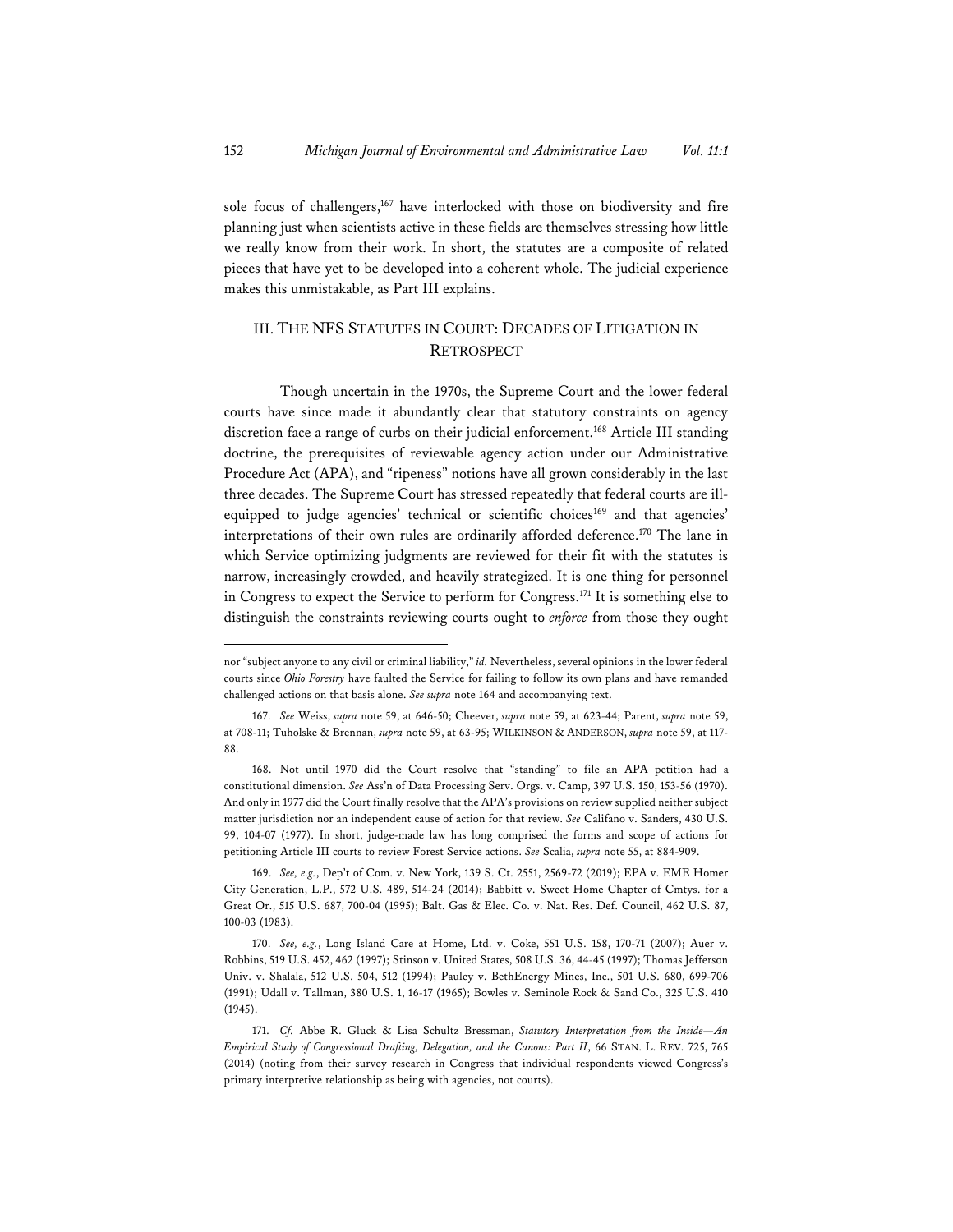to *observe* to that end. As Section A explains, the legal interests that qualify for adjudication are quite specialized. And as Section B shows, they animate only a small part of the NFS statutes.

## *A. Of Article III and Equitable Discretion: The Entitlement to a Forum*

The entitlement to a federal forum has evolved considerably over the past century.172 The jurisdictional prerequisites have changed the most.173 Plaintiffs today need a sufficiently private stake, a "litigable interest,"174 before there can be jurisdiction and, thus, law exposition by a court. In 1972, *Sierra Club v. Morton*<sup>175</sup> outlined a constitutional standing doctrine for "environmental" plaintiffs.<sup>176</sup> This was the backdrop for the rise of the NFS statutes, 1974-78. In the decades since, however, the Court's precedents have turned *Morton*'s innovation into a revolution.<sup>177</sup>

<sup>172.</sup> Historically, a "cause of action" was that merger of facts, relationships, status, and alleged harm(s) that, when pled and proven, entitled one to judicial relief. *See* Anthony J. Bellia, *Article III and the Cause of Action*, 89 IOWA L. REV. 777, 782-92 (2004); Susan Bandes, *The Idea of a Case*, 42 STAN. L. REV. 227, 230-58 (1990); William F. Fletcher, *The Structure of Standing*, 98 YALE L.J. 221, 232-50 (1988); Louis L. Jaffe, *The Citizen as Litigant in Public Actions: The Non-Hohfeldian or Ideological Plaintiff*, 116 U. PA. L. REV. 1033 (1968); Louis L. Jaffe, *Standing to Secure Judicial Review: Public Actions*, 74 HARV. L. REV. 1265, 1269-82 (1961).

<sup>173.</sup> Following the adoption of the federal rules merging law and equity in 1938 and the APA's passage in 1946, the cause of action as a concept splintered, allowing jurisdiction, standing, and remedial discretion into the gaps. *See* Bellia, *supra* note 172, at 827-38; Fletcher, *supra* note 172, at 224-28; Jaffe, *supra* note 172, at 1307-14; Louis L. Jaffe, *Standing to Secure Judicial Review: Private Actions*, 75 HARV. L. REV. 255, 261-288 (1961). The Court held in *Bell v. Hood*, 327 U.S. 678 (1946), that jurisdiction cannot be defeated on the grounds that a plaintiff's claims, there brought directly under the Constitution, lacked a discrete cause of action because the cause of action went to the merits of a case and not its jurisdiction. *See id.* at 682-84.

<sup>174.</sup> *See* James E. Pfander, *Standing, Litigable Interests, and Article III's Case or Controversy Requirement*, 65 UCLA L. REV. 170, 213-17, 223-28 (2018). A vast literature tracks these developments in environmental and natural resources law generally. A succinct recent review as to public lands is James M. McElfish, Jr., *Developments in Standing for Public Lands and Natural Resources Litigation*, 48 ENV'T L. REP. 11098 (2018).

<sup>175. 405</sup> U.S. 727 (1972).

<sup>176.</sup> *See id.* at 740-41. As the *Morton* Court stressed, the "environmental" plaintiff typically sues to protect interests shared broadly with an indefinite class of others. *See id.* at 734 ("[T]he fact that particular environmental interests are shared by the many rather than the few does not make them less deserving of legal protection through the judicial process."). *Morton* followed the Court's opinion in *Camp* treating the personal injury element as an aspect of Article III. After decades of experience, however, a growing "chorus" of jurists maintain that this requirement is circular and incoherent. *See* Sierra v. City of Hallandale Beach, 996 F.3d 1110, 1115-40 (11th Cir. 2021) (Newsom, concurring).

<sup>177.</sup> *See* Laird v. Tatum, 408 U.S. 1, 11-16 (1972); Warth v. Seldin, 422 U.S. 490, 501 (1975); Los Angeles v. Lyons, 461 U.S. 95, 98-100 (1983); Allen v. Wright, 468 U.S. 737, 754 (1984); Lujan v. Def. of Wildlife, 504 U.S. 555 (1992); Raines v. Byrd, 521 U.S. 811, 819-20 (1997); Steel Co. v. Citizens for a Better Env't, 523 U.S. 83 (1998); Fed. Elections Comm'n v. Akins, 524 U.S. 11 (1998); Friends of the Earth, Inc. v. Laidlaw Env't Servs., 528 U.S. 167 (2000); DaimlerChrysler Corp. v. Cuno, 547 U.S. 332 (2006); Massachusetts v. EPA, 549 U.S. 497 (2007); Summers v. Earth Island Inst., 555 U.S. 488 (2009); Clapper v. Amnesty Int'l, 568 U.S. 398 (2013); Susan B. Anthony List v. Driehaus, 573 U.S. 149 (2014);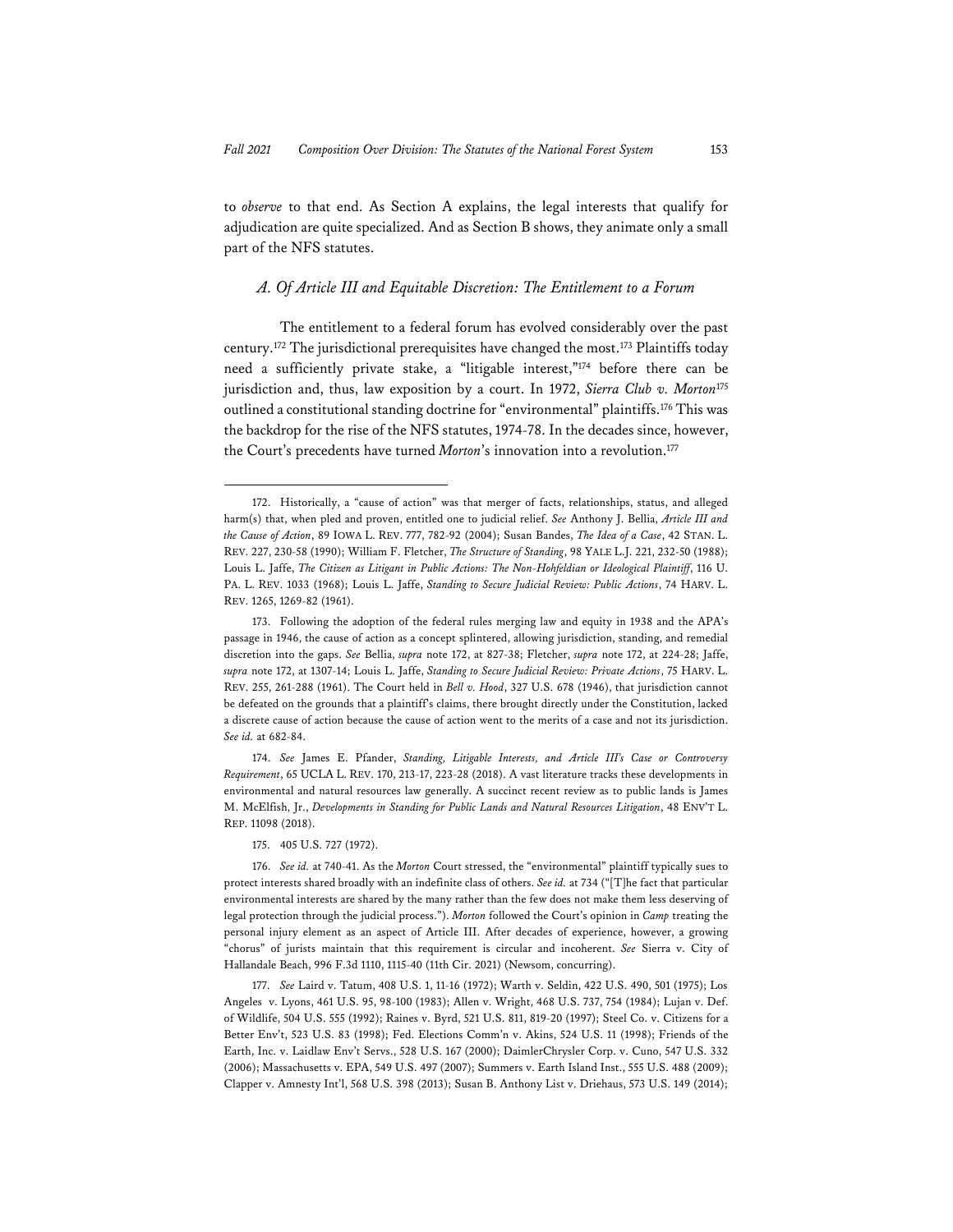The touchstone has been whether the plaintiff's alleged interest and the forum's potential protection thereof are sufficiently fixed and related.178 That nexus has only grown more opaque as the NFS statutes have aged.<sup>179</sup> Article III standing is now the Justice Department's favorite answer to challenges to the Forest Service and for good reason: the right to a forum, even supposing the Service's actions are contrary to law, is now embedded in scores of fact-specific judgments about what suffices as a litigable interest in the NFS.<sup>180</sup> For added measure, even claims aligned with an urgent public need can be rejected as beyond Article III if the court views them as especially difficult factually or politically.<sup>181</sup>

179. *See, e.g.*, Sharps v. U.S. Forest Serv., 823 F. Supp. 668, 672-74 (D.S.D. 1993); Res. Ltd., Inc. v. Robertson, 789 F. Supp. 1529, 1533-34 (D. Mont. 1991), *rev'd*, 35 F.3d 1300, 1304-08 (9th Cir. 1993); Region 8 Forest Serv. Timber Purchasers Co. v. Alcock, 993 F.2d 800, 804-11 (11th Cir. 1993); Sierra Club v. Robertson, 28 F.3d 753, 757-60 (8th Cir. 1994); Sierra Club v. Marita, 46 F.3d 606, 611-13 (7th Cir. 1995); Mountain States Legal Found. v. Glickman, 92 F.3d 1228, 1232-35 (D.C. Cir. 1996); Neighbors of Cuddy Mountain. v. Alexander, 303 F.3d 1059, 1066-67 (9th Cir. 2002); Wyo. Sawmills Inc. v. U.S. Forest Serv., 383 F.2d 1241, 1246-49 (10th Cir. 2004); Heartwood, Inc. v. Agpaoa, 628 F.3d 261, 266-69 (6th Cir. 2010); Ctr. for Food Safety v. Vilsack, 636 F.3d 1166, 172 (9th Cir. 2011); Sierra Forest Legacy v. Sherman, 646 F.3d 1161, 1177-78 (9th Cir. 2011); Jayne v. Sherman, 706 F.3d 994, 999 (9th Cir. 2013); WildEarth Guardians v. U.S. Dep't of Agric., 795 F.3d 1148 (9th Cir. 2015); Cottonwood Env't Law Ctr. v. U.S. Forest Serv., 789 F.3d 1075, 1081 (9th Cir. 2015).

180. *See* Juliana v. United States, 947 F.3d 1159, 1169-75 (9th Cir. 2020) (reviewing standing doctrine as applied to claimed interests and injuries from climate change); Organized Vill. of Kake v. U.S. Dep't of Agric., 795 F.3d 956, 965-66 (9th Cir. 2015) (same); Fallon, *supra* note 177, at 1064-92; Elliott, *supra* note 177, at 465-500; Evan Tsen Lee & Josephine Mason Ellis, *The Standing Doctrine's Dirty Little Secret*, 107 NW. L. REV. 169, 175-202 (2012).

181. *Cf.* Rucho v. Common Cause, 129 S. Ct. 2484, 2499 (2019) (holding that because "federal courts are not equipped to apportion political power as a matter of fairness" and because "[t]here are no legal standards discernible in the Constitution for making such judgments," complaints about partisan gerrymandering were nonjusticiable and beyond Article III). *Rucho* has not yet appeared in an NFS case. It cannot be far off, though.

Ariz. State Legis. v. Ariz. Indep. Redistricting Comm'n, 576 U.S. 787 (2015); Spokeo, Inc. v. Robins, 136 S. Ct. 1540 (2016); Pfander, *supra* note 174, at 201-12; *see generally* Richard H. Fallon, Jr., *The Fragmentation of Standing*, 93 TEX. L. REV. 1061 (2015); Heather Elliott, *The Functions of Standing*, 61 STAN. L. REV. 549 (2008).

<sup>178.</sup> In *Lujan*, no majority could agree how proximate in time or space a threatened injury must be to the plaintiff's claimed interests. *See* 504 U.S. at 572-81 (Kennedy and Souter, JJ., concurring). But in *Summers* a majority squarely rejected the contention that a "statistical probability" of future injury from the agency action(s) in question would suffice for Article III purposes. *See* 555 U.S. at 497-501. Because "[a] plaintiff must demonstrate standing separately for each form of relief sought," Friends of the Earth, 528 U.S. at 185, this has left open the possibility that even allegedly "imminent" injuries threatened but not yet realized face special pleading or proof burdens. *Compare* Babbitt v. United Farmworkers Nat'l Union, 442 U.S. 289, 298 (1979) ("One does not have to await the consummation of threatened injury to obtain preventive relief. If the injury is certainly impending that is enough."), *with Summers*, 555 U.S. at 496 ("Accepting an intention to visit the National Forests as adequate to confer standing to challenge any Government action affecting any portion of those forests would be tantamount to eliminating the requirement of a concrete, particularized injury in fact.").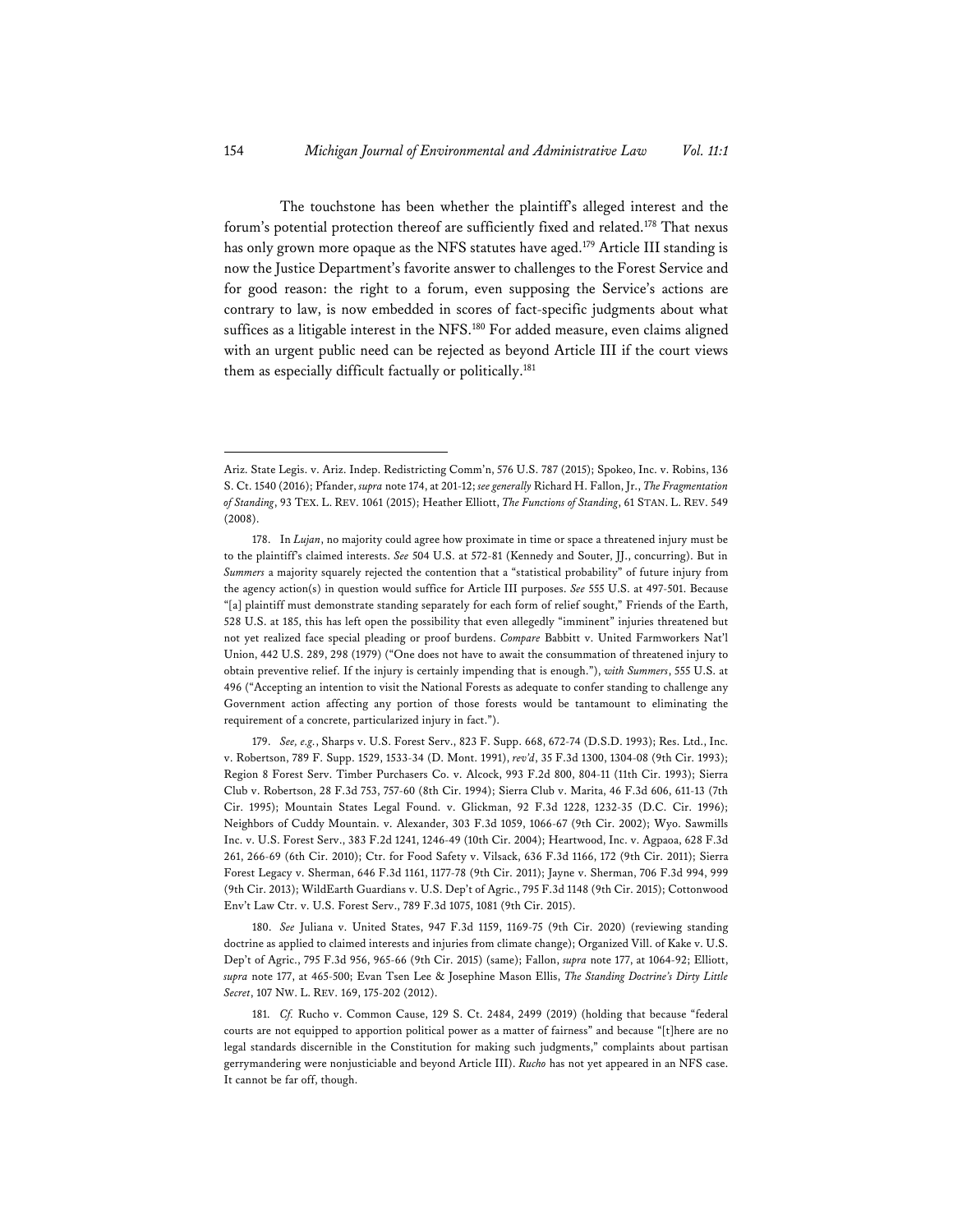Ripeness has become a looming presence in the circuits of the NFS states as well.<sup>182</sup> Because so many of the Service's statutory constraints operate only through the regulations they anticipate, challengers arguably must prove that no conceivable set of circumstances could support the Service's policy choices.183 It remains to be seen what the Court has in store for its Article III doctrines,<sup>184</sup> but it is increasingly evident that at present they are aligned decidedly against most challenges to the Forest Service's policy judgments.185

Lastly, APA review reaches only "final" agency actions.<sup>186</sup> The Court has stressed that agency actions marking the "consummation" of administrative decisionmaking in which "rights or obligations have been determined" and from which "legal consequences will flow" are final and qualify for review.187 Here, too, the issue has become *how* immediate or direct the connection between agency action and legal interest must be.188 Because intermediacy, spatial imprecision, and temporal lagging

185. *See, e.g.*, Fed. Forest Res. Coal. v. Vilsack, 100 F. Supp. 3d 21, 42-47 (D.D.C. 2015) (dismissing timber concerns' challenges to 2012 planning regulation amendments for lack of standing); Sierra Club v. Petersen, 228 F.3d 559, 562-70 (5th Cir. 2000).

<sup>182.</sup> *See, e.g.*, Sierra Club v. Marita, 46 F.3d 606, 614 (7th Cir. 1995); Coal. for Sustainable Res., Inc. v. U.S. Forest Serv., 259 F.3d 1244, 1249-50 (10th Cir. 2001); Wilderness Soc'y v. Thomas, 188 F.3d 1130, 1133-34 (9th Cir. 1999); San Juan Citizens All. v. Stiles, 654 F.3d 1038, 1046-50 (10th Cir. 2011); WildEarth Guardians v. Mont. Snowmobile Ass'n, 790 F.3d 920, 933-34 (9th Cir. 2015); Or. Nat. Desert Ass'n v. U.S. Forest Serv., 957 F.3d 1024, 1031-32 (9th Cir. 2020).

<sup>183.</sup> *Cf.* Reno v. Flores, 507 U.S. 292, 300-02 (1993) (quoting United States v. Salerno, 481 U.S. 739, 745 (1987)). At least one court denied even declaratory relief against the United States under FRRRPA, citing the President and Secretary's budgetary and other powers delegated by Congress. *See* Nat'l Wildlife Fed'n v. United States, 626 F.2d 917, 926-28 (D.C. Cir. 1980).

<sup>184.</sup> *Cf.* Henry Paul Monaghan, *A Cause of Action, Anyone?: Federal Equity and the Preemption of State Law,* 91 NOTRE DAME L. REV. 1807, 1824-29 (2016) (discussing Shaw v. Delta Air Lines, Inc., 463 U.S. 85 (1983), Alexander v. Sandoval, 532 U.S. 275 (2001), Verizon Md., Inc. v. Pub. Serv. Comm'n, 535 U.S. 635 (2002), Lexmark Int'l, Inc. v. Static Control Components, Inc., 572 U.S. 118 (2014), and the Supreme Court's uneven demand that federal statutes include discrete causes of action before lower federal courts may entertain private claims for their enforcement).

<sup>186.</sup> *See* 5 U.S.C. §§ 704, 701(b)(2), 551(3); Lujan v. Nat'l Wildlife Fed'n, 497 U.S. 871, 885-900 (1990). Because the NFS statutes lack a private cause of action, challengers are left to the APA for petitions to review Service actions. *See* U.S. Army Corps Eng'rs v. Hawkes Co., Inc., 136 S. Ct. 1807, 1813-16 (2016); Sackett v. EPA, 566 U.S. 120, 125-28 (2012); Norton v. S. Utah Wilderness All., 542 U.S. 55, 61- 65 (2004); Bennett v. Spear, 520 U.S. 154, 177-78 (1997); Franklin v. Massachusetts, 505 U.S. 788, 796- 801 (1992); *Lujan*, 497 U.S. at 890-91; Fed. Trade Comm'n v. Standard Oil Co., 449 U.S. 232, 239-43 (1980).

<sup>187.</sup> *Bennett*, 520 U.S. at 177-78. *Bennett* has been criticized by more than one commentator for its ahistorical approach to the APA and vagueness as applied in the lower courts. *See, e.g.*, Steven J. Lindsay, Note, *Timing Judicial Review of Agency Interpretations in Chevron's Shadow*, 127 YALE L.J. 2448, 2474-80 (2017) (collecting commentary and extending it).

<sup>188.</sup> *See, e.g*., Kettle Range Conservation Grp. v. U.S. Forest Serv., 148 F. Supp. 2d. 1107, 1114 (E.D. Wash. 2001); *Coal. for Sustainable Res.*, 259 F.3d at 1251-53; Siskiyou Reg'l Educ. Proj. v. U.S. Forest Serv., 565 F.3d 545, 553-54 (9th Cir. 2009); Utah Native Plant Soc'y v. U.S. Forest Serv., 923 F.3d 860, 865-75 (10th Cir. 2019).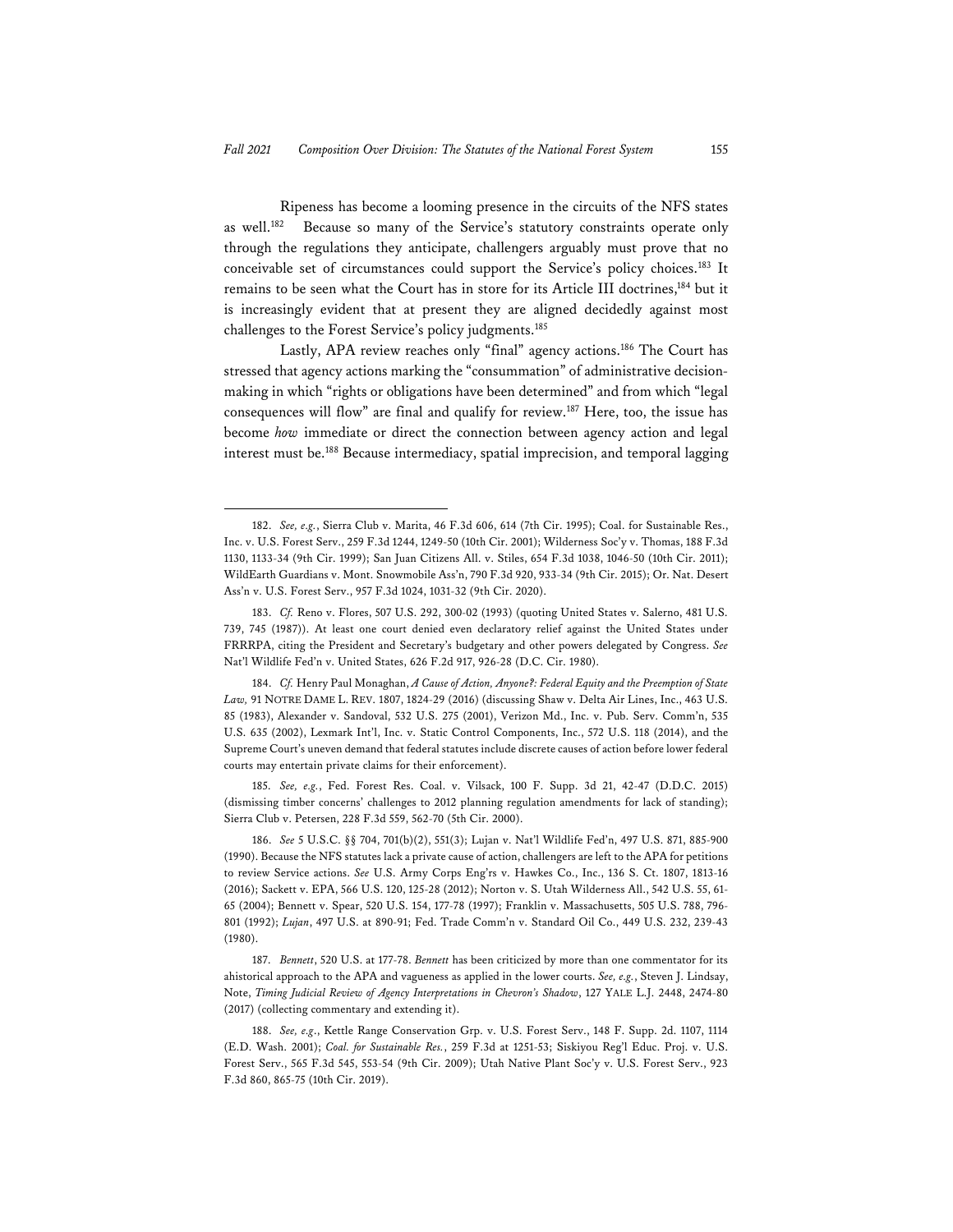are all so common to the forests and the NFS statutes,<sup>189</sup> a great deal of Service programming is unreviewable for lack of an adequate APA target.

Between them, standing, ripeness, and finality entangle three of the four aspects of the NFS statutes' subtle structure—the regulation, resulting guidelines and standards, and the unit-level plans implementing them—in precedents limiting the availability of a forum. Land and resource Management Plan (LRMP) revisions were the focus in *Ohio Forestry Association v. Sierra Club*. 190 The petitioners had challenged the final Wayne National Forest's LRMP's consistency with the statutes.191 The court of appeals had credited the claims, remanding the plan as inconsistent with the statute's "protective spirit" regarding high-yield forestry.192 The Supreme Court reversed, though, with an opinion drawing most claims against LRMP revisions into doubt as not presenting sufficiently tangible injuries "of a strictly legal kind."193 If the Wayne LRMP was "law," it was not law the federal courts were to review for fit with the statutes. Some other, more immediately injurious action was needed. That holding, even if consonant with earlier equitable doctrines,<sup>194</sup> went above and beyond the APA's finality requirements in challenges to NFS policies, guidance, rules, etc.195 *Ohio Forestry* is known across the NFS, and, in retrospect, the precedents following it have shifted the federal courts' role in Congress's scheme considerably. Diminished judicial oversight of the sort that has resulted from these changes in the availability of a federal forum, though, can still be significant. Part B sharpens the focus there.

190. 523 U.S. 726 (1998).

192. *See id.* at 252.

193. Ohio Forestry Ass'n v. Sierra Club, 523 U.S. at 733. The Court was unequivocal, stating that LRMPs "do not command anyone to do anything or to refrain from doing anything; they do not grant, withhold, or modify any formal legal license, power, or authority; they do not subject anyone to any civil or criminal liability; they create no legal rights or obligations." *Id.* (paraphrasing United States v. L.A. & Salt Lake R.R. Co., 273 U.S. 299, 309-10 (1927)).

194. The Court's resort to equity in *Ohio Forestry* was tacit but it tapped a deep root. *See, e.g.*, Port of Bos. Marine Terminal Ass'n v. Rederiaktiebolaget Transatlantic, 400 U.S. 62, 68-71 (1970); Columbia Broad. Sys., Inc. v. United S.tates, 316 U.S. 407, 410-12 (1942); Rochester Tele. Corp. v. U.S., 307 U.S. 754, 129-32 (1939); *L.A. & Salt L. R.R. Co.*, 273 U.S. at 309-10.

<sup>189.</sup> *See, e.g.*, Ecology Ctr., Inc. v. U.S. Forest Serv., 192 F.2d 922, 924-26 (9th Cir. 1999); Sharps v. U.S. Forest Serv., 28 F.3d 851, 855 (8th Cir. 1994); *cf.* Summers v. Earth Island Inst., 555 U.S. 488, 496 (denying standing to petitioner who had sworn affidavits of his intent to visit the national forest on the grounds that specific areas within the forest had not been identified).

<sup>191.</sup> *See* Sierra Club v. Thomas, 105 F.3d 248, 249-52 (6th Cir. 1997).

<sup>195.</sup> The *Ohio Forestry* Court, like the *Abbott Labs* Court, only loosely distinguished finality from ripeness. But it did highlight the equitable balancing being done. *See Ohio Forestry*, 523 U.S. at 735-37; *see also* Nat'l Park Hosp. Ass'n v. Dep't Interior, 538 U.S. 803, 814 (2003) (Stevens, J., concurring) ("Both aspects of the inquiry involve the exercise of judgment, rather than the application of a black-letter rule."). Indeed, the *Ohio Forestry* Court expanded *Abbott Labs*' two factors to three: (1) whether delayed review would cause hardship to the plaintiffs; (2) whether judicial intervention would inappropriately interfere with further administrative action; and (3) whether the courts would benefit from further factual development of the issues presented. *Id.* at 733.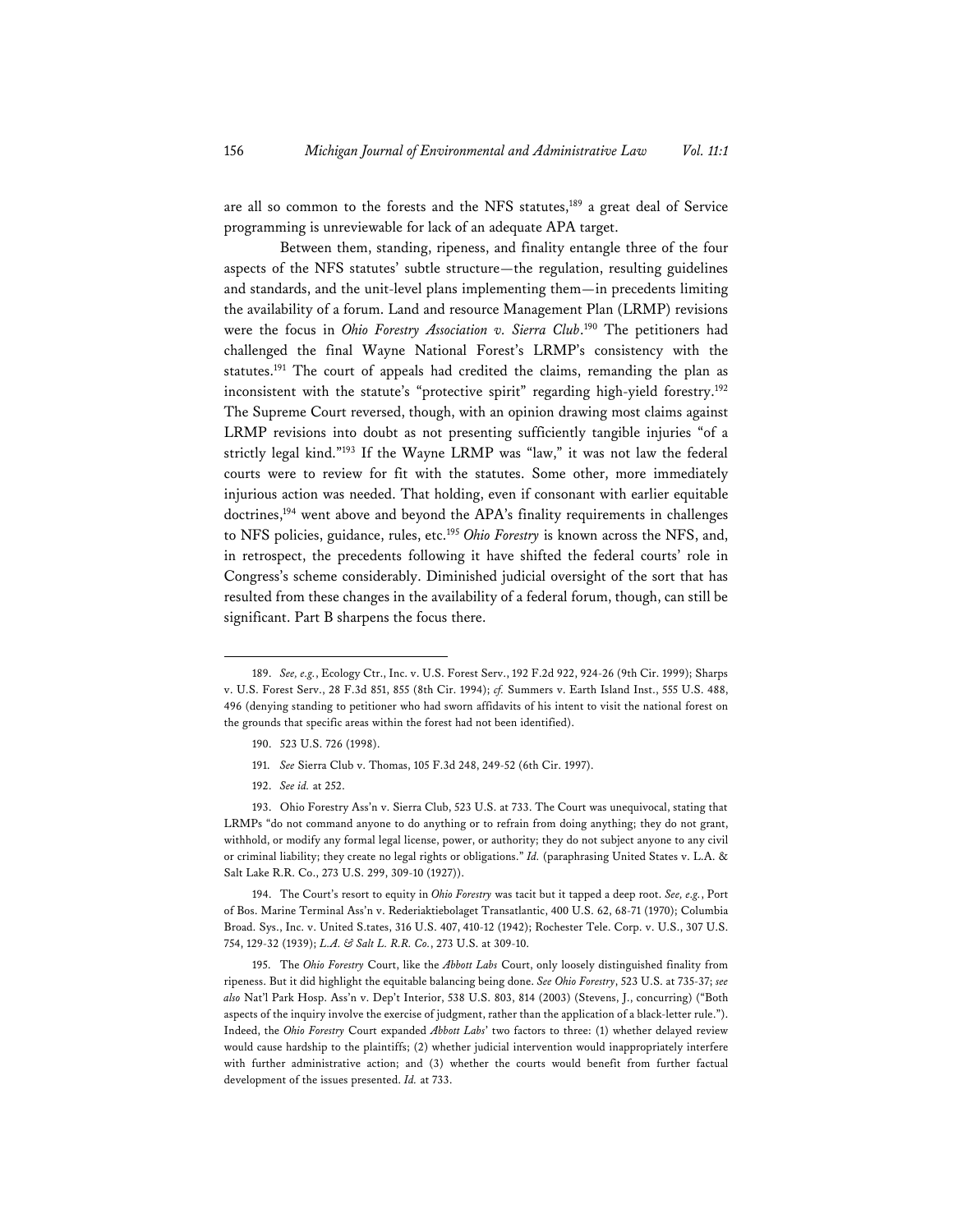#### *B. Applying the Constraints: Precedent, Deference, and Data on the NFS*

As already mentioned, an especially contentious part of the constrained optimization has been the Service's 'provision for' "diversity" of "plant and animal communities."<sup>196</sup> The original regulations<sup>197</sup> levied a series of "minimum requirements" for discrete forest resources,<sup>198</sup> including that "[f]orest planning shall provide for diversity of plant and animal communities and tree species *consistent with the overall multiple use objectives* of the planning area,"199 while separately specifying a second set of requirements, including that

> "[m]anagement prescriptions, where appropriate and to the extent practicable, shall preserve and enhance the diversity of plant and animal communities, including endemic and desirable naturalized plant and animal species, so that it is at least as great as that which would be expected in a natural forest and the diversity of tree species similar to that existing in the planning area."200

As to the fish and wildlife "purpose," the expectations were more manifest but hardly explicit.201 The core ambiguity was whether protecting *habitat* or

198. The 1982 regulation's sections 219.14 to 219.26 set forth "minimum requirements for integrating individual forest resource planning into the forest plan." *See* 47 Fed. Reg. 43,026 at § 219.13. These treated timber, wilderness, fish and wildlife, grazing, recreation, minerals, water and soil, cultural and historical, and research natural areas as well as diversity. *See id.* at §§ 219.14-219.26. *Diversity* was defined as "[t]he distribution and abundance of different plant and animal communities and species within the area covered" by an LRMP. *See id.* at § 219.3.

199. 36 C.F.R. § 219.26 (emphasis added). The consistency proviso mirrored that in NFMA §  $6(g)(3)(B)$ .

200. 36 C.F.R. § 219.27(g). Section 219.27, entitled "[m]anagement requirements," became a separate, independent list of prescriptions in the 1982 revision, derived from the 1979 version but recoded and renamed "minimum specific management requirements to be met in accomplishing goals and objectives for the [NFS]." *Id.*; *see* 47 Fed. Reg. at 43,035-36, 43,050-52. In that second list of requirements intended to "guide the development, analysis, approval, implementation, monitoring and evaluation of forest plans," "diversity" was twice referenced. *See* §§ 219.27(a)(5), 219.27(g). The regulation said nothing of the different sets of prescriptions' intended or expected interoperation(s).

201. The "minimum requirement" for fish and wildlife was that "[f]ish and wildlife habitat shall be managed to maintain viable populations of existing native and desired non-native vertebrate species in the planning area." *Id.* at § 219.19. It continued that "[i]n order to insure that viable populations will be maintained, habitat must be provided to support, at least, a minimum number of reproductive individuals

<sup>196.</sup> *See supra* note 138 and accompanying text.

<sup>197.</sup> The 1979 regulation, heavily influenced by the independent "Committee of Scientists," was overhauled in 1982 following the Reagan Administration's review. *See* National Forest Service System Land and Resource Management Planning, 47 Fed. Reg. 7678, 7679-81 (proposed Feb. 22, 1982); National Forest System Land and Resource Management Planning, 47 Fed. Reg. 43,026, 43,036 (1982). The 1982 regulation formed the basis of every LRMP that was in effect by the time the 2012 regulation was being prepared. *See* National Forest System Land Management Planning, 76 Fed. Reg. 8480, 8481 (proposed Feb. 14, 2011). Significantly, however, the 1982 regulation's restructuring created several key ambiguities as to the responsibilities toward diversity being levied on unit-level planning.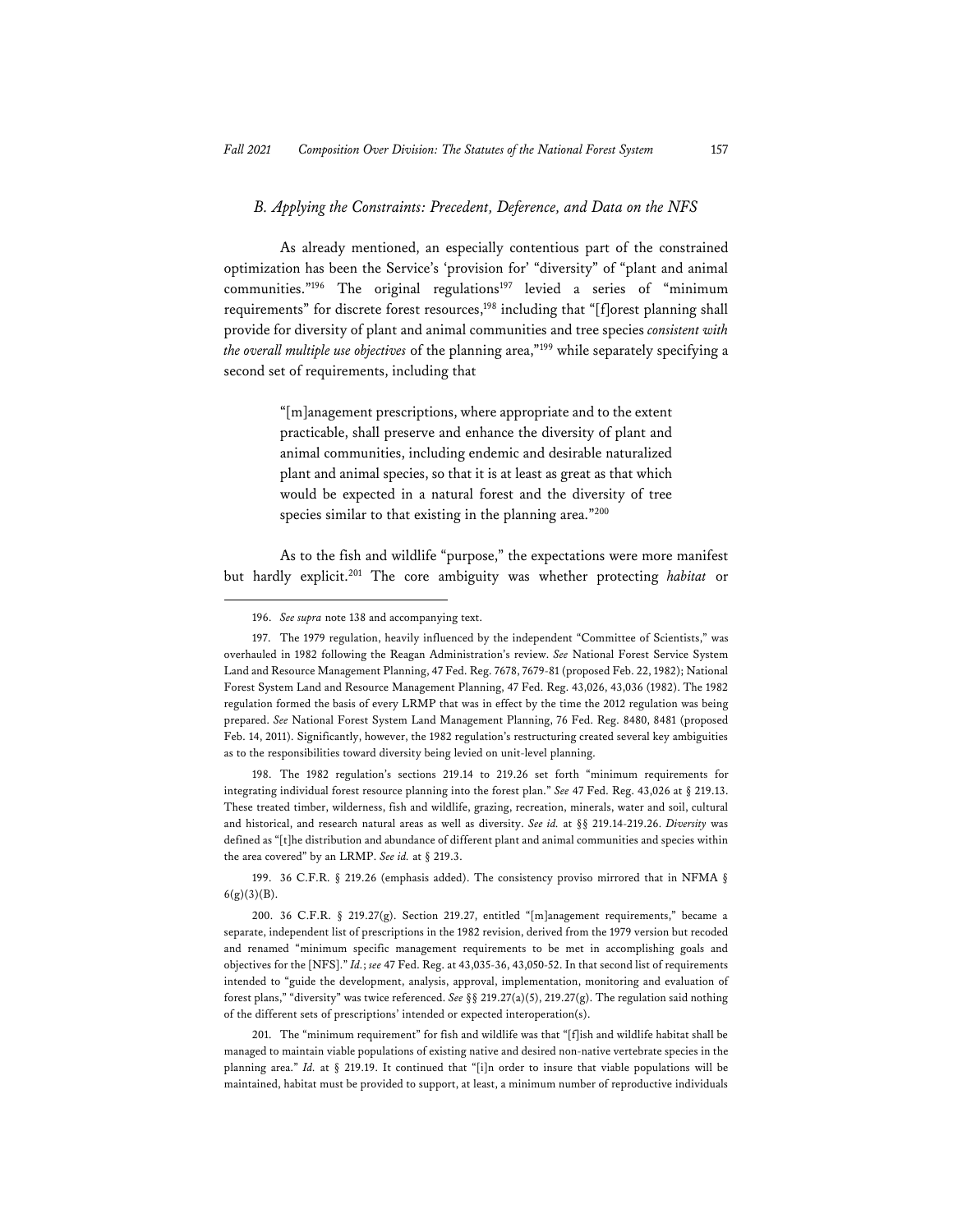protecting select *populations* was to be the goal.<sup>202</sup> "Management indicator species" [MISs] were to be chosen, and their population changes used to "indicate the effects of management activities on other species of selected major biological communities or on water quality."203 The Service eventually decided the regulation required only its management of habitat.<sup>204</sup> The decade of litigation that ensued faced not just the regulation's meaning but myriad agency judgments and compounding judicial precedents as well.<sup>205</sup> Then, as now, such management prescriptions depended directly on the means of verification.<sup>206</sup> And what data must, should, or may be used

203. 36 C.F.R. 219.19(a)(1) (1983).

204. This split the courts of appeal, as acknowledged in Sierra Club v. Martin, 168 F.3d 1, 6-7, 7 n.10 (11th Cir. 1999) (holding that the regulation required plans to protect viable populations of MIS and other species in the planning area); *see also* Colo. Env't Coal. v. Dombeck, 185 F.3d 1162, 1168-71 (10th Cir. 1999) (holding that regulation required only the management of habitat for fish and wildlife purposes); Inland Empire Pub. Lands Co. v. U.S. Forest Serv., 88 F.3d 754, 760-63 (9th Cir. 1996) (same).

205. The alignment of habitat as proxy for populations and populations as proxy for diversity (or "fish and wildlife" purposes) became known throughout the Ninth Circuit as the "proxy-on-proxy" war. *See Colo. Env't Coal.*, 185 F.3d at 1169-70; Idaho Sporting Cong. v. Thomas, 137 F.3d 1146, 1153-54 (9th Cir. 1998); Idaho Sporting Cong. v. Rittenhouse, 305 F.3d 957, 971-73 (9th Cir. 2002); *Blackwell*, 389 F. Supp.2d at 1214-20; Lands Co. v. Powell, 395 F.3d 1019, 1036-37, 1036 n.23 (9th Cir. 2005); Native Ecosystems Co. v. U.S. Forest Serv., 428 F.3d 1233, 1250-51 (9th Cir. 2005); Ecology Ctr. v. Austin, 430 F.3d 1057, 1064-65 (9th Cir. 2005); Earth Island Inst. v. U.S. Forest Serv., 442 F.3d 1147, 1173-77 (9th Cir. 2006); Env't Prot. Info. Ctr. v. U.S. Forest Serv., 451 F.3d 1005, 1017-18 (9th Cir. 2006); Or. Nat. Res. Council Fund v. Goodman, 505 F.3d 884, 889-91 (9th Cir. 2007); Native Ecosystems Council v. Tidwell, 599 F.3d 926, 933-36 (9th Cir. 2010); Hapner v. Tidwell, 621 F.3d 1239, 1246-48 (9th Cir. 2010); Earth Island Inst. v. Carlton, 626 F.3d 462, 469-72 (9th Cir. 2010); Earth Island Inst. v. U.S. Forest Serv., 697 F.3d 1010, 1013-19 (9th Cir. 2012); Friends of the Wild Swan v. Weber, 767 F.3d 936, 948-49 (9th Cir. 2014); *In re* Big Thorne Project, 857 F.3d 968, 974-76 (9th Cir. 2017).

206. Indicator metrics generally raise troublesome questions in ecology and NFS indicator species have been no exception. *See* Ryan P. Kelly & Margaret R. Caldwell, *"Not Supported by Current Science": The National Forest Management Act and the Lessons of Environmental Monitoring for the Future of Public Resources Management*, 32 STAN. ENV'T L.J. 151 (2013). As Kelly and Caldwell noted, because the 1982 regulation did not direct forest supervisors to use MIS for any specific purpose, managers were free to use or not use them for any number of permissible aims—leading to confusion and frustration. *Id.* at 184.

and that habitat must be well distributed so that those individuals can interact with others in the planning area." *Id.* A further, "minimum specific management requirement," *id.* at § 219.27(a), was that plans "[p]rovide for adequate fish and wildlife habitat to maintain viable populations of existing native vertebrate species and provide that habitat for [management indicator species] is maintained and improved to the degree consistent with multiple-use objectives established in the plan," *id.* at § 219.27(a)(5).

<sup>202.</sup> The fish and wildlife "minimum requirement" included seven itemized subsections pertaining to: (1) the selection of "management indicator species," (2) the selection of planning alternatives; (3) monitoring and consideration of different data types surrounding wildlife abundance. *See id.* at § 219.19(a)(1)-(7). Whether habitat or populations were to be the objective, however, was not clear. *See* Biodiversity Conservation All. v. Jiron, 762 F.3d 1036, 1061-68 (10th Cir. 2014) (concluding that either interpretation was "reasonable" and deferring to Service's interpretation because regulation was ambiguous). The litigation testing these requirements only began once LRMPs prepared pursuant to the 1982 rule were finalized and Forest Service actions implementing those plans were being planned or undertaken. *See* Env't Protect. Info. Ctr. v. Blackwell, 389 F. Supp. 2d 1174, 1205-14 (N.D. Cal. 2004); Sierra Club v. Marita, 46 F.3d 606, 619-21 (7th Cir. 1995).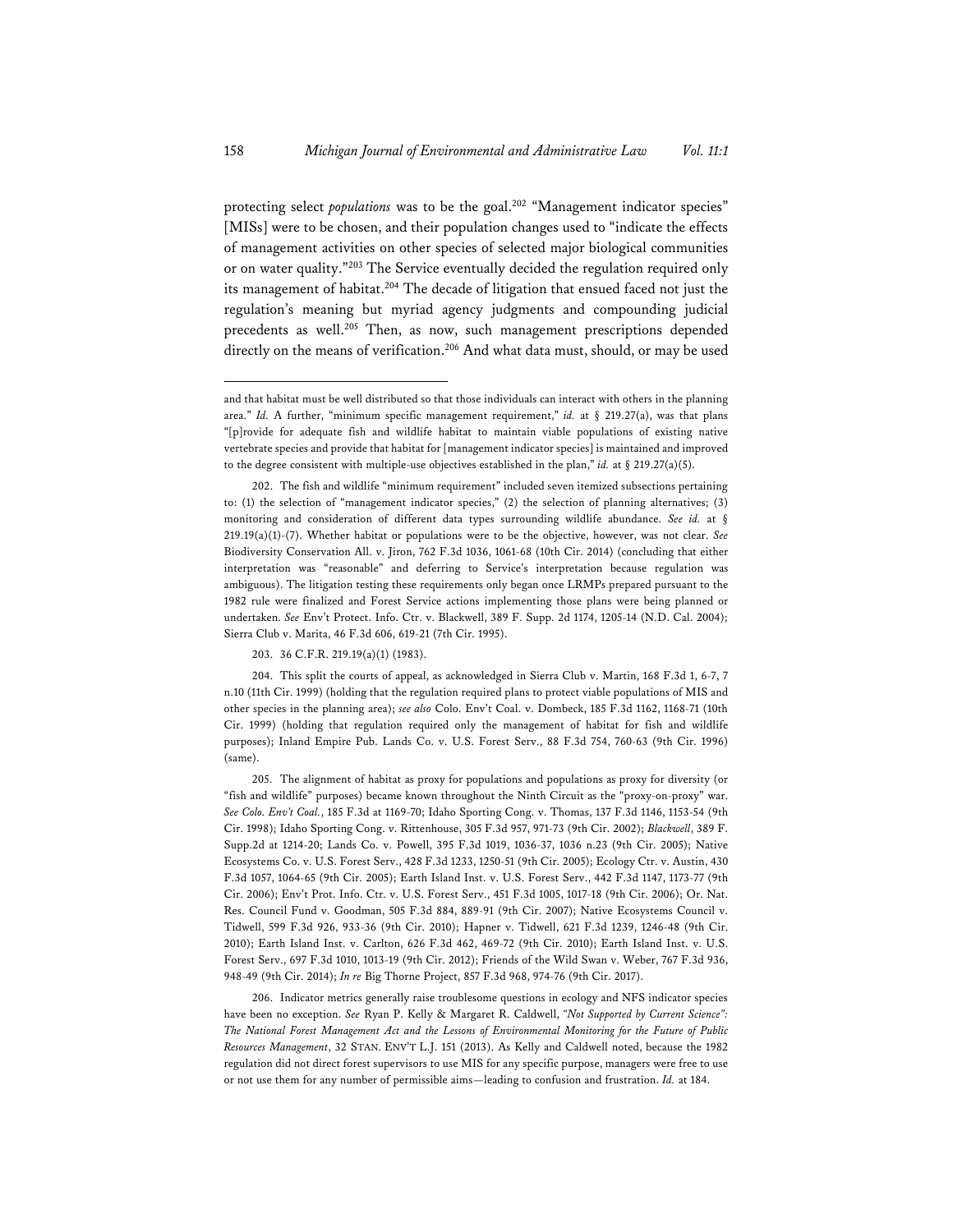to inform Service judgments, whether for "diversity" or for fish/wildlife purposes, was never clear from the original regulation.<sup>207</sup> Indeed, contests over monitoring duties soon consumed the legal disputes over protecting biotic and community integrity.208 But it was never lost on the Service that biologists predisposed toward "conservation" could beg the very questions they were asked to answer: there can be no statements of biological fact which are dictated by value priorities.209

The Service forged ahead, though, undeterred by challengers seeking more attention to populations, with what it has styled "habitat analysis."210 By drastically

209. In the 2002 proposal and ill-fated 2005 finalized revision of the planning regulations, the Service eliminated species-specific LRMP requirements in favor of vague "sustainability" criteria. *See* National Forest System Land Management Planning, 70 Fed. Reg. 1023, 1027, 1048-49 (2005). It cited the biological uncertainties of a species or population focus, rejecting the recommendations of both Committees of Scientists. *Id.* at 1048. By the turn of this century, not coincidentally, the one basic "law of ecology" biologists had generally accepted—that species diversity always increases with area—had become a matter of considerable professional debate. *See* Mark V. Lomolino, *The Species-Area Relationship: New Challenges for an Old Pattern*, 25(1) PROG. PHYS. GEOG. 1 (2001) (maintaining that the law is either tautological or in need of significant revision and qualification). Indeed, that lost consensus coincided with a splintering of support for conservation biology's approach to hypothesis uncertainty—an approach supposedly grounded in 'erring on the side of caution.' *See* Graeme Caughley, *Directions in Conservation Biology*, 62 J. ANIMAL ECOLOGY 215 (1994) (contrasting "small population" with "declining population" work on biotic abundance and persistence and showing inconsistent prevailing statistical methods).

210. *See* Lands Council v. McNair, 629 F.3d 1070, 1076-79 (9th Cir. 2010); Lands Council v. McNair, 537 F.3d 981, 994-99 & nn. 10-12 (9th Cir. 2008). This "habitat analysis" remained the focus in both the 2005 and 2012 regulations. *See* National Forest System Land Management Planning, 70 Fed. Reg. 1023, 1028-29 (2005) (describing 2005 rule's reliance on overall "sustainability" and its components); National Forest System Land Management Planning, 77 Fed. Reg. 21,162, 21,174-76 (2012) (describing a

<sup>207.</sup> The 1982 regulation stated that every forest plan "shall contain" "[m]onitoring and evaluation requirements that will provide a basis for a periodic determination and evaluation of the effects of management practices." 36 C.F.R. § 219.11(d) (1983). This mandate was independent of a prescription that Forest Supervisors "shall obtain and keep current inventory data appropriate for planning and managing the resources" within that supervisor's jurisdiction. *Id.* at § 219.12(d). Finally, the regulation stated that "[i]nventories shall include quantitative data making possible the evaluation of diversity in terms of its prior and present condition." *Id.* at § 219.26.

<sup>208.</sup> *See* Kelly & Caldwell, *supra* note 206, at 181. Several early opinions from the courts of appeal differed over the Service's duties to collect population-oriented or habitat-oriented data. *See*, *e.g.*, Swanson v. U.S. Forest Serv., 87 F.3d 339, 344-45 (9th Cir. 1996); *Inland Empire Pub. Lands Co.*, 88 F.3d at 760- 63 (holding that habitat-oriented information was sufficient); *Martin*, 168 F.3d at 5-8 (holding that habitat-oriented information was insufficient and that Service's interpretation of regulation was entitled to deference); *Colo. Env't Coal.*, 185 F.3d at 1170. That split in the circuits led to highly strategized advocacy surrounding the original regulation's terms and intent. *See* Ecology Ctr. v. U.S. Forest Serv., 192 F.3d 922, 924-26 (9th Cir. 1999); Forest Guardians v. U.S. Forest Serv., 180 F. Supp. 2d 1273, 1279- 80 (D.N.M. 2001); Utah Env't Cong. v. Zieroth, 190 F. Supp. 2d 1265, 1268-72 (D. Utah 2002); Neighbors of Cuddy Mountain. v. Alexander, 303 F.3d 1059, 1066-71 (9th Cir. 2002); *Idaho Sporting Cong.*, 305 F.3d at 967-68; Forest Guardians v. U.S. Forest Serv., 329 F.3d 1089, 1098-1100 (9th Cir. 2003); Utah Env't Cong. v. Bosworth, 372 F.3d 1219, 1224-28 (10th Cir. 2004); Lands Council v. Powell, 395 F.3d 1019, 1027-28 (9th Cir. 2005); Sierra Club v. Bosworth, 352 F. Supp. 2d 909, 917-18 (D. Minn. 2005); Utah Env't Cong. v. Bosworth, 439 F.3d 1184, 1190-94 (10th Cir. 2006); Utah Env't Cong. v. Richmond, 483 F.3d 1127, 1132, 1135-37 (10th Cir. 2007); Utah Env't Cong. v. Troyer, 479 F.3d 1269, 1282-88 (10th Cir. 2007); Forest Guardians v. U.S. Forest Serv., 641 F.3d 423, 443-44 (10th Cir. 2011); Biodiversity Conserv. All. v. Jiron, 762 F.3d 1036, 1061-63 (10th Cir. 2014).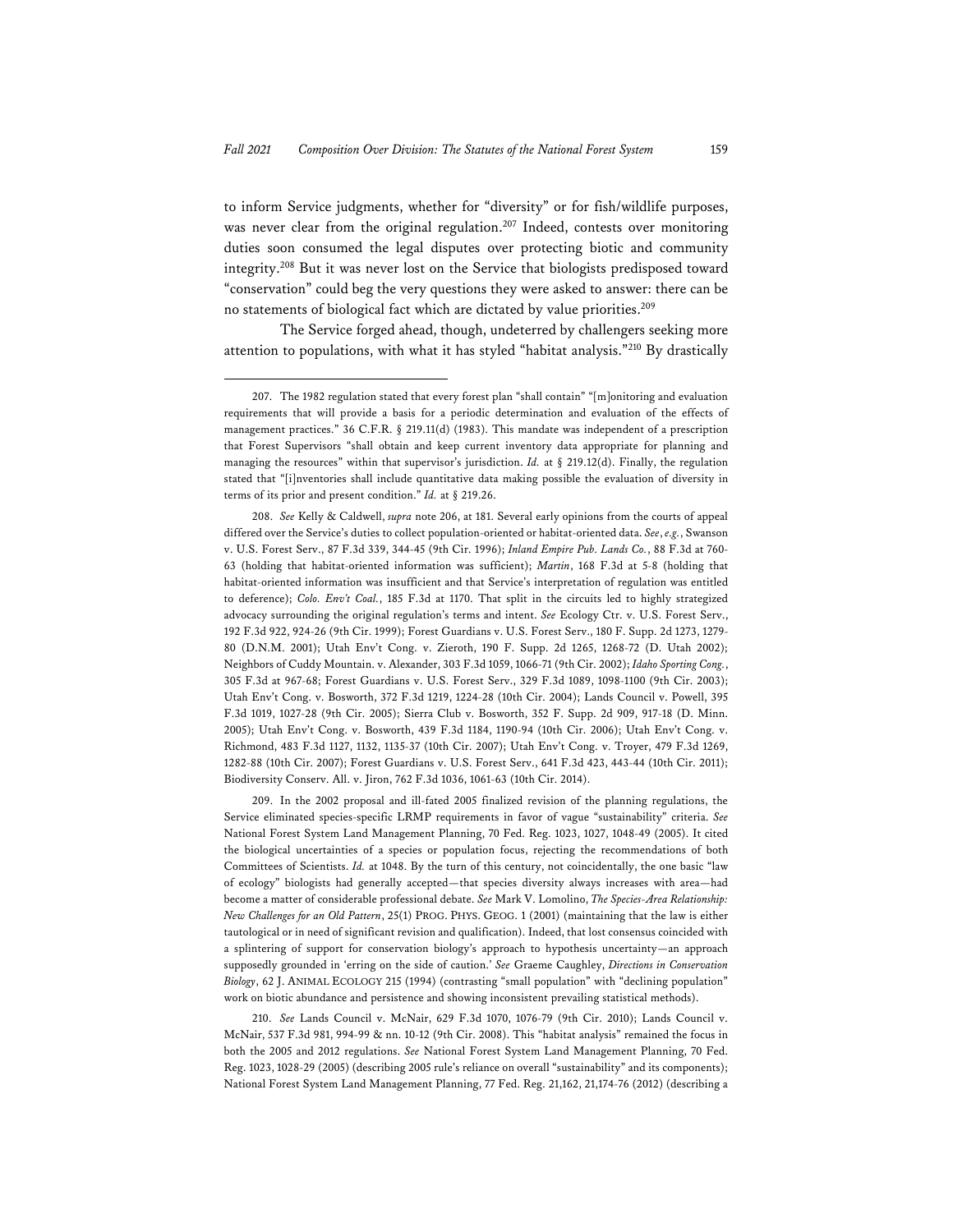limiting the populations-as-surrogate tool in its 2012 rule,<sup>211</sup> the Service claimed to acknowledge for the first time (in the regulation) that there "are limits to Agency authority and the inherent capability of the land" in sustaining extant biota in place.212 Measuring and managing for habitat, though, is at best a poor substitute for monitoring and maintaining the distribution and abundance of biota.<sup>213</sup> As conducted thus far, it is utterly devoid of transparency and the accountability it brings.<sup>214</sup> It is also a strange way to ease information burdens: habitat is typically some collection of necessary and sufficient conditions for an organism.215 Unsurprisingly, the Service has yet to demonstrate any scientific merit to its habitat analyses.<sup>216</sup> Indeed, the

212. 77 Fed. Reg. at 21,213.

213. *See* Courtney A. Schultz et al., *Wildlife Conservation Planning Under the United States Forest Service's 2012 Planning Rule*, 77(3) J. WILDLIFE MGMT. 428, 436-38 (2013). It is worth noting that the second Committee of Scientists—the last the Service empaneled—*also* concluded that "[h]abitat alone cannot be used to predict wildlife populations," and that "diversity is sustained only when individual species persist; the goals of ensuring viability [of species] and providing for diversity are inseparable." COMM. OF SCIENTISTS, SUSTAINING THE PEOPLE'S LANDS 19, 38 (1999), https://www.fs.fed.us/emc/nfma/includes/cosreport/Committee%20of%20Scientists%20Report.htm. Finally, the Service's own technical manual acknowledges as much, prefacing its ten chapters with the disclaimer that "[t]he emphasis on habitat monitoring in this guide does not replace the need to assess population status and trend." USDA FOREST SERV., GTR-WO-89, A TECHNICAL GUIDE FOR MONITORING WILDLIFE HABITAT § 1.3.2 (2013).

214. This has been a problem in ecological research generally. *See* Timothy H. Parker et al., *Transparency in Ecology and Evolution: Real Problems, Real Solutions*, 31 TRENDS IN ECOLOGY & EVOLUTION 711, 711-12 (2016); Aaron M. Ellison, *Repeatability and Transparency in Ecological Research*, 91 ECOLOGY 2536 (2010). The Service's habitat focus is emblematic, though. *See* Parker et al., *supra*, at 711- 17.

215. In the 2012 rulemaking, the Service defended its approach by arguing that monitoring's costs trade-off of other management priorities. *See* 77 Fed. Reg. at 21,255-21,256. But as its own specialists have observed, it is specific *attributes* of an environment that organisms select as their habitat (generally a collocation of both biotic and abiotic resources). *See* TECHNICAL GUIDE, *supra* note 213, at §§ 1.3.1, 2.1, 2.2. This would seem to *multiply* the aspects of the environment to be monitored—or, barring that, the ways in which the analysis can be confounded. *See id.* at § 5.2.2 (noting that single-attribute habitat classifications are prone to over-estimations because "[h]abitat quality is often a conditional function of the simultaneous conditions of several attributes, such that measuring one or a few attributes does not sufficiently assess their joint contribution toward habitat quality").

216. Cushman and colleagues, from the largest dataset ever employed in such analyses, found that sufficiency of vegetation community types as proxies for habitat was highly dependent on the attributes and spatial scales by which communities were defined and that, at most, cover type could explain only about 4% of total variance in bird abundance. *See* Samuel A. Cushman et al., *Do Forest Community Types Provide a Sufficient Basis to Evaluate Biological Diversity?*, 6 FRONTIERS IN ECOLOGY & ENV'T 13, 17 (2008). The Service's own technical manual agrees. *See* TECHNICAL GUIDE, *supra* note 213, at 2.2.2 (noting that most vegetation attributes measured as habitat are really proxies for the attribute of interest,

shift to monitoring "focal species" as surrogates for the "ecological conditions necessary to maintain the diversity of plant and animal communities").

<sup>211.</sup> *See* 77 Fed. Reg. at 21,175, 21,212-19 (explaining the replacement of MIS and MIS monitoring requirements with a mandate for "ecological sustainability" employing a "coarse filter" and "fine filter" approach making sparing use of "focal species" and "species of conservation concern" only as needed); 36 C.F.R. § 219.9(b) (2020) (leaving species-specific plan components contingent on a finding of necessity by responsible official).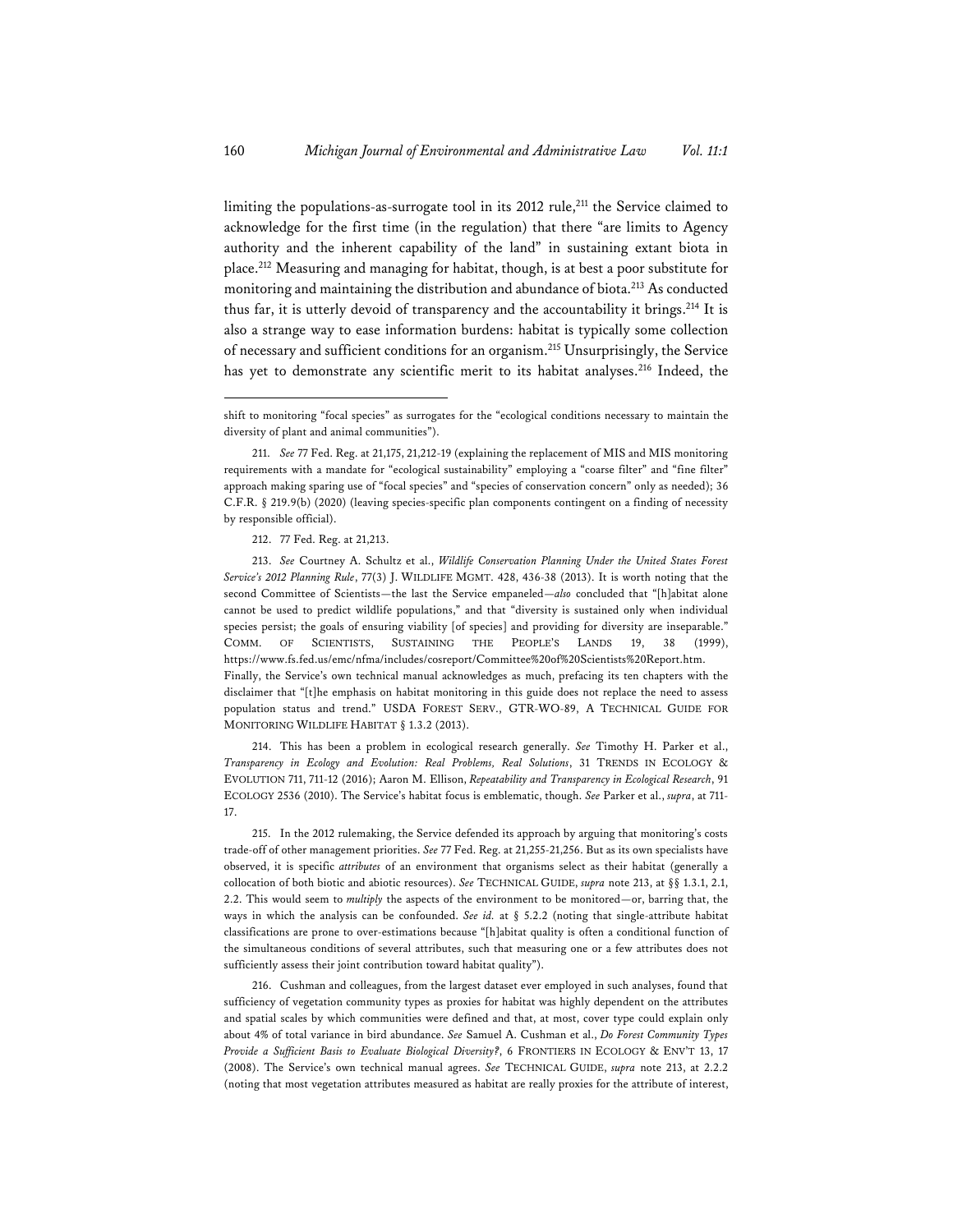existence and strength of associations between habitat change and biodiversity remain quite controversial among professional ecologists.217 What those associations reveal about relevant *causes* is still more uncertain,<sup>218</sup> not least because the Service usually does not share data from its habitat analyses.<sup>219</sup> The more judgments about habitat analysis instead of place-based population monitoring that were litigated, though, the less reviewing courts seemed inclined to oblige the challengers.220 Courts confronted with judgments optimizing for competing objectives amid multiple uncertainties confront the same epistemic dilemmas Congress worked to overcome with an elaborate architecture—yet do so within the confines of a single case or

218. David Tilman, *Ecological Experimentation: Strengths and Conceptual Problems*, in LONG-TERM STUDIES IN ECOLOGY: APPROACHES AND ALTERNATIVES 136 (G.E. Likens ed., 1989) (arguing that ecology is the study of causes of patterns in nature and that observation is only sufficient if paired with experimentation and theory).

219. This is especially noteworthy because data transparency has been a major change agent in ecological research over the past decade. *See* B.A. Nosek et al., *Promoting an Open Research Culture*, 348 SCIENCE 1422 (June 2015); Michael C. Whitlock, *Data Archiving in Ecology and Evolution: Best Practices*, 26 TRENDS IN ECOLOGY & EVOLUTION 61 (2011).

leaving any such measurement at least two steps removed from population abundance or ecological integrity).

<sup>217.</sup> Species richness and abundance have long divided community ecologists, with both deterministic and stochastic theories vying for attention. *Compare* STEPHEN P. HUBBELL, THE UNIFIED NEUTRAL THEORY OF BIODIVERSITY AND BIOGEOGRAPHY 10 (2001) ("I believe that we should seriously question *why* our theories in ecology always start with the presumption of the indefinite coexistence of all species. All the evidence of which I am aware supports entirely the opposite conclusion namely, that all species are transient and ultimately go extinct."), *with* Quinn & Dunham, *supra* note 147, at 609 ("Effects of interspecific interaction are notoriously difficult to measure directly without recourse to experimental techniques, which in many cases are infeasible.").

<sup>220.</sup> *See, e.g.*, League of Wilderness Def. v. U.S. Forest Serv., 445 F. Supp. 2d 1186, 1197-1200 (D. Or. 2006), *rev'd in part on other grounds*, 549 F.3d 1211, 1222-23 (9th Cir. 2008); Forest Guardians v. U.S. Forest Serv., 495 F.3d 1162, 1168-71 (10th Cir 2007); Utah Env't Cong. v. Russell, 518 F.3d 817, 827-32 (10th Cir. 2008); Ecology Ctr. v. Castaneda, 574 F.3d 652, 664-66 (9th Cir. 2009); Hapner v. Tidwell, 621 F.3d 1239, 1246-50 (9th Cir. 2010); Earth Island Inst. v. Carlton, 626 F.3d 462, 469-72 (9th Cir. 2010); Forest Guardians v. U.S. Forest Serv., 641 F.3d 423, 440-43 (10th Cir. 2011); San Juan Citizens All. v. Stiles, 654 F.3d 1038, 1045-49 (10th Cir. 2011); Native Ecosystems Council v. Weldon, 697 F.3d 1043, 1056-59 (9th Cir. 2012); Earth Island Inst. v. U.S. Forest Serv., 697 F.3d 1010, 1013-18 (9th Cir. 2012); Biodiversity Conservation All. v. Jiron, 762 F.3d 1036, 1061-82 (10th Cir. 2014); Friends of the Wild Swan v. Weber, 767 F.3d 936, 947-50 (9th Cir. 2014); *In re* Big Thorne Project, 857 F.3d 968, 974- 77 (9th Cir. 2017); All. for the Wild Rockies v. Pena, 865 F.3d 1211, 1217-21 (9th Cir. 2017); Native Ecosystems Council v. Marten, 883 F.3d 783, 791-94 (9th Cir. 2018); Or. Nat. Desert Ass'n v. U.S. Forest Serv., 957 F.3d 1024, 1036-37 (9th Cir. 2020).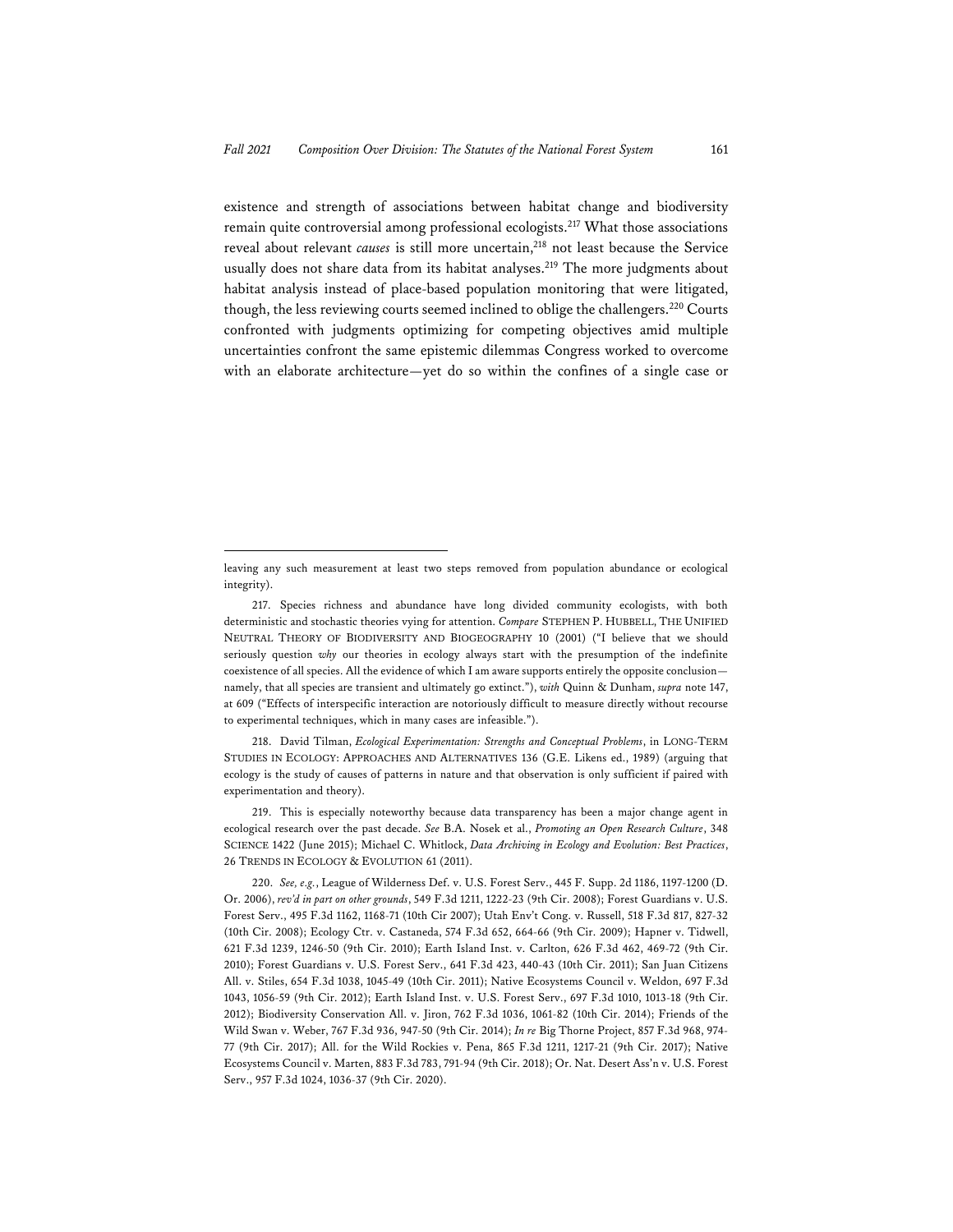controversy.221 Eventually, the volume of judicial precedent itself attenuates any such claim's chances legally.222

Empirical analysis of these outcomes would amount to little, practically.<sup>223</sup> Counsel quickly, consciously adapt tactics in repeat-play contexts and judges may view every precedent (or opinion) as shading the landscape anew. In short, data from subjects that adapt to the intervention or "test" in the field do not merit the label of "data."224 Still, some patterns are worth noting, especially in view of the Wilderness Act's separate but parallel operation and legacy. Wilderness areas *exclude* multiple use and yet have evolved along similar lines.

223. Noted studies of agency win/loss records in the federal courts may suggest otherwise. *See, e.g.*, Jacob Gersen & Adrian Vermeule, *Thin Rationality Review*, 114 MICH. L. REV. 1355 (2016); David Zaring, *Reasonable Agencies*, 96 VA. L. REV. 135 (2010); Thomas J. Miles & Cass R. Sunstein, *The Real World of Arbitrariness Review*, 75 U. CHI. L. REV. 761 (2008). None of these studies, however, focus narrowly on a single issue or issue set as it has developed in sequence over decades.

224. *See* Niels Keiding & David Clayton, *Standardization and Control for Confounding in Observational Studies: A Historical Perspective*, 29 STAT. SCIENCE 529, 538 (2014). Drawing methodologically sound empirical inferences from such samples is hard to imagine. *Cf.* RONALD N. GIERE ET AL., UNDERSTANDING SCIENTIFIC REASONING 198-205 (5th ed. 2006) (explaining the difference between deterministic and probabilistic models of individuals and the potential failures in both of identifying the causal factors at work); Joseph P. Simmons et al., *False-Positive Psychology: Undisclosed Flexibility in Data Collection and Analysis Allows Presenting Anything as Significant*, 22 PSYCH. SCI. 1359 (2011) (showing how degrees of freedom in data collection often allow social scientists to amass data showing spurious correlations lacking any real account of causation). Thus, even supposing the familiar selection effects could be controlled, *see* George L. Priest & Benjamin Klein, *The Selection of Disputes for Litigation*, 13 J. LEGAL STUD. 1 (1984), I will leave all such inferences to others.

<sup>221.</sup> *See* Scott Brewer, *Scientific Expert Testimony and Intellectual Due Process*, in THE PHILOSOPHY OF EXPERTISE 111 (Evan Selinger & Robert P. Crease eds., 2006) (arguing that American judges and juries must necessarily accept or reject expert testimony arbitrarily and will of necessity resort to credential, demeanor, reputation or other similar kinds of evidence to judge the veracity of the testimony). Similar outcomes are evident in other optimization areas. *See, e.g.*, Robin K. Craig & Catherine Danley, *Federal Fisheries Management: A Quantitative Assessment of Federal Fisheries Litigation Since 1978*, 32 J. LAND USE & ENV'T L. 381, 405-21 (2017); Erin Ryan, *Fisheries Without Courts: How Fishery Management Reveals Our Dynamic Separation of Powers*, 32 J. LAND USE & ENV'T L. 431, 447-50 (2017).

<sup>222.</sup> High profile opinions in both the Ninth and Tenth circuits set precise precedents at the height of the great proxy-on-proxy war, limiting the circumstances in which scientific judgments could be reviewed. *See* Utah Env't Cong. v. Bosworth, 372 F.3d 1219, 1225-27 (10th Cir. 2004) (holding that 1982 version of 36 C.F.R. § 219.19 required project-level MIS population monitoring); Utah Env't Cong. v. Bosworth, 443 F.3d 732, 749-52 (10th Cir. 2006) (holding that monitoring plans implementing LRMPs may be reviewable as such); *Forest Guardians*, 495 F.3d at 1168-69 (quoting *Bosworth*, 443 F.3d at 748, and holding that LRMP at issue did not adopt 1982 regulation's requirements on monitoring); Ecology Ctr. v. Austin, 430 F.3d 1057, 1064-65 (9th Cir. 2005) (holding that Service's methodological choices were reviewable for arbitrariness and that a refusal to monitor population-level effects was arbitrary); Lands Council v. McNair, 494 F.3d 771, 775-76 (9th Cir. 2007) (quoting *Austin*, 430 F.3d at 1064, and holding that Service's methodological choices may not be "predicated on an unverified hypothesis" and must be "verified with observation"), *reh'g en banc*, 537 F.3d 981, 990-92 (9th Cir. 2008) (overruling *Austin* and holding that the court will be at its "most deferential" when the agency is "'making predictions, within its [area of] special expertise, at the frontiers of science'") (quoting Balt. Gas & Elec. Co. v. Nat. Res. Def. Council, 462 U.S. 87, 105 (1983)).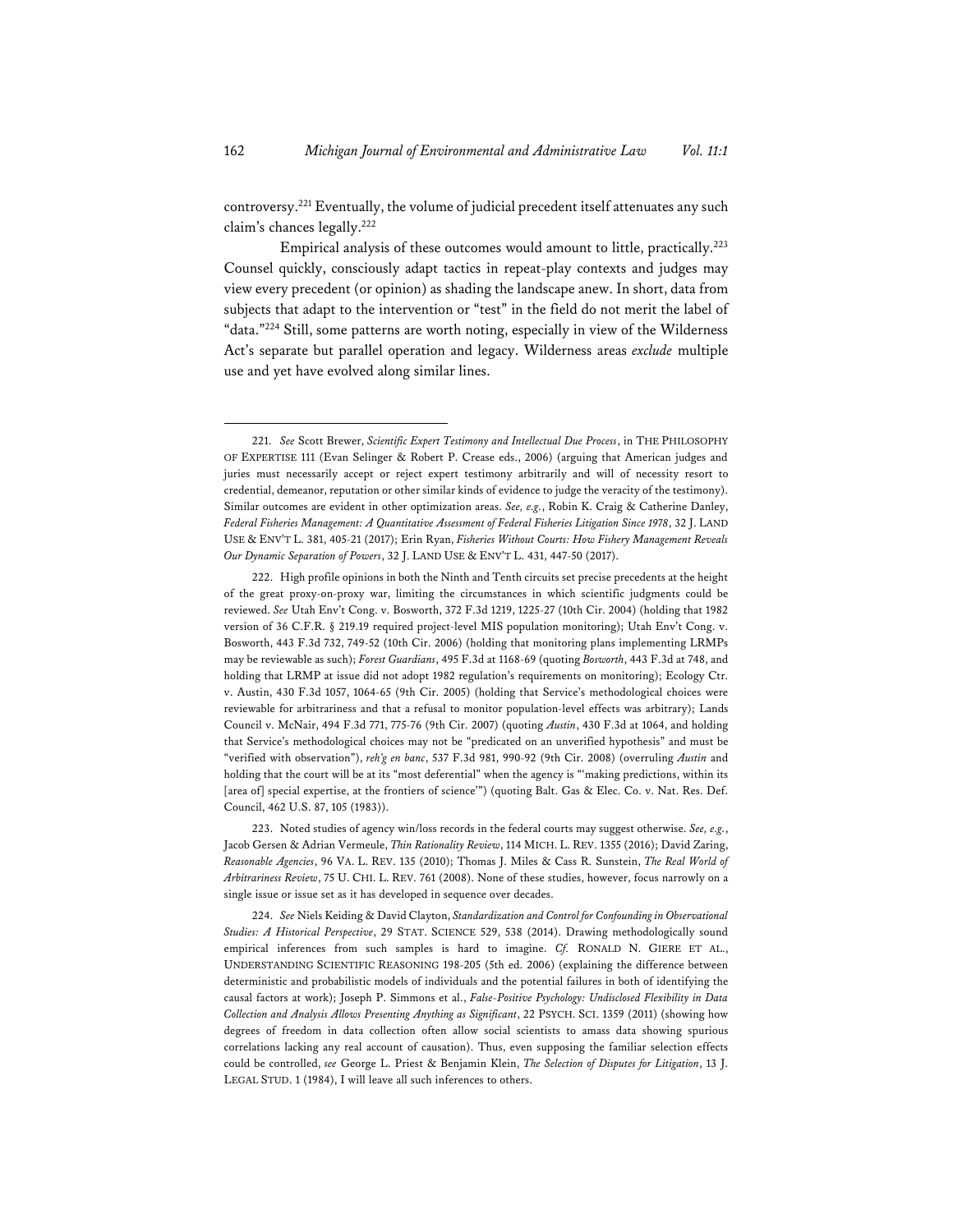In a patient study of challenges to the land management agencies under the Wilderness Act, Professor Appel noticed a pronounced 'pro-wilderness' tilt from reviewing courts, both for and against the agencies.<sup>225</sup> The Forest Service, of course, famously opposed many wilderness designations throughout the NFS.226 The tendencies Appel noted arguably stemmed from the single most important contrast with the NFS statutes: deliberate, routine Congressional intervention clearly aimed at constraining agency discretion.227 As I have argued elsewhere, as a biodiversity protection tool, the Wilderness Act is imperfect at best.<sup>228</sup> It cares little for ecology.229 But it surely *has* been Congress's chief constraint on NFS multiple use.230 Although the average wilderness may not be the "minimum dynamic area" to withstand typical disturbances as habitat,<sup>231</sup> wilderness areas are readily incorporated

<sup>225.</sup> *See* Peter A. Appel, *Wilderness, the Courts, and the Effect of Politics on Judicial Decisionmaking*, 35 HARV. ENV'T L. REV. 275, 294-312 (2011); Peter A. Appel, *Wilderness and the Courts*, 29 STAN. ENV'T L. REV. 62, 96, 113 (2010).

<sup>226.</sup> *See* Appel, *supra* note 225, at 84; ALLIN, *supra* note 40, at 165.

<sup>227.</sup> *See* Appel, *supra* note 225, at 120-21 (noting that the Wilderness Act has long-standing and widespread support in Congress); ALLIN, *supra* note 40, at 186-203 (recounting several key additions to the National Wilderness Preservation System and the political support of host-state delegations). Wilderness Act claims, moreover, rarely involve courts in assessing complex optimizations or scientifically untested professional judgments.

<sup>228.</sup> *See* Jamison E. Colburn, *The Indignity of Federal Wildlife Habitat Law*, 57 ALA. L. REV. 417, 455-60 (2005).

<sup>229</sup>*. See* Sara Dant, *Making Wilderness Work: Frank Church and the American Wilderness Movement*, 77(2) PAC. REV. 237 (2008); ALLIN, *supra* note 40, at 143-66. In contrast to the NFS statutes, all of which grew from a common impetus in Congress (and before that in the PLLRC) to join more land use decisionmaking to the systematic study and prediction of environmental impact, the Wilderness Act demands that the Service manage designated areas "for preserving the wilderness character of the area" while defining wilderness in aesthetic and spiritual terms. *See* 16 U.S.C. §§ 1133(b), 1131(c).

<sup>230.</sup> *See* Leshy, *supra* note 41, at 479-82; Appel, *supra* note 225, at 119-120.

<sup>231.</sup> Some island biogeographers maintain that habitat reserves should be larger than the largest disturbance area size if reserves are to maintain habitat and populations intact over time. *See, e.g.*, S.T.A. Pickett & John N. Thompson, *Patch Dynamics and the Design of Nature Reserves*, 13 BIOLOGICAL CONSERVATION 27, 34 (1978) (calling this the "minimum dynamic area").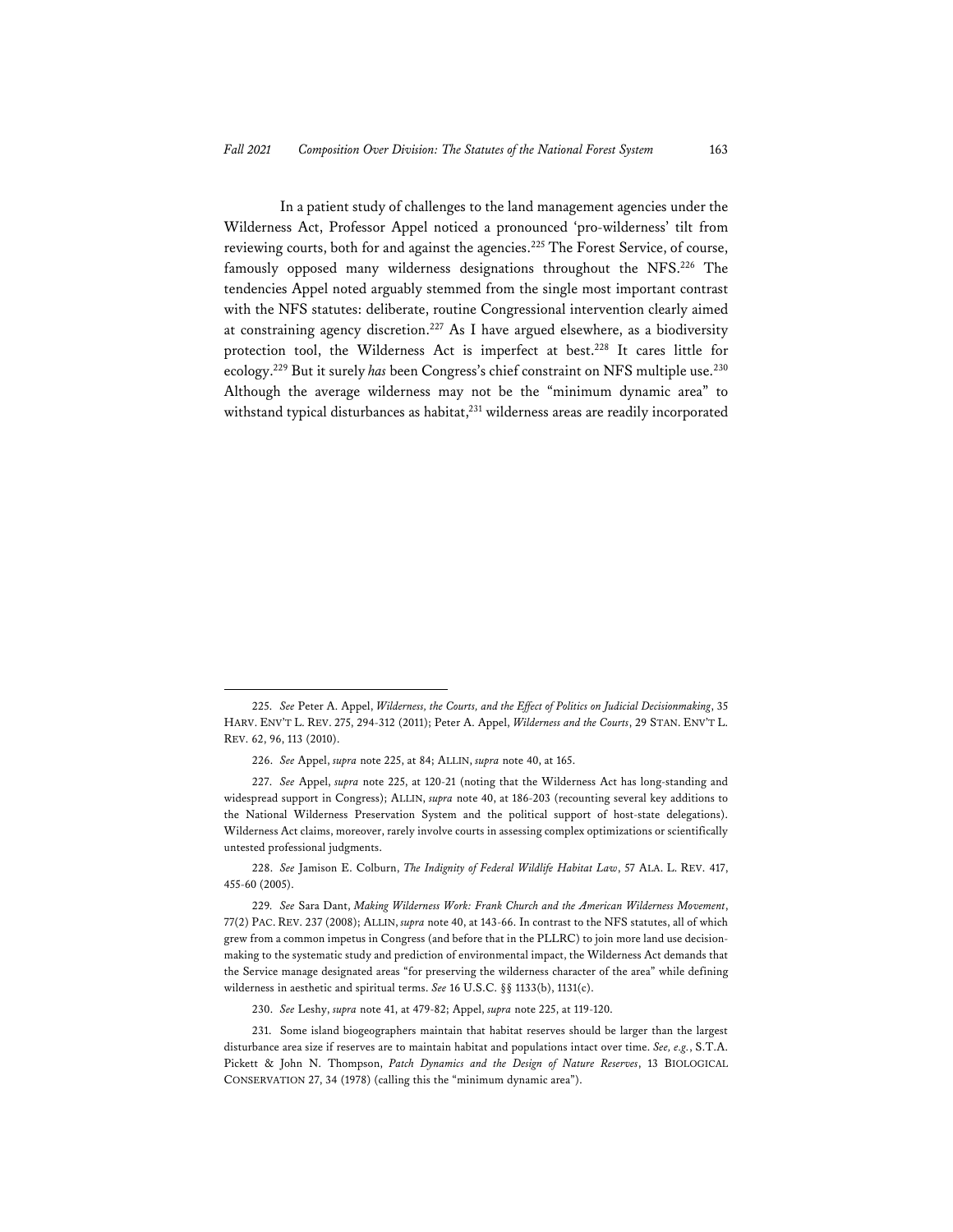into wider conservation planning<sup>232</sup> and broader, system-wide goal-setting.<sup>233</sup> Congress can and has done so in places even where local Forest Service personnel objected.234 Wilderness areas are, furthermore, increasingly vital to fire science and the study of ignitions, fuels, fire behavior, treatment efficiency, and climate change.235 They are, in short, as much a focus of the NFS's future as a window into its institutional and legal past.

Multiple use, wilderness, and fire are an increasingly contentious intersection, though. As with community ecology,<sup>236</sup> the Service's cause-to-effect knowledge is quite scarce.<sup>237</sup> Whether it is risk in the wildland-urban interface

<sup>232.</sup> *See, e.g.*, Keiter, *GYE Revisited*, *supra* note 49, at 124-36 (describing Greater Yellowstone). About half of the habitat reserved to the northern spotted owl (*Strix occidentalis caurina*) and other late successional/old growth-dependent species in the noted Northwest Forest Plan (NFP) was preexisting wilderness. *See* Jack Ward Thomas et al., *The Northwest Forest Plan: Origins, Components, Implementation Experience, and Suggestions for Change*, 20 CONSERVATION BIOLOGY 277, 282 (2006). The NFP, a regional plan to protect biotic and community diversity across seventeen national forests of the Pacific Northwest, has been plagued by fire and non-native species invasions that have rendered its original goals insufficient to protect owl populations. *See* Thomas A. Spies et al., *Old Growth, Disturbance, Forest Succession, and Management in the Area of the Northwest Forest Plan*, in PNW-GTR-966, SYNTHESIS OF SCIENCE TO INFORM LAND MANAGEMENT WITHIN THE NORTHWEST FOREST PLAN AREA VOL. 1 95, 183-89 (2018).

<sup>233.</sup> *See* Thomas et al., *supra* note 232, at 280-83. As carbon storage has become a focal metric in the RPA assessments, wilderness areas—where commercial logging is prohibited—have taken on a renewed significance. *See* CONG. RSCH. SERV. GTR-WO-94, *supra* note 133, at 8-2.

<sup>234.</sup> *See, e.g.*, Christine H. Colburn, *Forest Policy and the Quincy Library Group*, in Ronald D. Bunner et al., FINDING COMMON GROUND: GOVERNANCE AND NATURAL RESOURCES IN THE AMERICAN WEST 159 (2002).

<sup>235.</sup> *See* Miller & Aplet, *supra* note 46, at 375-79; Marc D. Meyer et al., *Structure, Diversity, and Health of Sierra Nevada Red Fir Forests with Reestablished Fire Regimes*, 28 INT'L J. WILDLAND FIRE 386 (2019); Michael S. Hand et al., *Examining Heterogeneity and Wildfire Management Expenditures Using Spatially and Temporally Descriptive Data*, 22 J. FOREST ECON. 80, 80-82 (2016).

<sup>236.</sup> Where the Service *has* studied population trends in place, the findings have been alarming. With more than twenty-five years of experience in the Northwest Forest Plan, a single large fire in the planning area in 2002 and continued interspecific competition from another owl species unraveled the reserve strategy for protecting northern spotted owls. *See* Spies et al., *supra* note 232, at 187; Katie M. Dugger et al., *The Effects of Habitat, Climate, and Barred Owls on Long-term demography of Northern Spotted Owls*, 118 CONDOR 57 (2016) (estimating 3.8% per year declines range-wide from 1985-2013).

<sup>237.</sup> *See* Elizabeth Kalies & Larissa L. Yocum Kent, *Tamm Review: Are Fuel Treatments Effective at Achieving Ecological and Social Objectives? A Systematic Review*, 375 FOREST ECOLOGY & MGMT. 84, 94 (2016) ("Despite millions of dollars spent annually on fuel treatments, and despite the general consensus that fuel treatments are indeed effective, there is surprisingly little data on fuel treatment effectiveness in North America, especially as it relates to outcomes other than overstory and fire behavior.").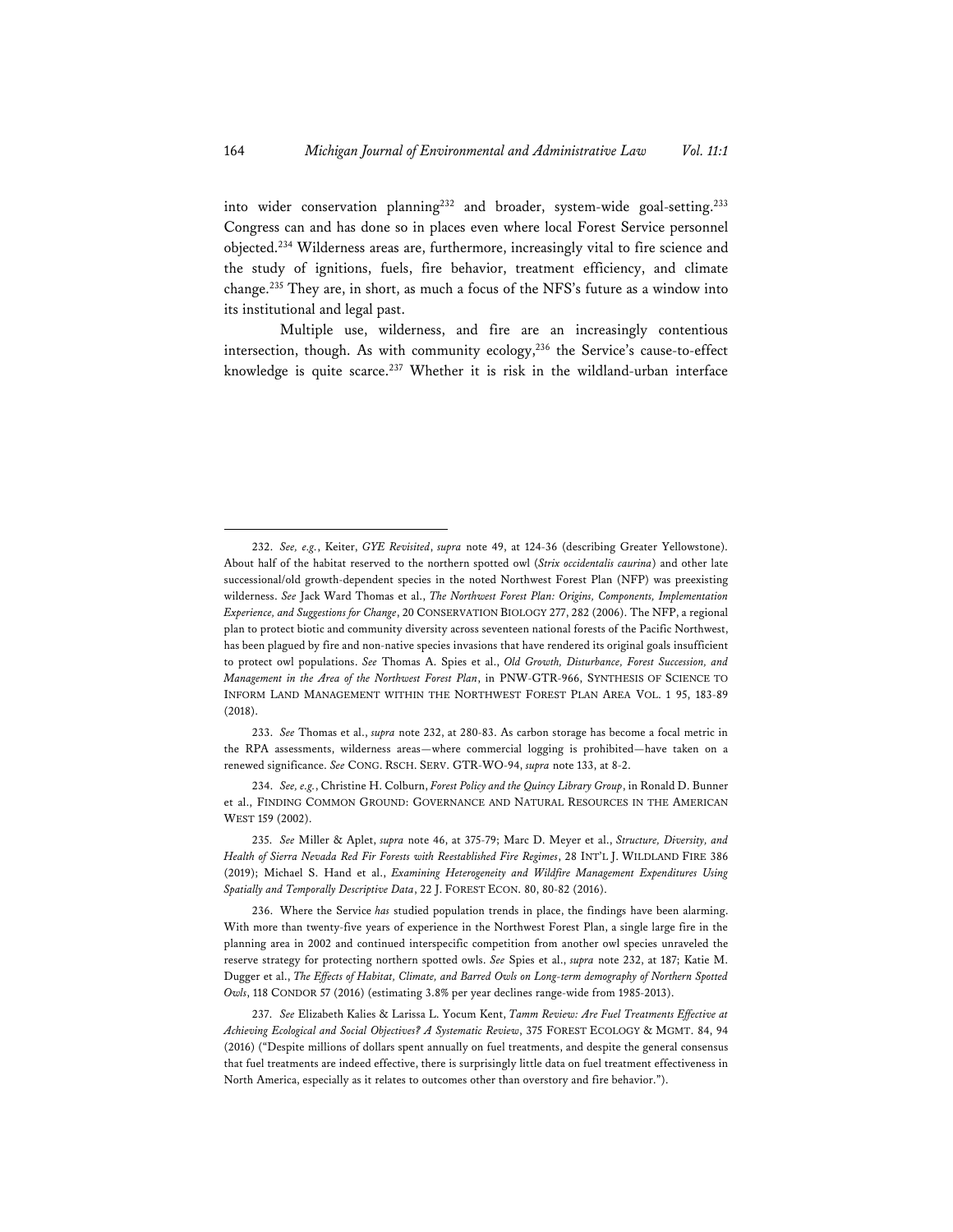(WUI),<sup>238</sup> mandatory reforestation,<sup>239</sup> or fuel treatment effectiveness,<sup>240</sup> bare statistical associations have stood in for causal knowledge and the effects of this approach on understanding and prediction are becoming clear. Forestry claims of this kind invite their own rejection in today's political climate, and they invariably elicit mixed results. Of course, as is true of NEPA,<sup>241</sup> the *threat* of judicial review keeps an edge. So as carbon storage rises as an objective on the NFS and rapidly expanding timber production looms, $242$  how biotic and community diversity can be maintained amidst threats from fire, climate, and multiple use will remain a troubled intersection. Without knowing much more about the interacting causes and effects of fire, reforestation, or biotic relationships, few alternatives can be *foreclosed* by the scientific evidence or the statutory constraints because few *necessary* incompatibilities can be proven.<sup>243</sup>

Today, as the bulk of the reported cases challenging Service management choices involve fire restoration and/or fuel reductions, usually in older forests, $244$ deep uncertainties and old antipathies are leaving stakeholders and other participants

<sup>238.</sup> *See* Jack D. Cohen, *Preventing Disaster: Home Ignitability in the Wildland Urban Interface*, 98 J. FORESTRY 15 (2000) (arguing that WUI losses to wildfire are not caused solely by fire but by fire and a failure to build appropriately in fire prone areas).

<sup>239.</sup> *Cf.* North et al., *supra* note 136, at 213 (noting that harvesting and regeneration should emulate natural disturbance regimes but that doing so amidst rapidly shifting climate patterns may be impossible).

<sup>240.</sup> *Cf.* Agee & Skinner, *supra* note 11, at 92-93 (noting that if treatments are small and scattered or long intervals elapse between treatments, they will be less effective at reducing fuel loads).

<sup>241.</sup> *Cf.* TAYLOR, *supra* note 30, at 267 ("[E]ven though the rules found in the case law are rather general, the courts do more than they say they do. As judges have become more concerned with limiting unreviewable administrative discretion . . . the agencies have had to worry more about unreviewable judicial discretion.").

<sup>242.</sup> *See* Kenneth E. Skog et al., *Desirable Properties of Wood for Sustainable Development in the Twentyfirst Century*, 72 ANN. FOREST SCI. 671, 675-76 (2015) (noting that carbon sequestration factoring would create significant new demand for structural timber); *see* Theodore Wegner et al., *Uses and Desirable Properties of Wood in the 21st Century*, 108 J. FORESTRY 165, 172 (2010) (same).

<sup>243.</sup> *Cf.* Ryan, *supra* note 221, at 445-48 (noting how frequently challenges to fishery management optimizing are filed and lost and explaining that challengers sue in proportion to their own degrees of desperation).

<sup>244.</sup> *See, e.g.*, Kettle Range Conservation Group v. U.S. Forest Serv., 148 F. Supp. 2d 1107, 1121- 22 (E.D. Wash. 2001); League of Wilderness Def. v. Forsgren, 184 F. Supp. 2d 1058, 1064-65 (D. Or. 2002); Sierra Club v. Eubanks, 335 F. Supp. 2d 1070, 1073-75 (E.D. Cal. 2004); Cascadia Wildlands Project v. Goodman, 393 F. Supp. 2d 1041, 1045 (D. Or. 2004); Utah Env't Cong. v. Bosworth, 439 F.3d 1184, 1187-88 (10th Cir. 2006); League of Wilderness Def. v. U.S. Forest Serv., 445 F. Supp. 2d 1186, 1991-92 (D. Or. 2006); Earth Island Inst. v. U.S. Forest Serv., 442 F.3d 1147, 1153-56 (9th Cir. 2006); Ecology Ctr. v. U.S. Forest Serv., 451 F.3d 1183, 1187-88 (10th Cir. 2006); Utah Env't Cong. v. Bosworth, 443 F.3d 732, 736-39 (10th Cir. 2006); League of Wilderness Def. v. Brooks Smith, 491 F. Supp. 2d, 983-84 (D. Or. 2007); Utah Env't Cong. v. Troyer, 479 F.3d 1269, 1274-80 (10th Cir. 2007); Decker v. U.S. Forest Serv., 780 F. Supp.2d 1170, 1172-74 (D. Colo. 2011); Sierra Forest Legacy v. Sherman, 951 F. Supp.2d 1100, 1104-05 (E.D. Cal. 2013); Friends of the Wild Swan v. Weber, 767 F.3d 936, 940-42 (9th Cir. 2014); All. for the Wild Rockies v. Pena, 865 F.3d 1211, 1215-16 (9th Cir. 2017); Native Ecosystems Council v. Marten, 883 F.3d 783, 792-96 (9th Cir. 2018); All. for the Wild Rockies v. U.S. Forest Serv., 907 F.3d 1105, 1112-16 (9th Cir. 2018).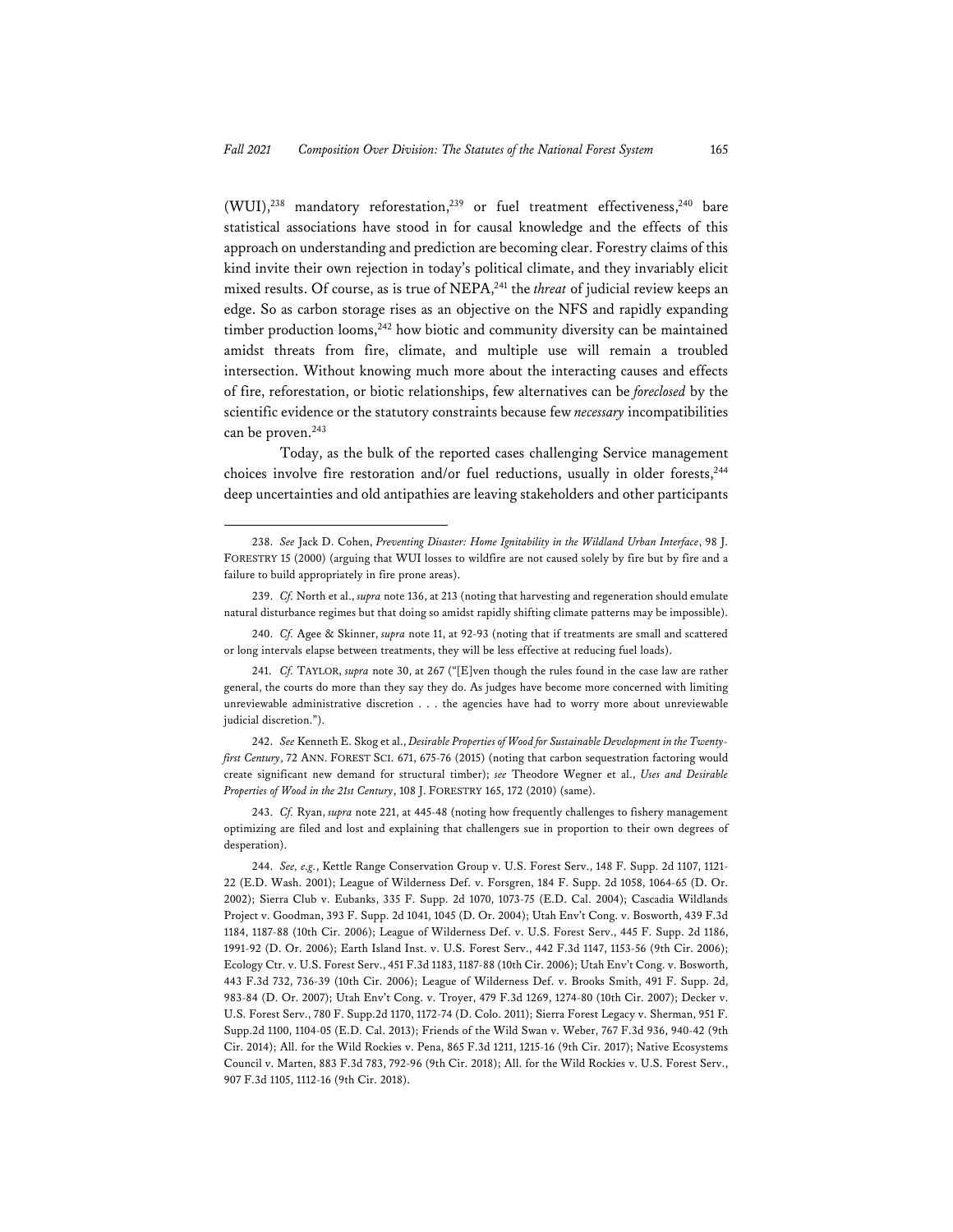with a sense of process overload and gridlock.<sup>245</sup> We must and can, however, make these laws into more than they have been. Part IV charts a path to renovating this legal legacy.

## IV. THE NFS STATUTES AS PUBLIC LAW: FOR INTERPRETIVE FIDELITY

Legal theorists' interest in legislation runs deep.<sup>246</sup> Bentham first observed that statutes can take forms beyond the familiar modal imperatives of forbidding, permitting, and requiring.247 They can, for example, *delegate* the authority to make law.<sup>248</sup> Delegation endows another authority,<sup>249</sup> but if it does so without constraint questions about the validity of such authority will arise.<sup>250</sup> This remains true today, even in the wake of centuries of delegation.251 Section A explains the necessity and propriety of finding and following legislative intent within every delegation, while Section B isolates and highlights that intent within our NFS statutes.

248. *See* Thomas W. Merrill, *Rethinking Article I, Section 1: From Nondelegation to Exclusive Delegation*, 104 COLUM. L. REV. 2097 (2004).

249. *See* Peter H. Aronson et al., *A Theory of Legislative Delegation*, 68 CORNELL L. REV. 1, 4-5 (1982) (linking attacks on delegation by Locke, Montesquieu, and Madison to this basic fact).

250*. See id*. at 7-21; THEODORE J. LOWI, THE END OF LIBERALISM: THE SECOND REPUBLIC OF THE UNITED STATES 94-126 (2d ed. 1979); Edward L. Rubin, *Law and Legislation in the Administrative State*, 89 COLUM. L. REV. 369, 380-85 (1989); JERRY L. MASHAW, GREED, CHAOS, AND GOVERNANCE: USING PUBLIC CHOICE TO IMPROVE PUBLIC LAW 1-29 (1997).

251. *See* Merrill, *supra* note 248, at 2117 (reviewing a range of interpretations of Article I and its consistency with several forms of delegated authority); Aronson et al., *supra* note 249, at 7-17 (reviewing judicial precedents construing Article I's control of delegation). Of course, if an interpreter claims its *own* authority independent of the legislation, then it may not be the legislature's "agent," proper. *See* FRANK B. CROSS, THE THEORY AND PRACTICE OF STATUTORY INTERPRETATION 3 (2009). Indeed, that interpreter may come to *rival* the legislature's agent. *Cf.* Chevron v. Nat. Res. Def. Council, 467 U.S. 837, 843 n.9 (1984) ("The judiciary is the final authority on issues of statutory construction and must reject administrative constructions which are contrary to clear congressional intent. If a court, employing traditional tools of statutory construction, ascertains that Congress had an intention on the precise question at issue, that intention is the law and must be given effect.").

<sup>245.</sup> *See* Matthew McKinney, *Whither Public Participation in Federal Land Management? Replicating Homegrown Innovations in Shared Problem Solving*, 48 ENV'T L. REP. 10015, 10017-18 (2018); Squillace, *supra* note 117, at 434-47.

<sup>246.</sup> *See* Jeremy Bentham, *Of Laws in General* (1775), in THE COLLECTED WORKS OF JEREMY BENTHAM (Athlone Press 1970); JOHN AUSTIN, LECTURES ON JURISPRUDENCE 219-342 (Robert Campbell ed., 1885). More recently, legislation in legal theory has been understood from the perspective of the judge(s) who must figure it into contested cases. *See, e.g.*, RONALD DWORKIN, LAW'S EMPIRE 313- 54 (1986).

<sup>247.</sup> *See* H.L.A. HART, ESSAYS ON BENTHAM: JURISPRUDENCE AND POLITICAL THEORY 105- 26 (1982) (recounting Bentham's view that law is, as an expression of the lawmaker's will or volition, dependent upon a "logic of the will" unique to imperative descriptions). Importantly, Bentham also noticed that laws can offer rewards for conduct desired as well as punishing conduct to be deterred. *Id.* at 118 (describing "praemiary" or "invitative" laws as expressions of the lawmaker's volition similar to other modal forms).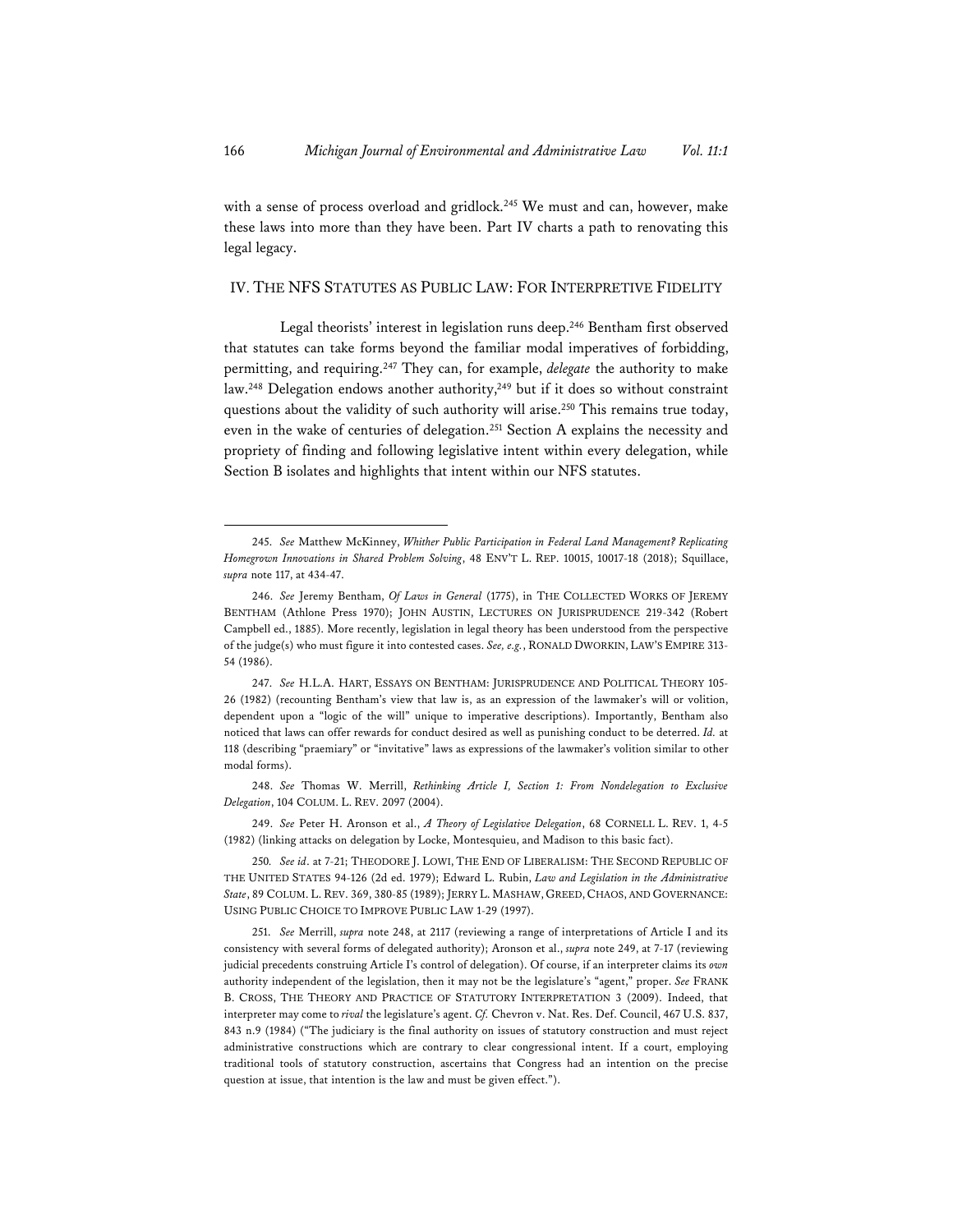#### *A. From 'Text v. Intent' to Original Public Meaning*

The interpretive problem has twin aspects. First, linguistic meaning is under-determinative. The raw semantic content of a text is too often insufficient to establish its meaning. Second, the institutional context of the average legislature undermines our standard means of clarification: resort to author *intentions*. 252 As Dean John Manning once put it, "[i]t is impossible to find the 'will,' 'design, 'intent,' or 'mind'" of 100 senators, 435 representatives and a president—three distinct institutions—without making "*some* value judgment about what should count as that legislature's intended decision and why."253 And value judgments there may be: linguistic intuitions, semantics, and other tools rooted in the mechanics of language are often inadequate.254

Although it may be fundamentally unsound to identify the legislature's intent with the intentions or expectations of its members,<sup>255</sup> that is not the last word. For intention is intrinsically a part of a collective act like legislating.<sup>256</sup> Legislators

253. John F. Manning, *Without the Pretense of Legislative Intent*, 130 HARV. L. REV. 2397, 2431 (2017); *see also* Max Radin, *Statutory Interpretation*, 43 HARV. L. REV. 863, 870-71 (1930); DWORKIN, *supra* note 246, at 314-17.

254. *Compare* Richard H. Fallon, Jr., *The Statutory Interpretation Muddle*, 114 NW. U. L. REV. 269, 311-21 (2019) (arguing that, in the gap that arises between linguistic intuitions and well-reasoned linguistic judgments, legislation's interpreters should have recourse to moral and political values tracking those of the legislature that authored the legislation), *with* WILLIAM N. ESKRIDGE, JR., DYNAMIC STATUTORY INTERPRETATION 1-47 (1994) (arguing that textualism fails as a "foundational, constraining methodology," as does intentionalism and purposivism, and that "the consequences of accepting one interpretation over another" must factor into any proper statutory analysis).

255. A noted critique of aggregating individuals' views or expressions is Radin, *supra* note 253; *see also* Kenneth A. Shepsle, *Congress Is a 'They,' Not an 'It': Legislative Intent as Oxymoron*, 12 INT'L REV. L. & ECON. 239 (1992); GUIDO CALABRESI, A COMMON LAW FOR THE AGE OF STATUTES 87 (1982) (arguing that the Hart and Sacks legal process school's "main line" was that "[l]egislative intent—if we are to be honest with ourselves—rarely exists in any unambiguous way"). Much more recent scholarship has sought to redeem the notion of legislative intent against the dismissals by judges and commentators following Radin. *See, e.g.*, Daniel A. Farber & Philip P. Frickey, *Legislative Intent and Public Choice*, 74 VA. L. REV. 423 (1988); Lawrence Solan, *Private Language, Public Laws: The Central Role of Legislative Intent in Statutory Interpretation*, 93 GEO. L.J. 327 (2005); RICHARD EKINS, THE NATURE OF LEGISLATIVE INTENT (2012); VICTORIA NOURSE, MISREADING LAW, MISREADING DEMOCRACY (2016).

256*. Cf.* Ryan D. Doerfler, *Who Cares How Congress Really Works?*, 66 DUKE L.J. 995-999 (2017) (arguing that "[s]tatutory interpretation as practiced involves widespread attribution of legislative intent" likely because "the Constitution refers to Congress as a *single body* as opposed to a collection of individuals"); Henry S. Richardson, *Democratic Intentions*, in DELIBERATIVE DEMOCRACY: ESSAYS ON REASON AND POLITICS 349, 354-57 (James Bohman & William Rehg eds., 1997) (arguing that seeking and entrenching reasonable compromises among multiple competing ends held by those deliberating with each other presupposes a shared intention to project whatever volition results).

<sup>252. &</sup>quot;Speaker meaning" touches stubborn philosophical questions. *See* SCOTT SOAMES, PHILOSOPHY OF LANGUAGE 10-20 (2010) (explaining the philosopher Gottlob Frege's foundational distinction between sense and reference and several logical contradictions that emerge where speaker meaning can depart from literal propositional content). Statutes authored by an internally plural author like Congress, though, clearly are texts with a context. *See* ROBERT A. KATZMANN, JUDGING STATUTES 13-16 (2014); DWORKIN, *supra* note 246, at 318-27, 338.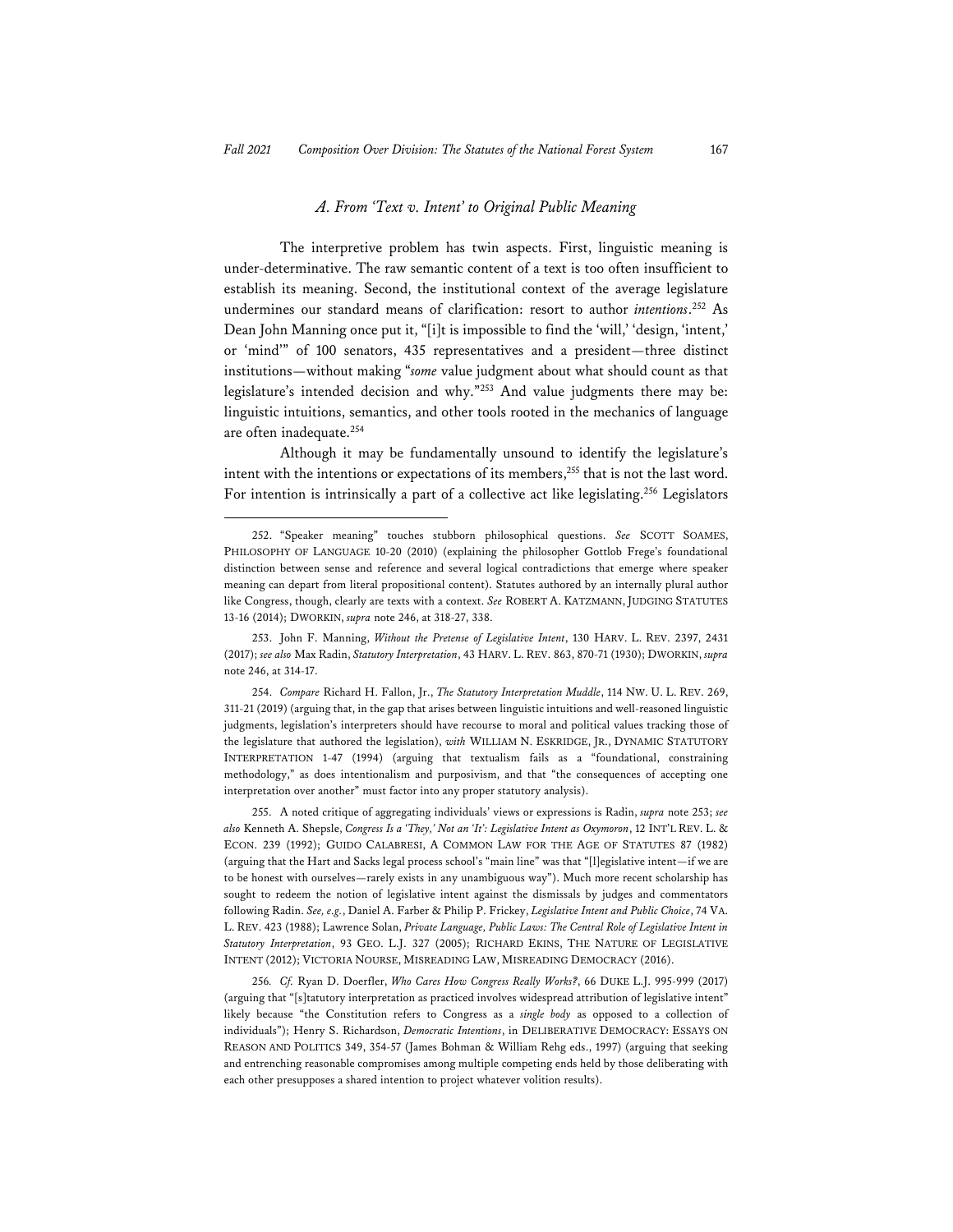share a common agency organized around rules and plans for realizing that agency.<sup>257</sup> Shared agency, we have come to understand, consists to a great extent in joint intentions.258 But *which* joint intentions are either necessary or sufficient to constitute the kind of shared agency we rightly ascribe to legislators?<sup>259</sup>

First, and not surprisingly, to act in a legislative capacity is to act to prescribe law.260 Legislation is, in this sense at least, *volitional*. 261 Everywhere legislatures exist they serve a need to make or to change the law.262 Plans, subplans, and precursory actions can precede action prescribing law, certainly.<sup>263</sup> But making

260. Hart's renewal of Bentham's account of the lawmaker's *volition* has been both illuminating and influential. *See* GERALD J. POSTEMA, BENTHAM AND THE COMMON LAW TRADITION 256-62 (1986). From Bentham and Hart there emerged a now conventional distinction between the common law's judge, whose office was not to make but to expound the law as a dynamic, constantly changing organic social entity, and that judge's counterpart—the legislator. *See id*. at 3-80.

261. *See* Radin, *supra* note 253, at 876-78. Purposes, of course, are often spelled out in the statute itself. *See* Jarrod Shobe, *Enacted Legislative Findings and Purposes*, 86 U. CHI. L. REV. 669 (2019). *See also id*. at 724 ("Enacted findings and purposes are often the most accurate reflection of the legislative background and Congress's intent and purposes . . . ."). Still, an ascribed purpose can be no excuse to ignore legislation's selection of ends, means, and specific phrasings. *See* John F. Manning, *The New Purposivism*, 2011 SUP. CT. REV. 113, 148-50 (2011). But a text can do *no more* than set boundaries on its own interpretation. *See* AAHRON BARAK, PURPOSIVE INTERPRETATION IN LAW 17-20 (2005) (categorically excluding the purpose or point of legislative action from its interpretation, thus, seems unsound).

262. *See* EKINS, *supra* note 255, at 113 ("Rational lawmaking is action to change the law in specific ways for (what the legislature takes to be) good reasons."); WALDRON, LAW AND DISAGREEMENT, *supra* note 257, at 76 ("Many political scientists have noted the remarkable similarity in parliamentary procedures around the world. . . . [T]he similarity can . . . be understood as a common human response to a similar set of problems: the circumstances of procedure, so to speak.").

263. As Waldron observes, in real legislatures these, too, are typically text-oriented acts and communication. *See* WALDRON, *supra* note 257, at 69-87.

<sup>257.</sup> *Cf*. NOURSE, *supra* note 255, at 135-60 (arguing that group agency in a legislature may be inferred from its group actions, which are taken by means of internal procedures, and evidence of decisions that comprise those actions); EKINS, *supra* note 255, at 219 ("The defining end of the assembly is the exercise of legislative capacity, which is to be in a fit state to legislate on particular occasions for the common good."); JEREMY WALDRON, LAW AND DISAGREEMENT 69-87 (1999) (arguing that legislators do not speak to each other as conversationalists but rather as representatives, that their numerosity and diversity necessitate rules of order, and that voting for or against word-for-word texts is the most practical means of decision).

<sup>258.</sup> *See* MARGARET GILBERT, ON SOCIAL FACTS 408-16 (1989) (arguing that "[i]t is logically necessary and sufficient for the existence of collectives that each of a set of individuals volunteer" his or her "will (*voluntas*, in Latin)" and manifestly cause the "meshing" of those wills which jointly constitute the plural subject).

<sup>259.</sup> *Cf.* BRIAN BIX, LAW, LANGUAGE AND LEGAL DETERMINACY 183-89 (1993) (arguing that adapting the "talk" of intention regarding individuals to legislatures as collectives formed for the purpose of making law is not as difficult as many legal theorists have made it seem). Waldron's original contribution to the theory of legislative choice defends the use of majority voting against deliberativists' charges of irrationality with what he calls "the prospect of persisting disagreement." *See* JEREMY WALDRON, THE DIGNITY OF LEGISLATION 153 (1999). "[O]ur common basis for action in matters of justice has to be forged in the heat of our disagreements, not predicated on the assumption of a cool consensus that exists only as an ideal." *Id*. at 155.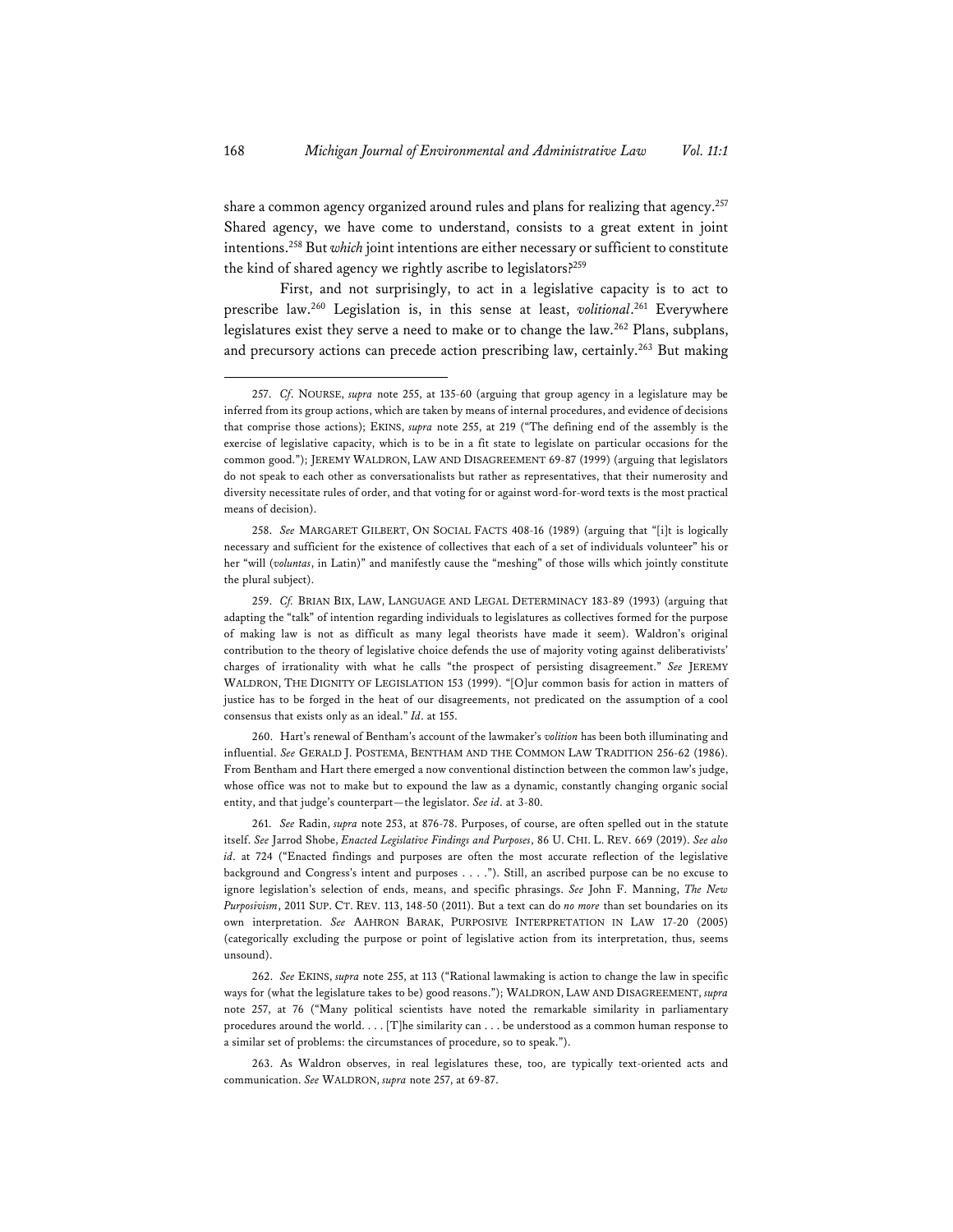or changing the law, and perhaps even doing so for (what the legislators take to be) *good reasons*, is the point of acting legislatively.264

Second, shared intentions *may*, notwithstanding the skepticism, amount to legislative intent.265 As Margaret Gilbert, Michael Bratman, and others' work on shared cooperative activity demonstrated, groups of people clearly *can* share intentions.266 It is more an empirical question of *when* their interlocking intentions emerge and sustain cooperative activity than whether they ever do. Furthermore, the prospect of "strategic" action is no more a challenge in the legislature than anywhere else,<sup>267</sup> and sincerity seems much more the norm in any event.<sup>268</sup>

Third, it is at least *possible* that legislative action has a common meaning for those authoring it.269 If it has a common meaning, of course, it is at least more likely to elicit shared intentions (and votes) for or against.<sup>270</sup> Several legislation scholars have shown how Congress's procedural norms and internal divisions of labor enable its members to grasp and to respond to such meaning and to make their own elections that either advance or defeat cooperation.271 Individual intentions that interlock with

266. *See, e.g.*, Michael E. Bratman, *Shared Intention*, 104 ETHICS 97, 108-12 (1993); Michael E. Bratman, *Shared Cooperative Activity*, 101 PHIL. REV. 327 (1992); GILBERT, *supra* note 258.

267. *See* André Blais & Arianna Degan, *The Study of Strategic Voting*, in THE OXFORD HANDBOOK OF PUBLIC CHOICE 292 (Roger D. Congleton et al. eds., 2018).

268. *See* Blais & Degan, *supra* note 267.

<sup>264.</sup> *See* EKINS, *supra* note 255, at 247-49; WALDRON, *supra* note 257, at 84-86, 129-42; KATZMANN, *supra* note 252, at 11-22 (explaining Congress's internal organization and delegation of roles to staff and committees in terms of organizing to legislate intentionally); *see also* James N. Landis, *A Note on "Statutory Interpretation,"* 43 HARV. L. REV. 886, 888-90 (1930) (same) (response to Radin).

<sup>265.</sup> *Cf.* NOURSE, *supra* note 255, at 142-53 (rejecting the "intent-as-state-of-mind" tradition and arguing that intent may be inferred from joint actions, taken sequentially and from feedback, that yield a group outcome); Larry Alexander, *All or Nothing at All? The Intentions of Authorities and the Authority of Intentions*, in LAW AND INTERPRETATION: ESSAYS IN LEGAL PHILOSOPHY 357, 360-63 (Andrei Marmor ed. 1995). It is worth noting that "minimalist intention" accounts posit that legislative *supremacy* legislators controlling the law they prescribe—*requires* at least some residuum of intent. *See, e.g.*, Joseph Raz, *Intention in Interpretation*, in THE AUTONOMY OF LAW: ESSAYS ON LEGAL POSITIVISM 249, 267 (Robert P. George ed., 1996); Frank H. Easterbrook, *The Role of Original Intent in Statutory Construction*, 11 HARV. J.L. & PUB. POL'Y 59 (1988). That form of intention, though, is little more than legal fiction. *See* Doerfler, *supra* note 256, at 1022-31 (describing a minimalist, fictional intent derived from context and "objectified" intent).

<sup>269.</sup> *See* Solan, *supra* note 255, at 442-49; BIX, *supra* note 259, at 188; Joseph Raz, *Interpretation Without Retrieval*, in LAW AND INTERPRETATION: ESSAYS IN LEGAL PHILOSOPHY 155, 156-72 (Andrei Marmor ed., 1995).

<sup>270.</sup> Even leading legislation scholars have mistakenly inferred that because legislative intent is often "unknowable," it is therefore practically irrelevant. *See, e.g.*, ESKRIDGE, *supra* note 254, at 16-25. But we need not commit to such fallacies. It is possible that some legislation has shared intentions backing it while some does not. As Alexander put it, "the price of denying the facticity of intentions is quite high." Alexander, *supra* note 265, at 379. Without it, "there is nothing but the norms and beliefs of the interpreter to determine what ought to be done at any later time, norms and beliefs that themselves cannot be projected authoritatively into the future." *Id.*

<sup>271.</sup> *See, e.g.*, Sitamaran, *supra* note 66, at 119-24; Jarrod Shobe, *Intertemporal Statutory Interpretation and the Evolution of Legislative Drafting*, 114 COLUM. L. REV. 807, 843-47 (2014); Gluck & Bressman, *supra*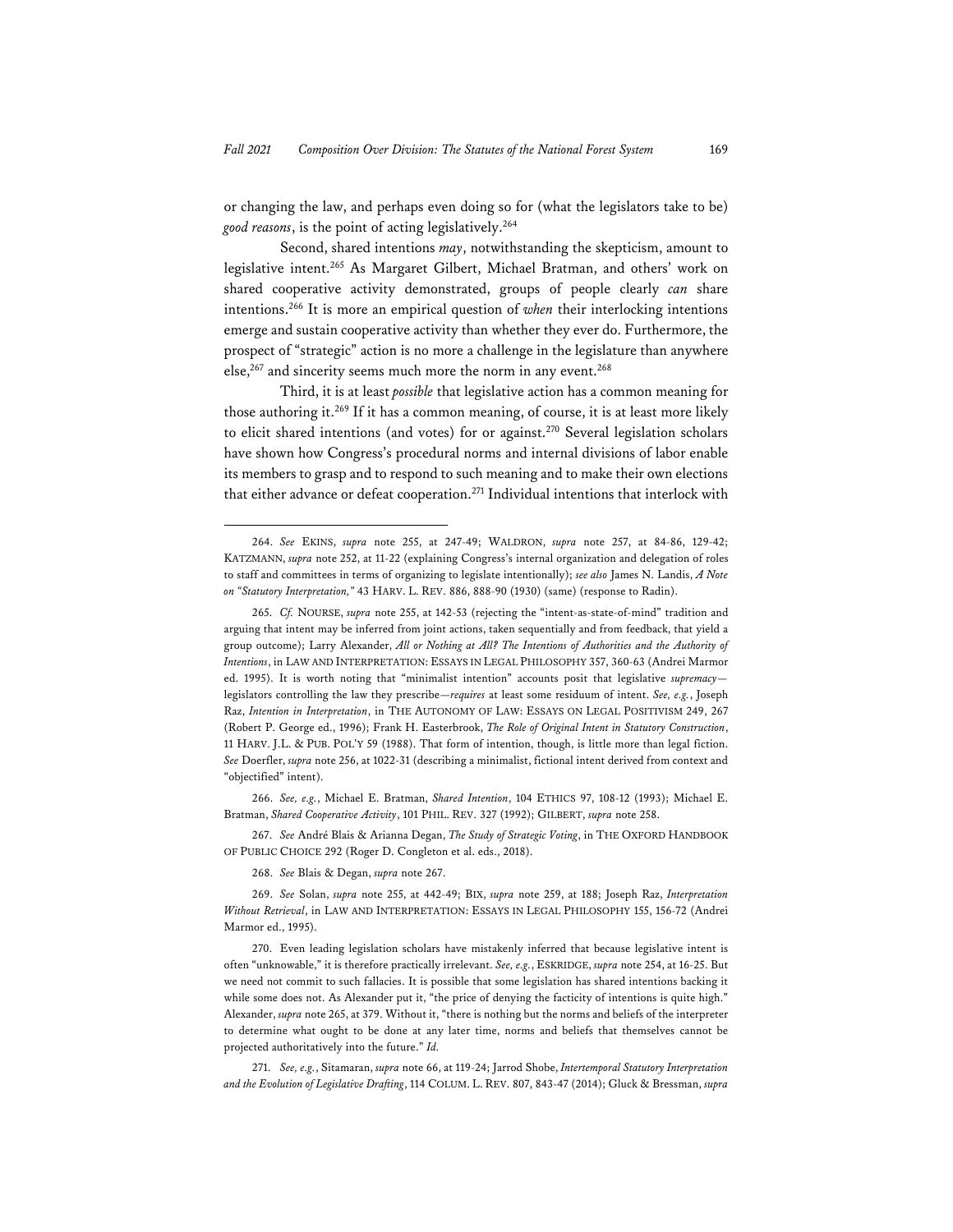one another to form such unities should be little mystery.272 By their (cooperative) actions sequencing the process in which a legislative chamber receives a bill from its committee, debates it, votes it up or down, and reconciles its bill with that of its sibling chamber, legislators form interlocking intentions to take joint action.<sup>273</sup> Members of the legislature so acting share a joint, interlocking intent to prescribe law pursuant to the standing rules of procedure.<sup>274</sup> A legislature that persists over time and prescribes laws in sequence, as happened with the NFS statutes, is one that has repeatedly defied strong forces tending toward inaction and/or deferment.<sup>275</sup>

Finally, legislation's dependence on natural language instead of formal logic or algorithm often puts interpreters to imperfect tools.<sup>276</sup> But as projections of volition, it is always *possible* that statutes contribute to some bigger whole.<sup>277</sup> Understanding such volitions is an unavoidably humanistic task. Texts on human planning are easily misconstrued. But can the NFS statutes mean something today

273. Ekins, building from Bratman's work, understands group intention as consisting in these interlocking joint intentions. *See* EKINS, *supra* note 255, at 52-57.

274. *See id.* at 219-22. "[I]ts purpose is to exercise voluntary control over the law and thus to legislate to change the existing set of legal propositions when there is good reason to do so." *Id.* at 219.

275. *Cf.* WALDRON, DIGNITY, *supra* note 259, at 134 ("In politics . . . cohesion is not given; rather it is established in large part by the behavior of the members of the body in question. The very people who are exhorted (a) to abide by the majority view are also the ones who are exhorted (b) not to secede and to do their part to hold the body together."); MICHAEL BRATMAN, INTENTION, PLANS AND PRACTICAL REASON 166-67 (1987) (suggesting that planning and deontological constraints serve similar functions in practical reasoning over time).

276. *See, e.g.*, Gen. Dynamics Land Sys., Inc. v. Cline 540 U.S. 581, 591-94 (2004) (deriving an "idiomatic sense of the statutory phrase" prohibiting discrimination on the basis of age from, among other things, legislators' declared intentions to target certain forms of discrimination but not others); Tenn. Valley Auth. v. Hill, 437 U.S. 153, 184 (1978) (observing that the Court's recourse to legislative history and other "background," though not "necessary" because of the statute's clear phrasing, was useful to meet objections that the results would be "absurd").

277. *Cf.* King v. Burwell, 576 U.S. 473, 497-98 (2015) (Roberts, C.J.) (quoting Palmer v. Massachusetts, 308 U.S. 79, 83 (1939)) (noting that "[r]eliance on context and structure in statutory interpretation is a 'subtle business, calling for great wariness lest what professes to be mere rendering becomes creation and attempted interpretation of legislation becomes legislation itself,'" but that such reliance was warranted in interpreting the Affordable Care Act); Toyota Motor Mfg. v. Williams, 534 U.S. 184, 197-98 (2002) (interpreting operative provisions of the Americans with Disabilities Act in light of Congress's enacted findings); Sutton v. United Air Lines, Inc., 527 U.S. 471, 484 (1999) (same).

note 171, at 793-97; CROSS, *supra* note 251, at 58-84; John C. Roberts, *Are Congressional Committees Constitutional? Radical Textualism, Separation of Powers, and the Enactment Process*, 52 CASE W. L. REV. 489, 553-67 (2001); KREHBIEL, *supra* note 80, at 264 (concluding that legislators specialize and acquire expertise not because it is a common good but because it is in their enlightened self-interest to do so).

<sup>272.</sup> *See* EKINS, *supra* note 255, at 220 ("The particular intention of the group is the intention on which it acts in any particular legislative act, which is both that for which its act—changes in the law that are means to valuable ends—and the plan it adopts to introduce those changes—a complex set of meanings that expresses a complex set of propositions."); *see also* Richardson, *supra* note 256, at 366-75 (arguing that legislators' proposals and the willingness inherent therein, combined with the mutual agreements they achieve in the legislative process, must create a correspondence of intention to will that which is prescribed by the resulting law).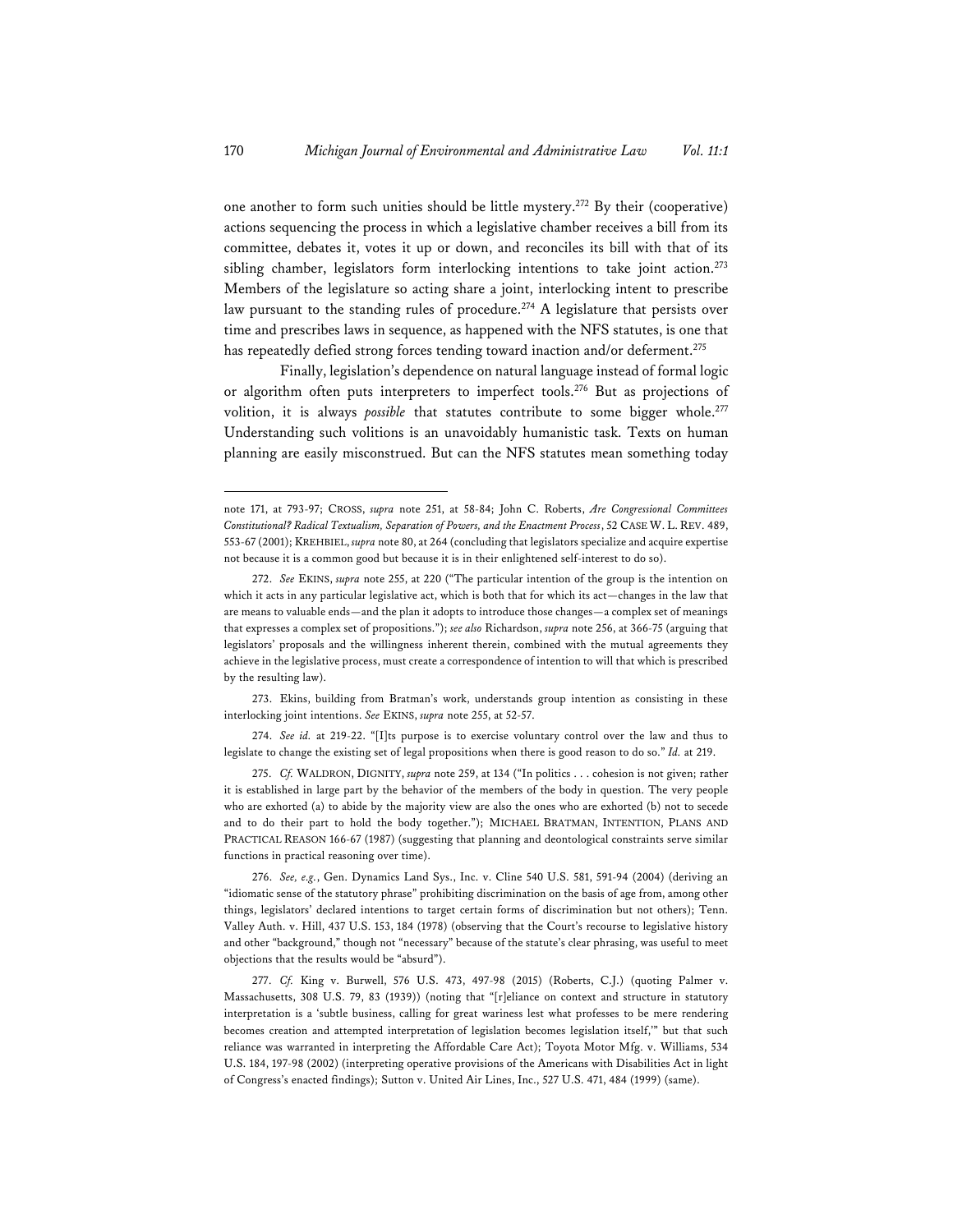(or tomorrow) that they have not yet been thought to mean? As the Supreme Court recently explained in *Bostock v. Clayton County*, 278 the Court

> normally interprets a statute in accord with the ordinary public meaning of its terms at the time of its enactment. After all, only the words on the page constitute the law adopted by Congress and approved by the President. If judges could add to, remodel, update, or detract from old statutory terms inspired only by extratextual sources and our own imaginations, we would risk amending statutes outside the legislative process reserved for the people's representatives. And we would deny the people the right to continue relying on the original meaning of the law they have counted on to settle their rights and obligations.<sup>279</sup>

This may sound like simple positivism directing courts to find the meaning of legislation, not of legislators.280 But note that this "original public meaning" forecloses the special senses that may attach to legislated texts.281 Textualism's near hegemony in the federal courts is being amended here. The interpreter's "best inference" about what was intended is to be determinative, even where it "departs from what is in fact the legislative intent,"282 for there is no other way to *interpret* a whole statute without *authoring* one.<sup>283</sup> A whole enactment will characteristically record the parent chamber's range and variation, whether justiciable or not, and whether key legislators spoke to the issue or not.<sup>284</sup> As we have noted, the cases

282. EKINS, *supra* note 255, at 247.

283. *See* Solan, *supra* note 255, at 480; *see also* Doerfler, *supra* note 256, at 1023-24, 1022 n.227 (arguing that interpretive approaches assuming "reasonable legislators" leave open a range of discretionary choices but that a fictional "objectified intent" is the only way to supplant such choices); Raz, *supra* note 20, at 321 (noting that "innovative interpretations" show a text in a new light and cannot be dismissed simply on the ground that it does not explain existing meanings, but may be dismissed for failing to account for the features of the text); Lawrence Lessig, *Fidelity in Translation*, 71 TEX. L. REV. 1165, 1174- 82 (1993) (arguing that contextualization involves identifying an author's unarticulated presuppositions as opposed to imposing one's own).

284. *See* Shobe, *supra* note 266, at 712-13 (arguing that fidelity to Congress requires interpreting enacted findings and purpose statements as part of the "whole enactment" being construed); Gluck & Bressman, *supra* note 171, at 771 (concluding that drafting professionals interviewed generally seek to

<sup>278. 140</sup> S. Ct. 1731 (2020).

<sup>279.</sup> *Id.* at 1738-39.

<sup>280.</sup> *Cf.* Manning, *supra* note 261, at 696 ("The most basic interpretive premises of textualism do not contradict, and in fact fit tightly with, core positivist assumptions about interpretation."); Fallon, *supra* note 259, at 289-94.

<sup>281.</sup> *Cf.* Doerfler, *supra* note 256, at 1028 ("Much like textualists, original-public-meaning originalists . . . rely upon the notion of 'conventional' meaning to a greater extent than is, perhaps, warranted."); ESKRIDGE, *supra* note 259, at 13-14 (opposing "statutory archeology" of hidden legislative intentions to "dynamic interpretation" grounded in the present).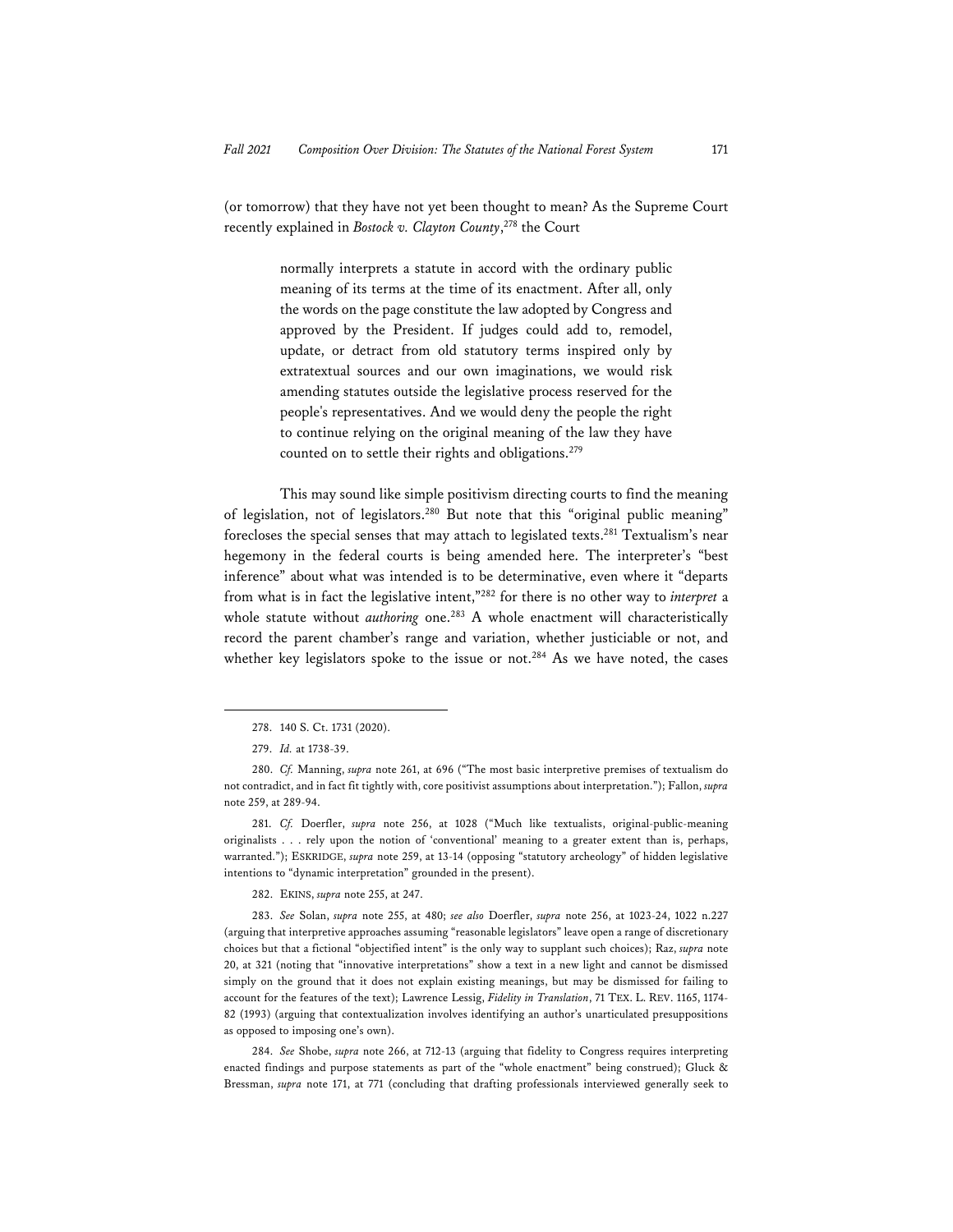pressed in the federal courts surrounding the NFS statutes have been defined as much or more by that forum's limits as by the statutes. In that light, the record explained above shows that comparatively little has been decided about Congress's intentions for the system as a whole. Yet it is this systemic whole that would repay renewed attention in myriad ways.

## *B. A Compositional Turn: Making Sense of Parts and Wholes*

How should we make the best sense of the NFS statutes? To do so, we should settle the public meaning of their texts in the context of Congress's *whole expressed volition*. The parent chambers' average legislators would have understood the various bills that became the NFS statutes as aiming for something compositional—coherent and integral. The archaeology<sup>285</sup> of various insiders' thoughts on clearcutting, multiple use, or ecosystems, thus, should yield to understanding and explaining a whole enterprise aimed, quite simply, at the Forest Service's and our deliberate collective improvement sustained over time.

Recall that the parent chambers then, as now, included only a small minority of members with *local* interests in NFS land use while many more members would have taken more diffuse interests in the whole NFS of the present and future.286 Assuming Congressional choices to delegate reflect some mix of interest alignment and opportunities for correction,<sup>287</sup> as agents of the parent chamber committees reflect their members' interests and information—and also how those may differ from that of the parent chamber.<sup>288</sup> Committees, in other words, are never necessarily acting at their parent chamber's behest. In our case, the whole Congress was almost certainly concerned more with the NFS's total productivity and

encode restraints in statutory delegations to agencies so as to reflect the range of concerns voiced in Congress).

<sup>285.</sup> *See* ESKRIDGE, *supra* note 259, at 275 (describing and rejecting an "archeological approach" to legislative intent); *cf.* Strauss, *supra* note 53, at 253 (describing statutes' "political history," knowledge of which can make the judiciary a more reliable agent and less given to the interpretive mistakes rooted in adjudicating particular cases).

<sup>286.</sup> *See supra* notes 85-87 and accompanying text.

<sup>287.</sup> *See* EPSTEIN & O'HALLORAN, *supra* note 90, at 14-33; KREHBIEL, *supra* note 80, at 105-17; SHEPSLE, *supra* note 89, at 240-61; Aronson et al., *supra* note 249, at 37-62. An informational account of this mix stresses the inducements needed for an agent to be *informative* to the parent chamber. *See* KREHBIEL, *supra* note 80, at 7-22. Distributional accounts, by contrast, stress that delegations occur only where members expect to gain more than they lose from delegating and, as Epstein and O'Halloran showed, "two agent models" that consider delegations to *more than one agent* tend to raise many more possibilities than any single agent along that front. *See* EPSTEIN & O'HALLORAN, *supra* note 89, at 232- 36. We may remain neutral as between informational and distributional accounts and still recognize an expressed volition in the NFS statutes preferring the Service's pursuit of its constrained optimization be more transparent to Congress and that it be more successful than it had been to 1974.

<sup>288.</sup> *See supra* notes 90-92 and accompanying text.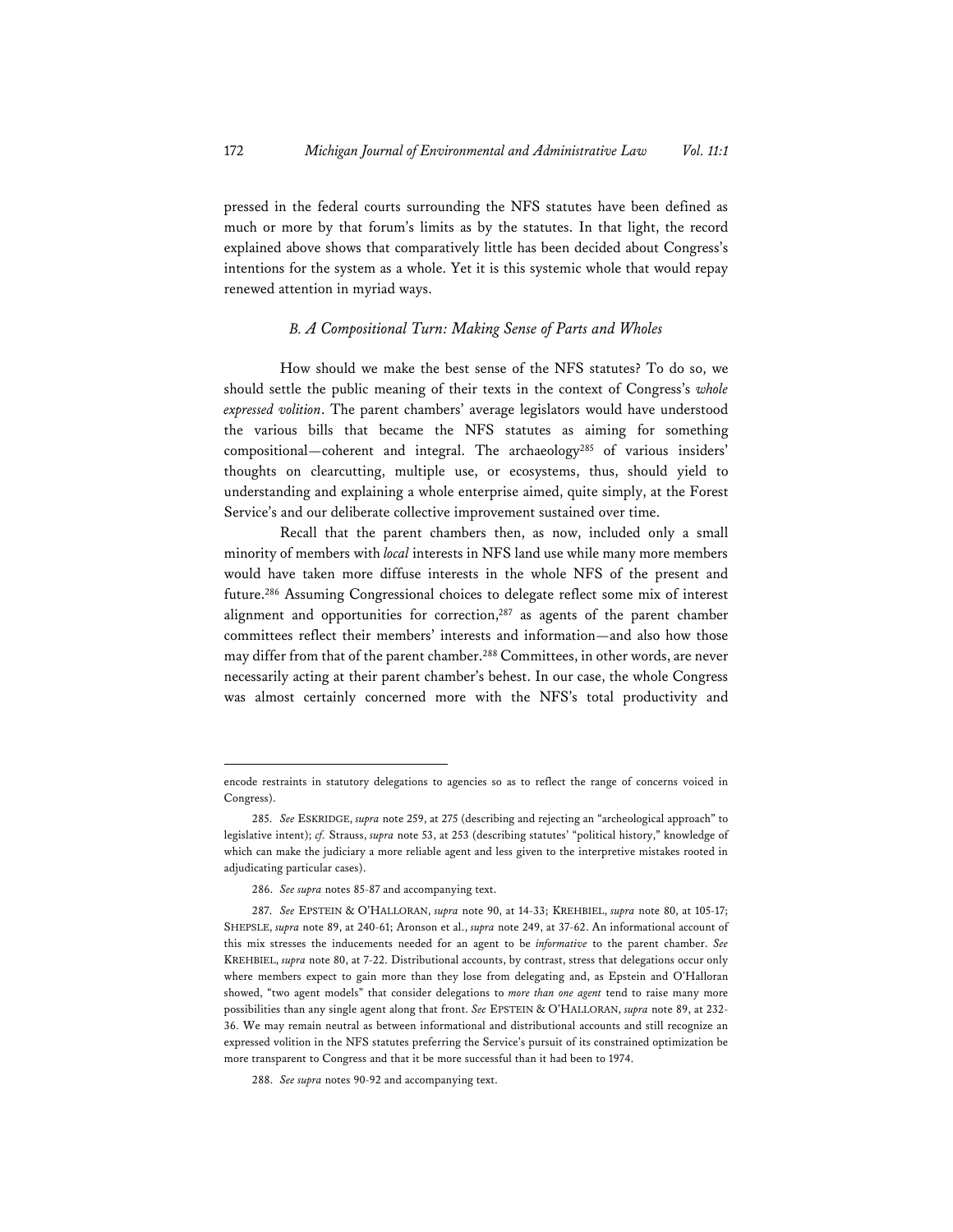budgetary consequences than with particular units' local optimizing.<sup>289</sup> Finally, consider how our partisan divisions have left Congresses today—throwing money at uncontrollable fires in WUI around the West and finding that timber, no longer the dominant commodity, may soon again be a dominant concern.<sup>290</sup>

Scholars reconsidering the litigable stakes that animated debate in the 93rd, 94th, or 95th Congresses' committees<sup>291</sup> have, wittingly or not, obscured many of the public interests bundled within the statutes as a whole.<sup>292</sup> They ignored Congress's repeated demands for a more urgent pursuit and use of *knowledge*. 293 They have ignored the centrality of that knowledge (and of money) to constrained optimizations at scale.294 The Service's challengers have ignored the Program's layered assessments of NFS (and other) renewable resources and how broadscale data of the kind *could* inform real performance-based constraints.295 These advocates have had no answers

290. *See supra* notes 7-12 and accompanying text.

291. *Cf.* CLARY, *supra* note 64, at 192 (calling the FRRRPA and NFMA "a compromise between forces that supported the widest possible latitude in forestry practices and others that desired highly prescriptive legislation for the national forests").

292. For example, Wilkinson and others understandably keyed on the struggle between a short list of characters in the Senate in explaining the path to Pub. L. No. 94-588. *See* WILKINSON & ANDERSON, *supra* note 59, at 85-90; Cheever, *supra* note 59, at 635-44. Yet it was a conference of both houses that fashioned the final bill. Further, out of thirty-five reconciliations, the House bill supplied the provision fourteen times to the Senate bill's twelve, with eight compromises and another for an agreed-upon name. *See* H.R. Rep. 94-1735 (1976) (Conf. Rep.). Notably, the full Senate voted to approve the Conference Report without it having been made available to members! *See* 122 CONG. REC. 33834, 33837 (1976) (Conf. Rep.) (Senator Randolph remarking that "Members have not been provided with the conference report and do not have the benefit of the language therein" immediately prior to vote).

293*. See supra* notes 146-50, 153 and accompanying text.

294. *Cf.* LE MASTER, *supra* note 17, at 151-52 (noting significant increases in Forest Service's appropriations following enactment of FRRRPA and NFMA and submission of first RPA report through fiscal years 1976-81). Optimization can be "local" or "global." Where the former pursues narrower, more immediate goals, the latter pursues broader, more encompassing goals. *See* Michael Byron, *Satisficing and Optimality*, 109 ETHICS 67, 75-81 (1998). Local optimizing for some narrower goals may be inconsistent with global optimizing toward encompassing goals and thus may raise doubts about any given choice's rationality. *Id.*

295. O'Toole's noted attack on below-cost NFS timber sales, for example, focused on the costs of reforestation, road building and maintenance, soil mitigation, etc. *See* O'TOOLE, *supra* note 18, at 26-37.

<sup>289.</sup> *See supra* notes 93-94 and accompanying text; *cf.* Eskridge, *supra* note 88, at 288-89 (arguing that legislation is unlikely to result wherever there is too little "demand" from constituencies needed to overcome the forces favoring inaction); Roberts, *supra* note 276, at 565 (considering the 1974 Budget Act and its diversion of authority to budget committees and their communications through reports); *cf.* EPSTEIN & O'HALLORAN, *supra* note 89, at 236 ("When committees are seen as less reliable agents for the floor, rational legislative actors can choose to shift more policy-making authority to the executive, checking both wayward committees and bureaucrats alike by shifting the locus of decision-making authority from one to the other."). Budgetary consequences were of more immediate concern to most members of the 93rd, 94th, and 95th Congresses than land uses in the national forests. *See supra* notes 93- 94. Maximizing total productivity may have been more uncertain but was likely no less important. Because the nation's welfare weighs so heavily in any total assessment of renewable resources, future productivity *may* require that present resource consumption—local or otherwise—not prejudice later uses of the same resources.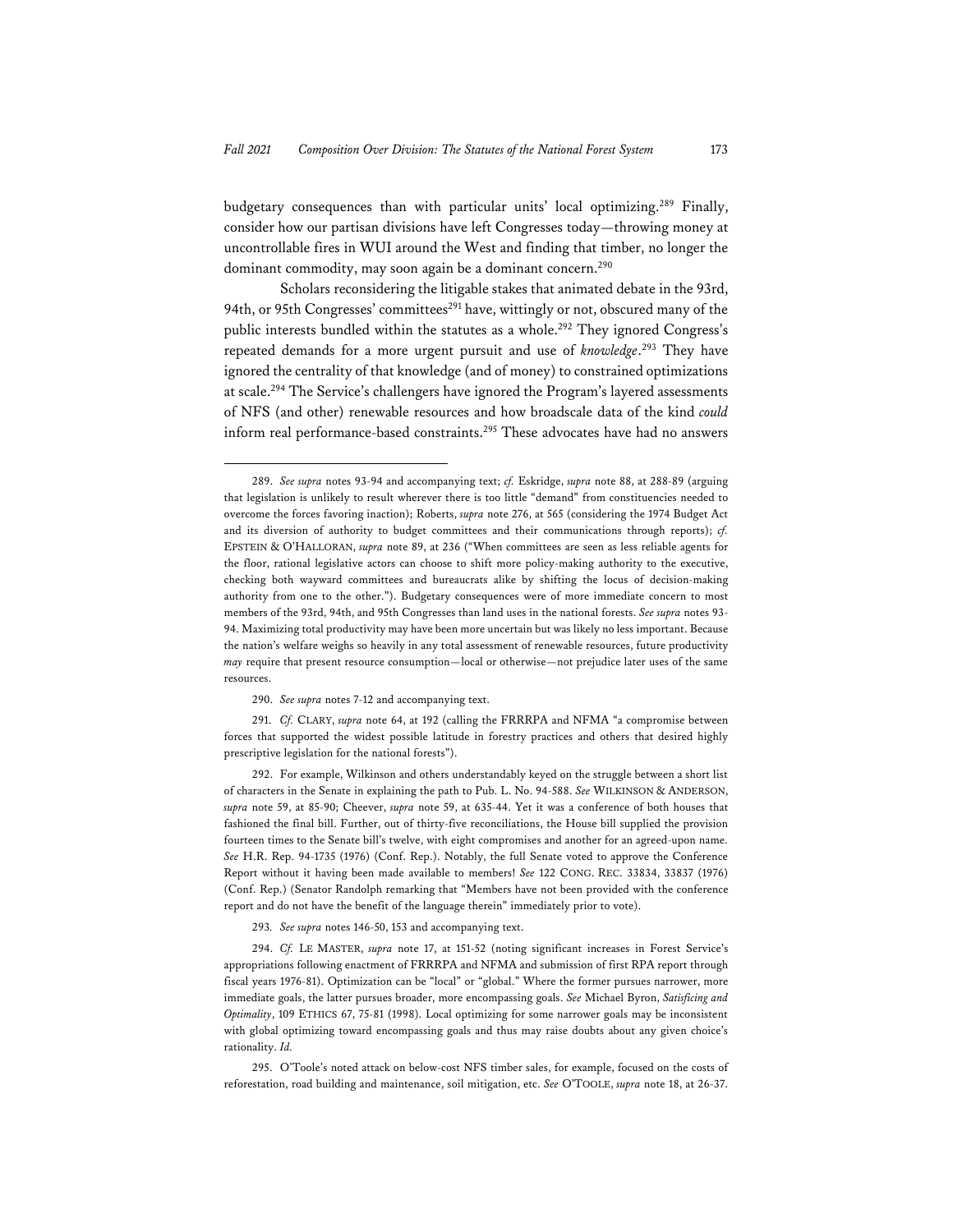for the epistemic traps ecosystem ecology has set for generations of investigators.<sup>296</sup> They commandeer Congress's favored escape valve, the Wilderness Act, yet dismiss audited self-regulation as the solution Congress turned to in facing its compound dilemma on the NFS. Finally, fire as a systemic threat to community diversity, wildlife, timber, and stored carbon can find no urgency in their renditions of Congress's intentions for the NFS.

Imagine a collective aim to optimize *this* whole. If we were choosing metaphors, the NFS statutes have been understood thus far as a *menu* of weak, backward facing constraints arrayed about an original main course in timber.<sup>297</sup> From its first rulemakings implementing the statutes in 1979<sup>298</sup> and 1982<sup>299</sup> to its overhaul thereof in 2012,300 the Forest Service has done the same. The better metaphor, though, is the *recipe*. Recipes succeed or fail because of their ingredients' *interactions*

- 296. *See supra* notes 148-50 and accompanying text.
- 297. *See supra* notes 115-25 and accompanying text.

299. *See* National Forest System Land and Resource Management Planning, 47 Fed. Reg. 43,026 (1982). As in 1979, the 1982 revision set out unit-level deliverables and plan elements, this time in a form that would endure long enough to shape every unit's plan across the system. But again, the rule listed a series of content requirements, process steps, and optimizations subject to multiple explicit practicability limits. *See id.* at 43,038-52. Tellingly, there were no comments on proposed § 219.15, "[r]esearch," which was finalized as proposed. *Id.* at 43,036.

And although he also noted that such planned sales were *irrational* for failing to take account of the decadal assessment data within the relevant forest, *see id.* at 174-76, his ultimate prescription was for the Service to return to its decentralized roots to "make the agency more responsive to public demand and changing tastes," *id.* at 194, as if those local tastes should be controlling. The decadal assessments, however, are ultimately a tool of broader accountability. The Congresses that demanded their creation were surely more concerned with the information's availability *to subsequent Congresses*. Finally, the soundness of prescribed reforestation regardless of local conditions has grown increasingly doubtful. *See* North et al., *supra* note 136, at 219.

<sup>298.</sup> *See* National Forest System Land and Resource Management Planning, 44 Fed. Reg. 53,928 (1979). The 1979 final rule cannily responded to the NFS statutes' demands with discrete elements for every unit level plan. *See id.* at 53,976-92. Unfortunately, each of the elements was itself couched either in permissive terms or as a localized optimization. *See, e.g.*, *id.* at 53,990 (setting forth final 36 C.F.R. § 219.13, establishing "[m]anagement standards and guidelines" with modal operators and quantifiers limiting Forest Service responsibilities to efforts and/or planning deliverables, not outcomes).

<sup>300.</sup> *See* National Forest System Land Management Planning, 77 Fed. Reg. 21,162 (2012). Though advanced in several respects and much more detailed, the 2012 rule resembled its predecessors structurally. It required that every LRMP "provide for social, economic, and ecological sustainability," *id.* at 21,264, further specifying that obligation by way of dozens of required "plan components" and "provide for's." *See id.* at 21,204-07. It specified "timber requirements based on the NFMA," *id.* at 21224, "diversity of plant and animal communities" prerequisites, *id.* at 21,212-19, and a requirement that every plan "must provide for ecosystem services and multiple uses." *Id.* at 21,219 (explaining § 219.10). Finally, the principal innovation of the 2012 rule, its detailed subsection on monitoring, maintains a similar posture and requires that monitoring programs fulfill several prerequisites. *See id.* at 21,228-38. It specifically states that the program "does not apply to projects or activities," 36 C.F.R. § 219.12(a)(7) (2020), and couches its eight enumerated monitoring questions as those which the monitoring program must "address." *Id.* at § 219.12(a)(4).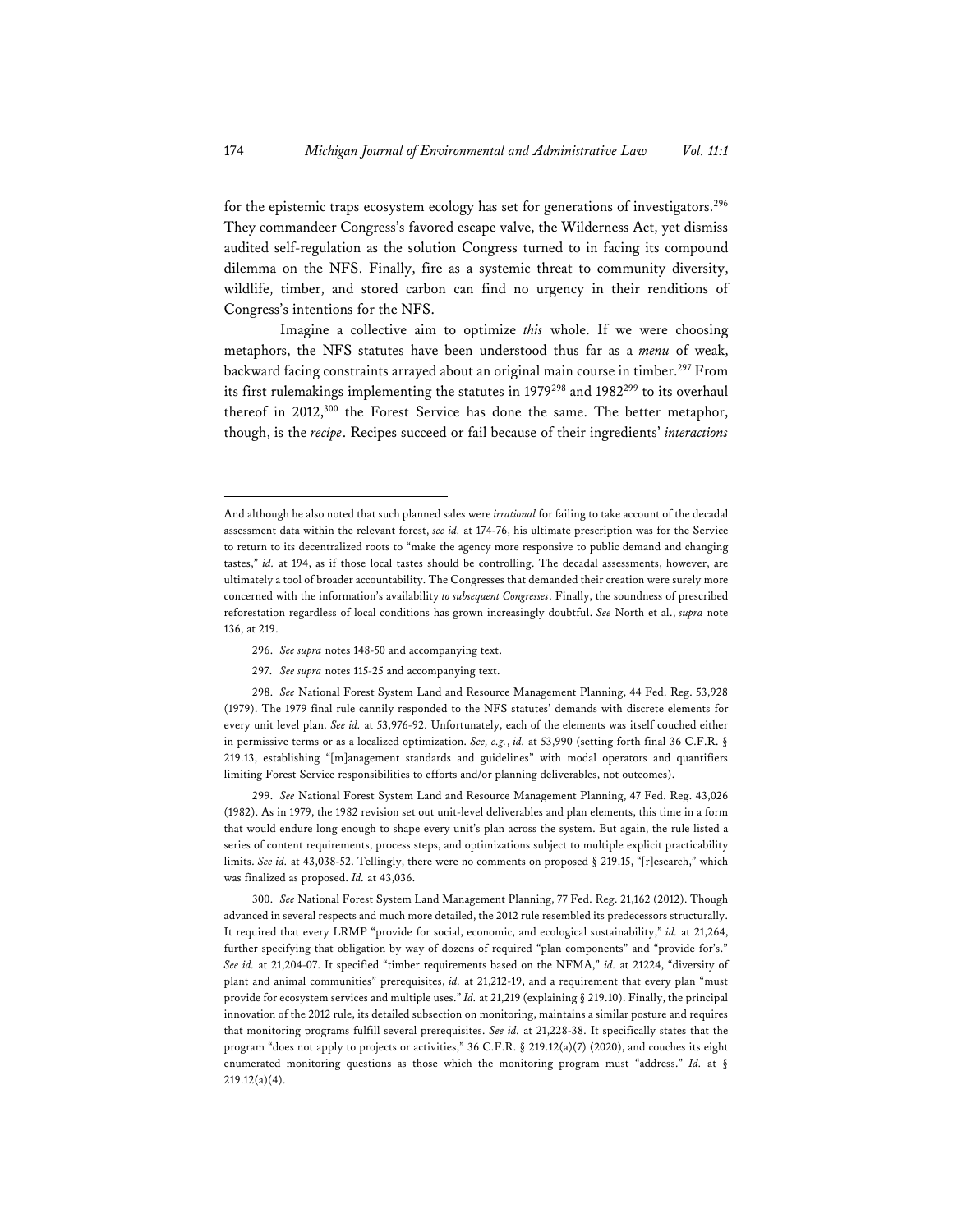in shared space and timing.<sup>301</sup> Recipes often change over time out of necessity and knowing their intent can be vital to guiding that change constructively.302

Congress's recipe aimed to solve for the epistemic and coordination challenges entailed in overseeing a *constrained optimization* carried on continuously and in parallel at continental, regional, landscape, and local scales.<sup>303</sup> The NFS statutes are best understood as setting expectations on the Service in how the whole system should be measured and managed. Congress declared in 1960 and again in 1976 that "sustained yield" of the NFS products and services was the "achievement and maintenance in perpetuity of a high-level annual or regular periodic output of the various renewable resources of the national forests *without impairment of the productivity of the land.*"304 Land productivity sits at the heart of the whole's sustenance. Still, most interpreters have overlooked the interactivity of this productivity's parts: planning, doing, and assessing at small, medium, and large scales.305 Congress's enacted findings in the statutes are one way to adduce its reasoning and fill such gaps.306 In reaching for temporal scales of decades and generations, Congress was intentionally nonspecific as to how local or national optima were to be defined or pursued in the face of non-complementary goals and persistent uncertainty. But keying on the statutes' individual provisions—and ideals the *whole* Congress probably did *not* share—obscures the expressed volition as well as the trends that are empirically obvious in retrospect: more fire, more wilderness,

<sup>301.</sup> Michael Dorf and Gary Lawson deserve credit for this metaphor. *See* Michael C. Dorf, *Recipe for Trouble: Some Thoughts on Meaning, Translation and Normative Theory*, 85 GEO. L.J. 2857, 1858 (1997) (responding to Lawson's metaphorical argument).

<sup>302.</sup> As Dorf says, recipes can be public or private, are adaptable to changes in prevailing ingredients and tastes, and can even be for a dish no one any longer wants! *See id.* at 1859-62.

<sup>303.</sup> These are, roughly, the scales at which Long Term Ecological Research (LTER) sites measure ecological dynamics and phenomena. *See* David R. Foster & John D. Aber, *Background and Framework for Long-Term Ecological Research*, in FORESTS IN TIME: THE ENVIRONMENTAL CONSEQUENCES OF 1,000 YEARS OF CHANGE IN NEW ENGLAND, 3, 17 (David R. Foster & John D. Aber eds., 2004) (describing 1, 10, 100, and 1,000 kilometer scales).

<sup>304.</sup> Pub. L. No. 86-517, § 4(b), 74 Stat. 215, 215 (1960) (emphasis added); *see also* Pub. L. No. 94- 588, § 6(e)(1)-(2), 90 Stat. 2949, 2952 (1976).

<sup>305.</sup> Planning, doing, and assessing can be sequenced linearly or circularly. *See* Ralf Yorque et al., *Toward an Integrative Synthesis*, in PANARCHY: UNDERSTANDING TRANSFORMATIONS IN HUMAN AND NATURAL SYSTEMS 419 (Lance H. Gunderson & C.S. Holling eds. 2002); Carl J. Walters & C.S. Holling, *Large-Scale Management Experiments and Learning by Doing*, 71 ECOLOGY 2060 (1990). But as Walters and Holling argued 30 years ago, "[m]anagement experimentation is often meaningless in settings where no value is placed on the long-term utility of experimental results." *Id.* at 2062. Continued debate about local, regional, and continental optimization *without* employing what has been accrued from the statutes' 40+ operational years may be "meaningless." But it remains the norm.

<sup>306</sup>*. Cf.* Shobe, *supra* note 261, at 706 ("Enacted findings and purposes exist as a third, hybrid type of statutory text that is drafted by political staff yet is in form closer to legislative history. . . . If the goal of interpretation is to maintain legislative supremacy by relying on texts that are closest to those who are politically accountable, then courts should consider enacted findings and purposes more closely."); Crane, *supra* note 154, at 662 ("[F]actual findings by Congress may reveal Congress's reasons for adopting the statute and hence facilitate judicial review.").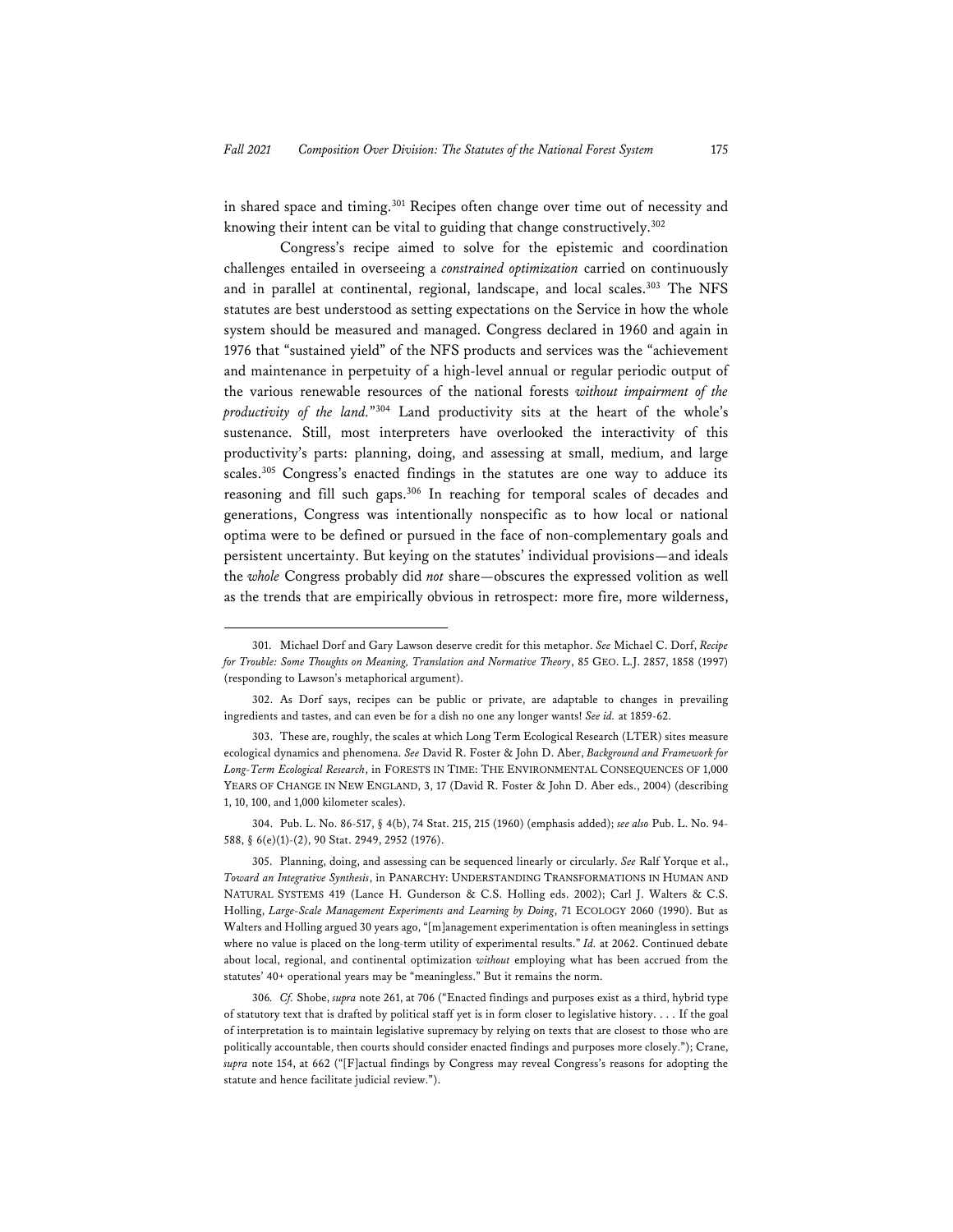and more WUI, new commodities (pellets, NTFPs, mass timber), new uncertainties (climate change, fuels), new lows (closing forests to the public), and proliferating judicial precedents.

Predictable budget demands, being *informationally efficient*, directing that the Service better resolve the when, where, and why of use incompatibilities, and dissolving old conflicts with basic, sustained study may exhaust the shared intentions behind these statutes' express texts.307 And experiences to date have proven that à la carte versions of these will disappoint. What we need are mechanisms of accountability to the whole of them. Instead of reading every missing "shall"/"not" as a "may" to the Service or its units or implying mandatory language where there is none, the best inference from the expressed volition in the statutes and our experiences with them is that Congress's repeated demands for a "systematic, interdisciplinary approach"308 joining the biology, economics, and other domain expertise<sup>309</sup> intended that the dynamic, best-available-knowledge optimizations be coupled with regular oversight.310 The record of choices made and their results was to enable that oversight. Congress's repeated statutory findings expecting "scientific discoveries and technological advances"311 and "new knowledge derived from coordinated public and private research programs"312 were paired to directives that the Secretary produce a "comprehensive survey and analysis of the present and prospective conditions of and requirements for the renewable resources of the forest and range lands,"313 and that the Secretary "expand research activities to encompass international forestry and natural resource issues on a global scale."314 But how to facilitate all of that and put it to best use?

<sup>307.</sup> *Cf.* ROBBINS, *supra* note 76, at 256 (noting that FRRRPA was "landmark legislation" because it reorganized federal, state, and private forestry around the decadal reports, documentation, and predictive analysis); DANA & FAIRFAX, *supra* note 14, at 346 ("Surely, the integration of national and local land use planning and the linking of budget and land use planning [wa]s a sound step."); CLAWSON, *supra* note 110, at 108 ("All too often in national forest management, 'multiple use' has meant a little of everything everywhere, regardless of costs and of results.").

<sup>308. 16</sup> U.S.C. § 1604(b); *see also id.* at §§ 1604(f)(3), 1604(g)(3)(F)(ii), 1604(h)(1). As Serge Taylor characterized this same mandate in NEPA, Congress was surely directing its administration to better emulate the practice of science. *See* TAYLOR, *supra* note 30, at 314-24.

<sup>309.</sup> *See* 16 U.S.C. § 1604(f)(1) ("one integrated plan"); *id.* at § 1604(g)(3)(A) ("insure consideration of the economic and environmental aspects of various systems of renewable resource management"); *id.* at § 1604(l) (Secretary "shall" estimate "long-term[] costs and benefits" of implementation).

<sup>310.</sup> *See* 16 U.S.C. § 1604(h)(1) (describing the Committee of Scientists' role); *id.* at § 1602 (listing elements of RPA Program for submission to Congress "each fifth fiscal year"); *id.* § 1606(a) (directing President to present a "detailed Statement of Policy" describing the RPA "Program").

<sup>311.</sup> Pub. L. No. 95-307, § 2(a), 92 Stat. 353, 353 (1978), *abrogated by* Pub. L. No. 115-334, §§ 8201- 02, 132 Stat. 4490, 4839 (2018).

<sup>312.</sup> NFMA § 2(4) (codified at 16 U.S.C. § 1600(4)).

<sup>313.</sup> FRRRPA § 2(b) (amending McSweeney-McNary Act of 1928, 45 Stat. 702 (1928)), *re-enacted in amended form by* NFMA § 2(3) (codified at 16 U.S.C. § 1601(a)).

<sup>314.</sup> Pub. L. No. 105-185, § 253, 112 Stat.523, 558 (1998) (codified at 16 U.S.C. § 1641(c)).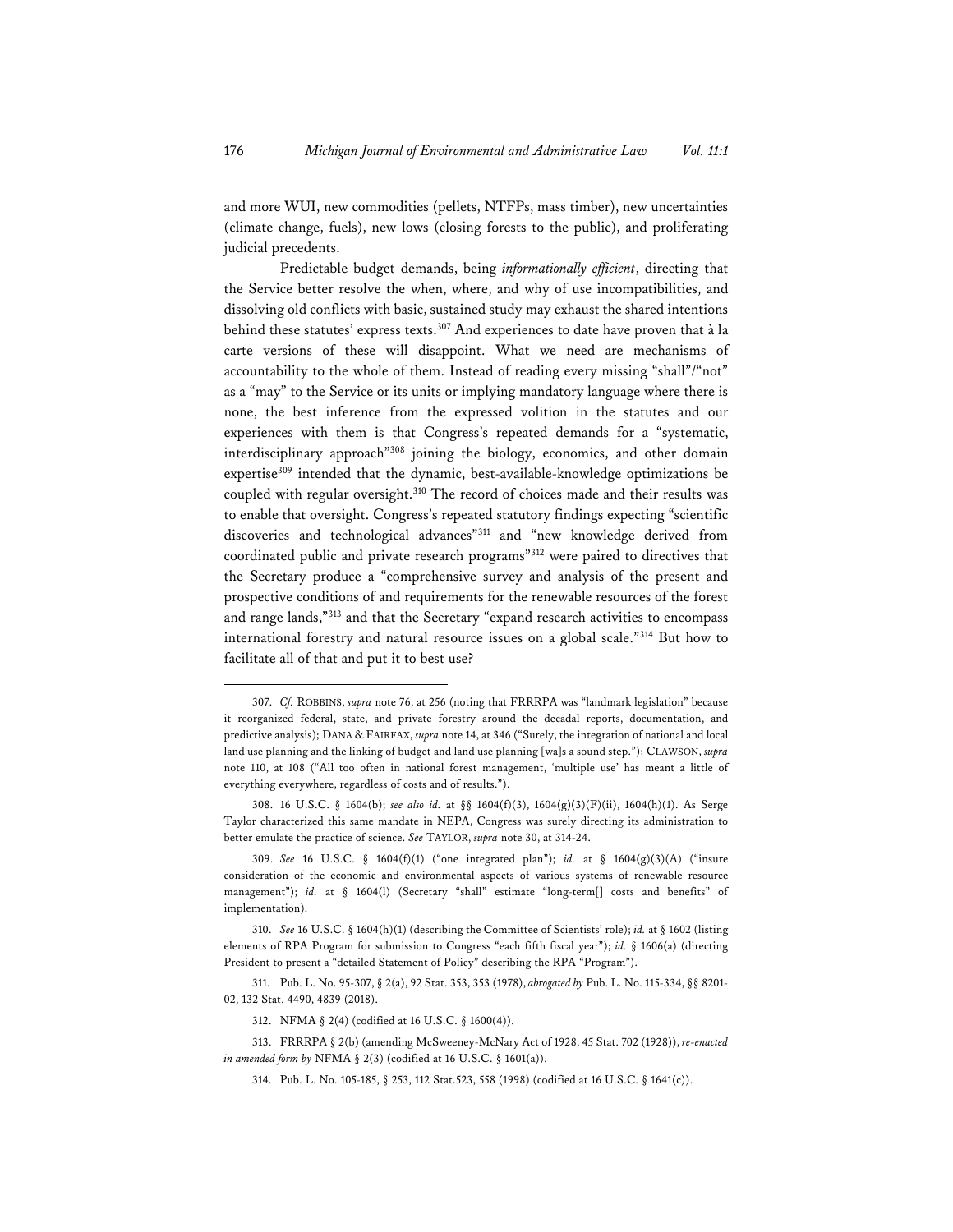*Knowledge* of forest communities (whatever it comes to<sup>315</sup>) transcends data, hypotheses, viewpoints, and ultimately ecology's *deep contingency*—which is why its involvement with conservation traces to the origin.<sup>316</sup> However, though ecological knowledge grounded in experimentation, replication, and a lack of disconfirmations<sup>317</sup> has always promised to transform conservation, the very possibility of that knowledge has long faced serious doubts.<sup>318</sup> The Service (or its Congressional overseers<sup>319</sup>) must turn the statutes' operating parts to actively facilitating the co-evolution of administrative and scientific norms such that, like statutory programs that have succeeded in the face of persistent scientific doubts, the decision making itself begets refinement over time.320 Over and above several consensus measures on data transparency now transforming ecological and evolutionary research in general,<sup>321</sup> the Service should commit to: (1) standardizing

318. *See, e.g.*, Anthony R. Ives, *Informative Irreproducibility and the Use of Experiments in Ecology*, 68(10) BIOSCIENCE 746 (2018) (arguing that few if any meaningful ecological experiments can be reproduced); Stefan A. Schnitzer & Walter P. Carson, *Would Ecology Fail the Repeatability Test?*, 66 BIOSCIENCE 98, 98 (2016) (reporting very low rate of reproduced results in meta-analysis of ecological experiments).

319. Congress's *trust* in its committees, in the Service, or in independent third parties is not easily grounded with the tools available to novices who must assess experts. *See* Goldman, *supra* note 70. Unfortunately, the tools often turn from the knowledge or expertise at issue toward more collateral matters. *See id.* at 105 ("From a practical point of view, information bearing on an expert's interests is often one of the more accessible pieces of relevant information that a novice can glean about an expert."). Monitoring, information sharing, and feedback are, thus, key to improving the Service's overall performance over time. *See* Kelly & Caldwell, *supra* note 206, at 211-12.

320. Professor Adler has argued convincingly that the use of Karr's index of biotic integrity in water quality monitoring and water quality standards attainment is an exemplar of this co-evolutionary effect. *See* Robert W. Adler, *Coevolution of Law and Science: A Clean Water Act Case Study*, 44 COLUM. J. ENV'T L. 1 (2019). As national ambient air quality standards' (NAAQS) pollutant concentrations have been ratcheted down in step with increasingly sensitive measures of their pollutants' health effects, persistent doubts have been resolved by EPA, its Clean Air Scientific Advisory Committee, and the D.C. Circuit the exclusive venue for review—in a unique dialectical process. *See* Wendy Wagner, *It Isn't Easy Being a Bureaucratic Expert: Celebrating the EPA's Innovations*, 70 CASE W.L. REV. 1093, 1108-1116 (2020). Although the NFS statutes lack a special venue provision confining review to one court, the Ninth and Tenth Circuits have been de facto equivalents. Fuller coordination between those two may open one avenue toward the reforms described here.

321. *See* Nosek et al., *supra* note 219; Whitlock, *supra* note 219.

<sup>315.</sup> This is not the place to litigate the epistemic foundations of knowledge (or justified true belief!). But it is critical to avoid conflating mere correlations and statistical associations with knowledge that no one can reasonably deny.

<sup>316.</sup> *See, e.g.*, SAMUEL P. HAYS, CONSERVATION AND THE GOSPEL OF EFFICIENCY: THE PROGRESSIVE CONSERVATION MOVEMENT, 1890-1920 2-3 (1959); CLARY, *supra* note 64, at 50-66.

<sup>317.</sup> *Cf.* Tilman, *supra* note 218, at 137-38 (noting that no matter how good statistical correlations may be, only "appropriately randomized, replicated, interdispersed, and controlled experiments" can yield causal knowledge of ecological phenomena); Quinn & Dunham, *supra* note 147, at 611-12 ("[N]o matter how heuristically desirable it may seem, measuring the impact of biological interaction against the reference point of a noninteractive null hypothesis is often not a realistically achievable goal.").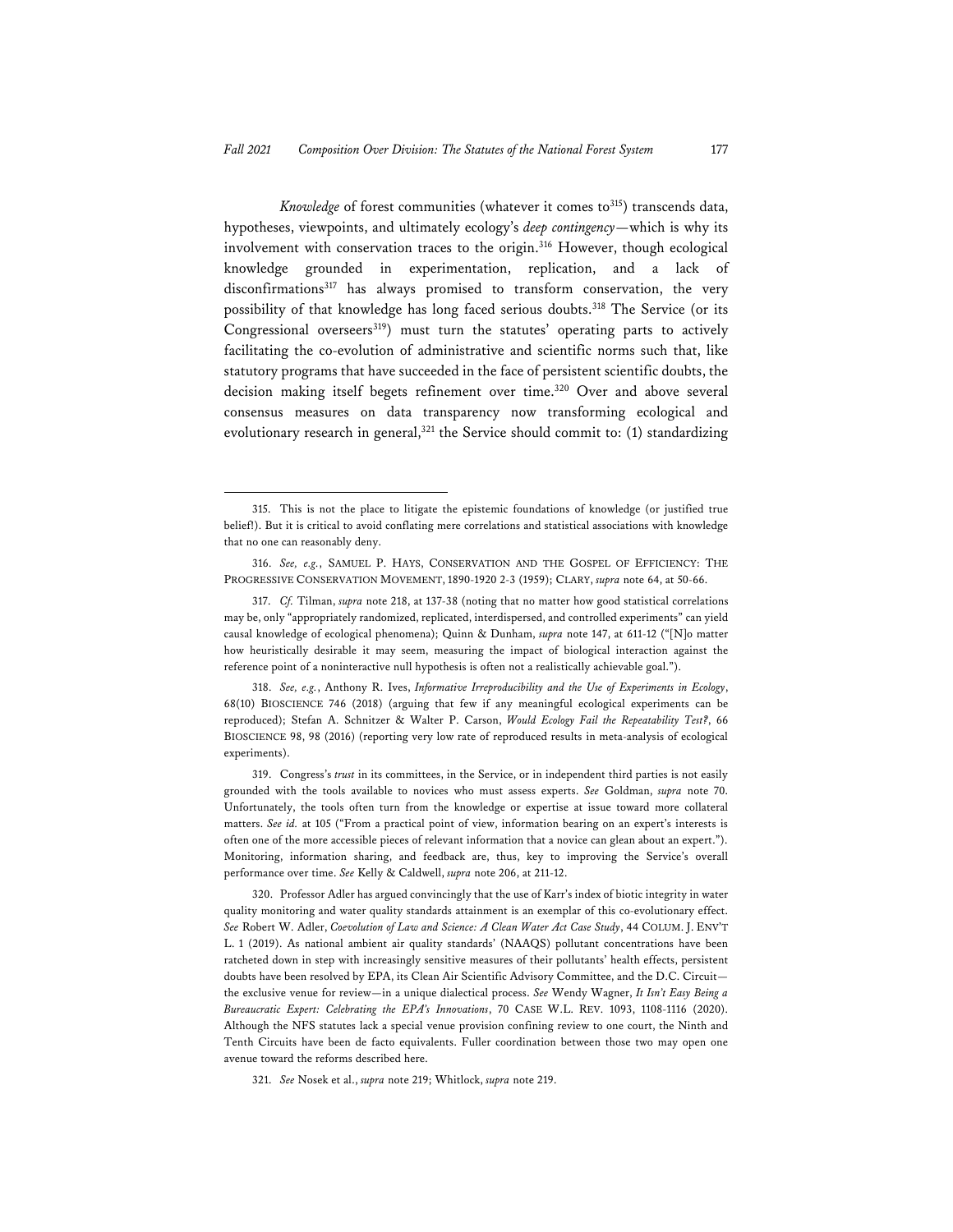its biological units;322 (2) orienting its "habitat analysis" to a more explicitly experimental posture;<sup>323</sup> and (3) striving for total threat awareness as to both traditional and emergent renewable resources.<sup>324</sup> Only by pursuing reforms like these will the Service progress beyond the beginning stages of its own institutional evolution in step with Congress's expressed intentions.

 Value conflicts across the NFS will surely continue: optimizing brings them out,<sup>325</sup> pluralistic optimizing even more so.<sup>326</sup> Forestry without long-term accountability, however, is what sparked the legislative revolution of the 1970s. Continuing the Service's grand experiments in "learning by doing" without better data practices, methodological rigor, or management of its productivity's interacting parts is a choice to continue the agency's lagging performance to date.<sup>327</sup> The time for a change, whether through Congress or the White House, is now.<sup>328</sup> Renewed demands for timber in products engineered to work as well or better than steel or concrete now offer a new carbon sink: urbanization.<sup>329</sup> But the frictions inhibiting such a transformation are sure to worsen without attention to the fundamentals outlined here.

324. The regulations "shall" "insure research on and (based on continuous monitoring and assessment in the field) evaluation of the effects of each management system to the end that it will not produce substantial and permanent impairment of the productivity of the land." NFMA §  $6(g)(3)(C)$ (codified at 16 U.S.C.  $\S$  1604(g)(3)(C) (2012)). The best interpretation of this mandate given what has been learned is nothing less than full threat awareness.

325. *See* DAVID SCHMIDTZ, RATIONAL CHOICE AND MORAL AGENCY 63 (1995).

326. *See* JON ELSTER, SOLOMONIC JUDGEMENTS: STUDIES IN THE LIMITATIONS OF RATIONALITY 180-81 (1989) (arguing that pluralist democracies are likely to do better by trying to do less because their pluralism is what makes them the least like a rational actor).

327. *See* Parker et al., *supra* note 214, at 718 (noting that working scientists' epistemic dependence on one another makes progress dependent upon full sharing of data, methodological choices, and hypothesis testing).

328. Public participatory input of *more* views, perspectives, or arguments, furthermore, may be of little practical importance to the reforms suggested here. *See* Herz, *supra* note 57, at 376-77.

<sup>322.</sup> This could involve topographical and/or functional boundary criteria, but it will almost certainly involve more care and consistency with the "ecosystem" and "population" concepts. *See* Jax, *supra* note 47; MACLAURIN & STERELNY, *supra* note 47, at 149-71.

<sup>323.</sup> *See* Levin, *supra* note 48 (arguing that the key to predictive understanding is elucidating the causal mechanisms underlying observed patterns and that the only known method of isolating and measuring causes is through experimentation); A.J. Underwood, *Experiments in Ecology and Management: Their Logics, Functions and Interpretations*, 15 AUSTRAL. J. ECOLOGY 365, 386 (1990) (arguing that experimental ecology eliminates false models, explanations, and theories and that "applied science" dismissals of experimentation are too often an apology for bad science).

<sup>329.</sup> *See* Pub. L. No. 105-185, § 253, 112 Stat. 523, 558 (2018) (codified at 16 U.S.C. § 1641(a)(3)- (6)). Notably, the Service's own Forest Products Laboratory (FPL) has led research into next generation uses of wood like mass timber to replace steel and concrete in urban development. Carbon stored in construction materials is not in the atmosphere, *see* Skog et al., *supra* note 242, at 672-74, and many NFS units are currently seeing historic timber sale backlogs, *see* R45688, *supra* note 129, at 7-10, 15-16.